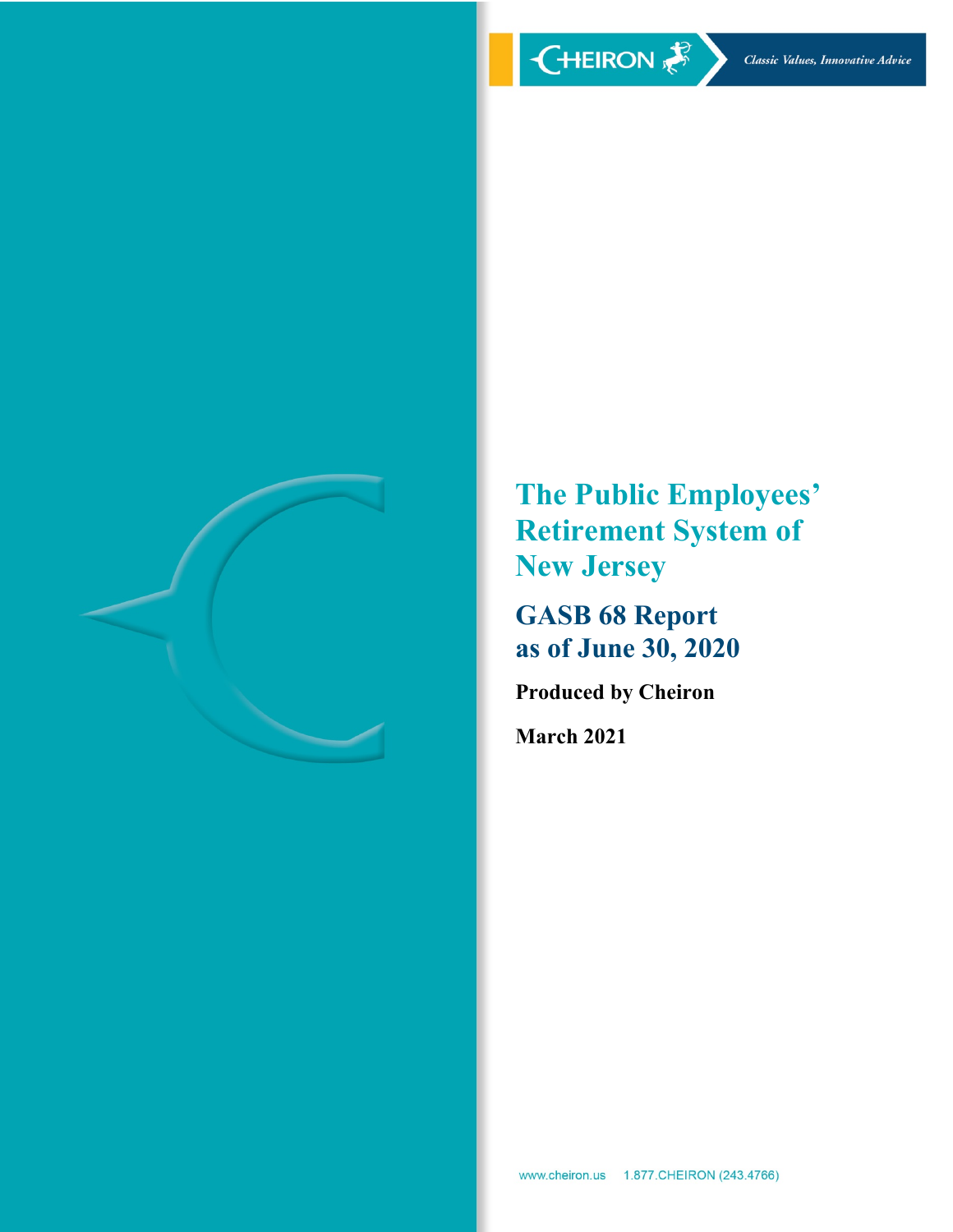# **TABLE OF CONTENTS**

| <b>Section</b>                  | Page |  |
|---------------------------------|------|--|
| Section I                       |      |  |
| Section II                      |      |  |
| Section III                     |      |  |
| Section IV                      |      |  |
| <i><u><b>Appendices</b></u></i> |      |  |
|                                 |      |  |
|                                 |      |  |
|                                 |      |  |
|                                 |      |  |
|                                 |      |  |
|                                 |      |  |

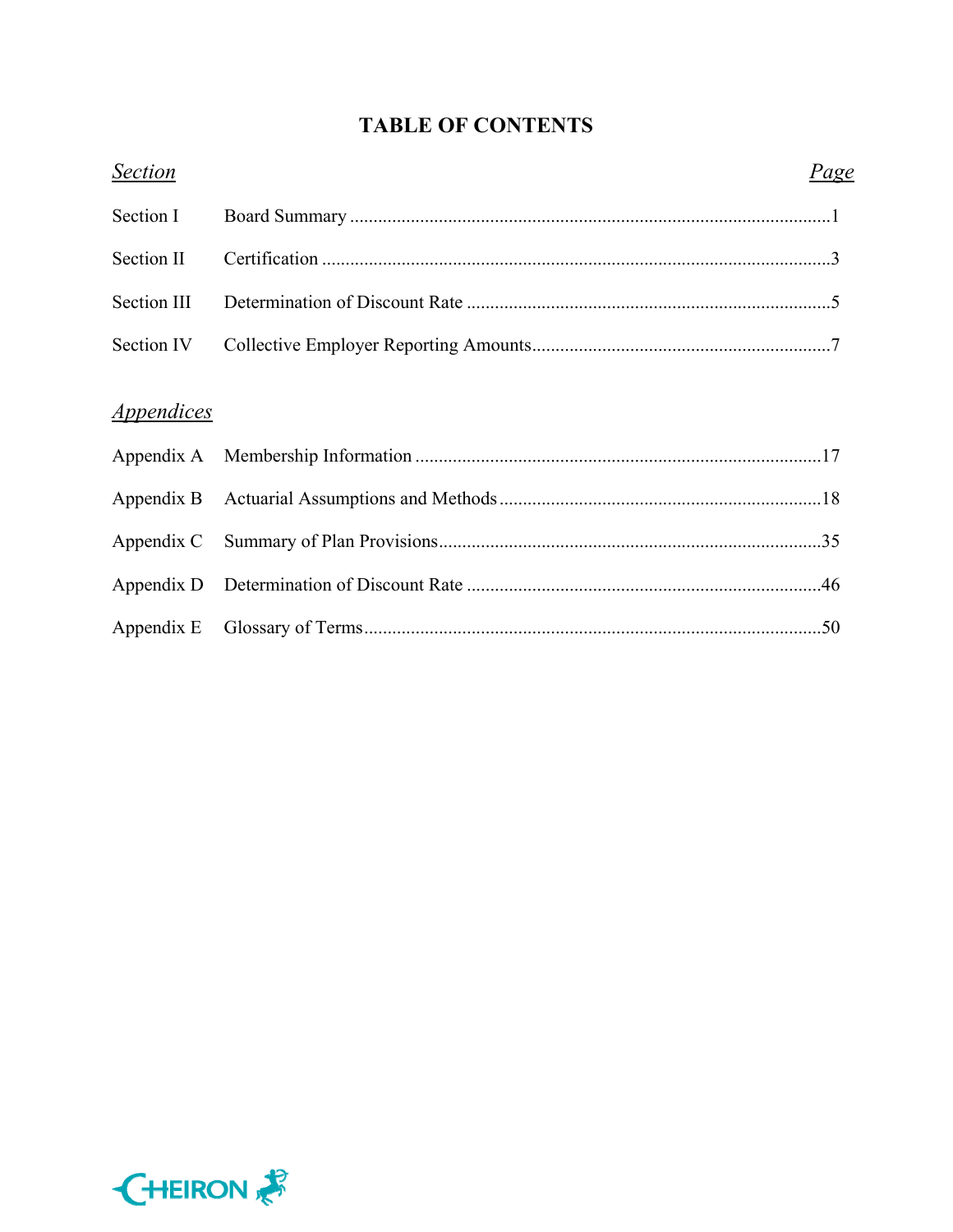## **SECTION I – BOARD SUMMARY**

The purpose of this report is to provide accounting and financial disclosure information under Governmental Accounting Standards Board Statement 68 for the Public Employees' Retirement System of New Jersey (PERS, Plan or System). This information includes:

- Disclosure of Deferred Inflows and Outflows, and
- Calculation of the Collective Annual Pension Expense.

# **Highlights**

The reporting date for the PERS is June 30, 2020. Measurements as of the reporting date are based on the fair value of assets as of June 30, 2020 and the Total Pension Liability as of the valuation date, July 1, 2019, updated to June 30, 2020. There were two changes in assumptions. The discount rate used to measure the Total Pension Liability (TPL) was changed as of the measurement date. In addition, the mortality assumption was updated upon direction from the Division of Pensions and Benefits (DPB). This report also reflects two changes to the plan provisions. Chapter 157, P.L. 2019 expanded the definition of regular or assigned duties for purposes of accidental disability. The DPB also adopted a new policy regarding the crediting of interest on member contributions for the purpose of refund of Accumulated Deductions. We are not aware of any other significant events that are measurable at this time between the valuation date and the measurement date, so the update procedures only include the addition of service cost and interest cost offset by actual benefit payments, and an adjustment to reflect the changes in assumptions.

Additional information about the TPL can be found in the GASB 67 report. This report contains the GASB 68 collective employer reporting amounts. The individual employer reporting amounts can be found in the GASB 67-68 Employer Schedules provided separately in excel format.

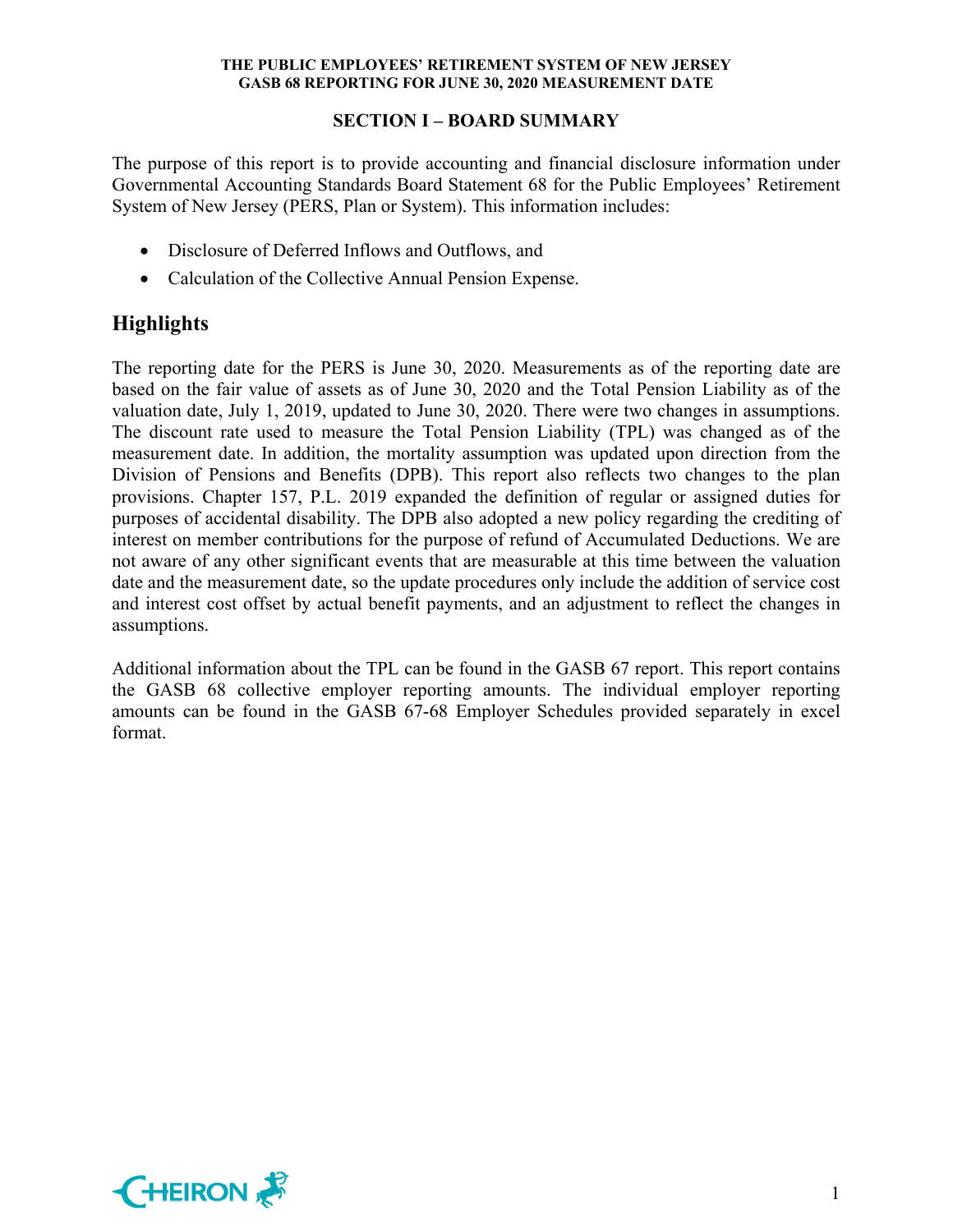## **SECTION I – BOARD SUMMARY**

The following table provides a summary of the key results during this reporting period.

| <b>Table I-1</b><br><b>Summary of Collective Results</b>                                                                                                                                                                             |                                             |                                                                                                           |                                              |                                                                                                            |  |  |  |  |
|--------------------------------------------------------------------------------------------------------------------------------------------------------------------------------------------------------------------------------------|---------------------------------------------|-----------------------------------------------------------------------------------------------------------|----------------------------------------------|------------------------------------------------------------------------------------------------------------|--|--|--|--|
| <b>Measurement Date</b>                                                                                                                                                                                                              |                                             | 6/30/2020                                                                                                 |                                              | 6/30/2019                                                                                                  |  |  |  |  |
| <b>State</b><br>Net Pension Liability<br><b>Deferred Outflows</b><br>Deferred Inflows<br>Net Impact on Statement of Net Position<br><b>Total Pension Expense</b><br>Pension Expense (% of Payroll)                                   | $\mathbb{S}$<br>$\mathbb{S}$<br>$\mathbf S$ | 22, 23, 967, 525<br>(1,207,240,789)<br>5, 123, 513, 091<br>26,140,239,827<br>895, 192, 133<br>19.72%      | $\mathbb{S}$<br>$\mathbb{S}$<br>$\mathbb{S}$ | 23,012,420,340<br>(1,537,694,730)<br>4,779,928,924<br>26,254,654,534<br>1,267,799,109<br>29.25%            |  |  |  |  |
| <b>Local Employers</b><br>Net Pension Liability<br><b>Deferred Outflows</b><br>Deferred Inflows<br>Net Impact on Statement of Net Position<br><b>Total Pension Expense</b>                                                           | $\mathbf S$<br>$\mathbb{S}$<br>$\mathbf S$  | 16,435,616,426<br>(1,383,360,202)<br>6,885,726,332<br>21,937,982,556<br>407,705,399                       | $\mathbb{S}$<br>$\mathbb{S}$<br>$\mathbb{S}$ | 18, 143, 832, 135<br>(2,122,619,897)<br>6,618,184,855<br>22,639,397,093<br>974,471,686                     |  |  |  |  |
| Pension Expense (% of Payroll)<br><b>Total</b><br>Net Pension Liability<br><b>Deferred Outflows</b><br>Deferred Inflows<br>Net Impact on Statement of Net Position<br><b>Total Pension Expense</b><br>Pension Expense (% of Payroll) | \$<br>$\mathbb{S}$<br>\$                    | 5.63%<br>38,659,583,951<br>(2,590,600,991)<br>12,009,239,423<br>48,078,222,383<br>1,302,897,532<br>11.06% | $\mathbb{S}$<br>$\mathbb{S}$<br>$\mathbb{S}$ | 13.71%<br>41,156,252,475<br>(3,660,314,627)<br>11,398,113,779<br>48,894,051,627<br>2,242,270,795<br>19.60% |  |  |  |  |

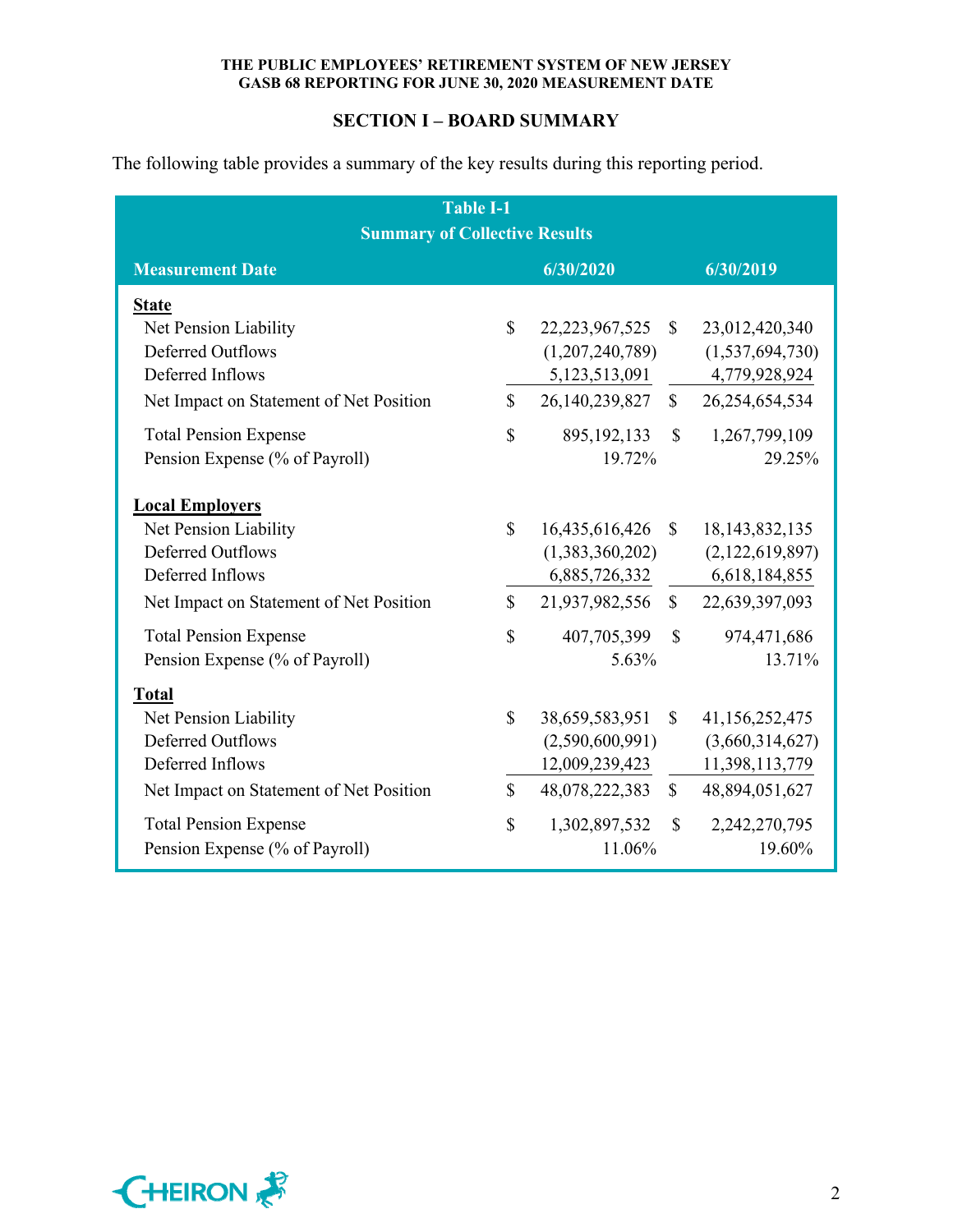## **SECTION II – CERTIFICATION**

The purpose of this report is to provide accounting and financial reporting information under GASB 68 for the Public Employees' Retirement System of New Jersey (PERS). This report is for the use of PERS, the DPB and their auditors in preparing financial reports in accordance with applicable law and accounting requirements. This report is not appropriate for other purposes, including the measurement of funding requirements for PERS and estimating the price to settle PERS's obligations.

In preparing our report, we relied on information (some oral and some written) supplied by the DPB. This information includes, but is not limited to, the plan provisions, employee data, and financial information. We performed an informal examination of the obvious characteristics of the data for reasonableness and consistency in accordance with Actuarial Standard of Practice No. 23.

Future actuarial measurements may differ significantly from the current measurements due to such factors as the following: plan experience differing from that anticipated by the economic or demographic assumptions; changes in economic or demographic assumptions; and changes in plan provisions or applicable law.

For purposes of this report, the projection of the Plan's contributions and projected benefit payments as of June 30, 2020 was based on the recommended demographic assumptions of the July 1, 2014 – June 30, 2018 Experience Study, approved by the Board of Trustees on February 19, 2020. The calculation of the Total Pension Liability as of June 30, 2020 was based on the same demographic assumptions except for the mortality assumption, which was based on the SOA's Scale MP-2020 mortality improvement scale upon direction from the DPB. While we do not find the use of the SOA's Scale MP-2020 unreasonable, it does not reflect the analysis of actual mortality experience from our Experience Study which was the basis for our recommended mortality assumptions, including the mortality improvement scale.

This report was prepared using census data as of the July 1, 2019 valuation date and financial information as of the June 30, 2020 measurement date. Given the uncertainty and lack of credible data regarding the impact that COVID-19 may have had on the System's demographic experience between the measurement date and reporting date, no specific adjustments have been made at this time. Chapter 54, P.L. 2020, amends eligibility for accidental disability and accidental death benefits for PERS law enforcement officers, firefighters, or emergency medical responders when related to the contraction of COVID-19 during the Public Health Emergency declared by the Governor in Executive Order 103 of 2020, as extended... We will continue to monitor developments regarding the COVID-19 pandemic and the impact it may have on the System. Actual experience, both demographic and economic, will be reflected in subsequent years as experience emerges.

This report also reflects two other changes to the plan provisions. Chapter 157, P.L. 2019 expanded the definition of regular or assigned duties for purposes of accidental disability retirement for PERS law enforcement officers or emergency medical technicians to include the World Trade Center (WTC) rescue, recovery, or cleanup operations between September 11, 2001 and October 11, 2011 under certain conditions. For such members who participated in the WTC

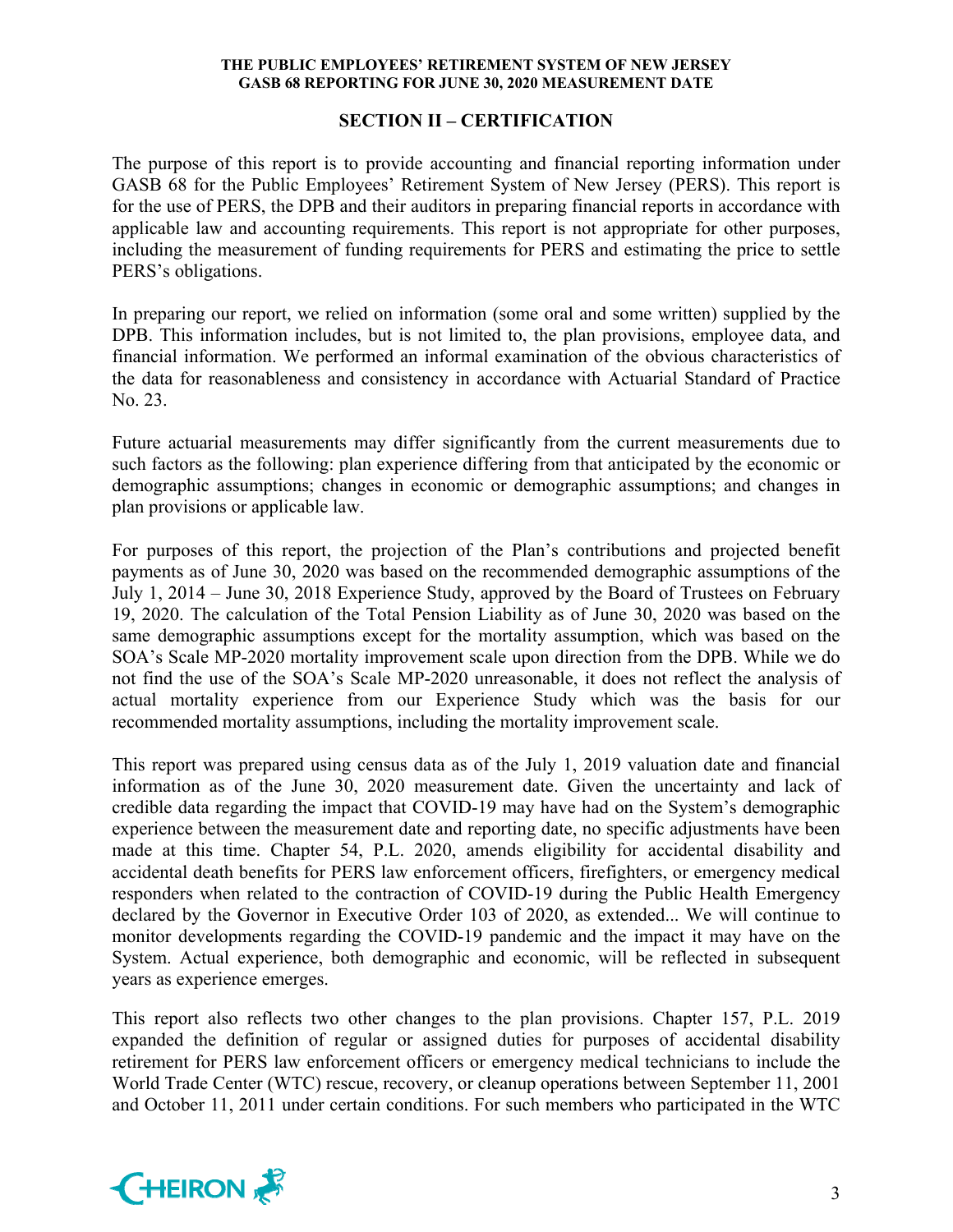## **SECTION II – CERTIFICATION**

rescue, recovery, or cleanup operations, the total and permanent disability may occur after retirement on a service retirement or an ordinary disability retirement. After reviewing the members who have submitted eligibility registration forms and/or amended benefits requests forms with the DPB, we do not expect this legislation to have a material impact on the benefits payable by the System. Therefore, the impact of Chapter 157, P.L. 2019 will be recognized as part of the demographic experience as members are approved for such benefits.

The DPB adopted a new policy regarding the crediting of interest on member contributions for the purpose of refund of Accumulated Deductions. Previously, after termination of employment but prior to retirement or death, interest was credited on member Accumulated Deductions at the valuation interest rate for the entire period. Effective July 1, 2018, interest is only credited at the valuation interest rate for the first two years of inactivity prior to retirement or death. Thereafter, no additional interest is credited. This policy change decreased the Net Pension Liability, which is immediately recognized in the pension expense.

Based on the State Treasurer's recommendation the following investment return assumptions are used to determine the actuarially determined contributions:

- Effective with the July 1, 2019 valuation: 7.30% per annum,
- Effective with the July 1, 2021 valuation: 7.00% per annum,

In accordance with Paragraph 40 of GASB Statement No. 67, the projection of the Plan's fiduciary net position is based on a long-term expected rate of return of 7.00% per annum. The discount rate used to measure the Total Pension Liability is 7.00% as of June 30, 2020 and is described in Section III of the report.

This report and its contents have been prepared in accordance with generally recognized and accepted actuarial principles and practices and our understanding of the Code of Professional Conduct and applicable Actuarial Standards of Practice set out by the Actuarial Standards Board as well as applicable laws and regulations. Furthermore, as credentialed actuaries, we meet the Qualification Standards of the American Academy of Actuaries to render the opinion contained in this report. This report does not address any contractual or legal issues. We are not attorneys and our firm does not provide any legal services or advice.

This report was prepared for PERS for the purposes described herein and for the use by the plan auditor in completing an audit related to the matters herein. Other users of this report are not intended users as defined in the Actuarial Standards of Practice, and Cheiron assumes no duty or liability to such other users.

Janet Cranna, FSA, FCA, MAAA, EA Anu Patel, FSA, MAAA, EA Principal Consulting Actuary Principal Consulting Actuary

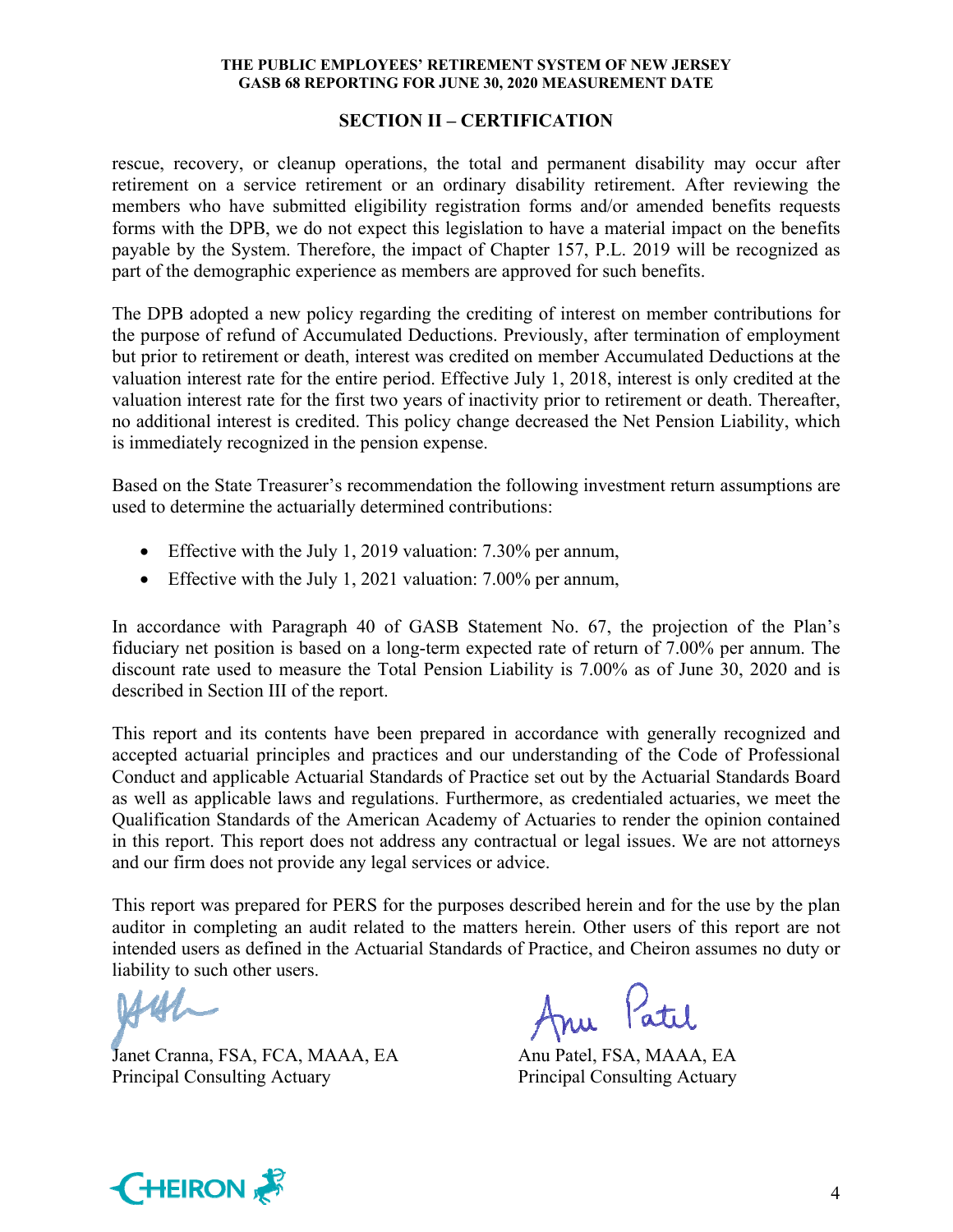## **SECTION III – DETERMINATION OF DISCOUNT RATE**

The discount rate used to measure the Total Pension Liability was 6.28% as of June 30, 2019 and 7.00% as of June 30, 2020. As discussed with the DPB, the projection of cash flows used to determine the discount rate as of June 30, 2020 assumed:

- In accordance with Paragraph 40 of GASB Statement No. 67, the projection of the Plan's fiduciary net position is based on a long-term expected rate of return of 7.00% per annum.
- In accordance with Paragraph 37 of GASB Statement No. 67, the projection of the Plan's contributions and projected benefit payments are based on the same assumptions used to determine the expected contributions for the System. The demographic assumptions are based on the recommendations of the July 1, 2014 – June 30, 2018 Experience Study as approved by the Board of Trustees on February 19, 2020.

Based on the State Treasurer's recommendation the following investment return assumptions are used to determine the actuarially determined contributions:

- o Effective with the July 1, 2019 valuation: 7.30% per annum,
- o Effective with the July 1, 2021 valuation: 7.00% per annum,
- It is assumed that the Local employers will contribute 100% of their actuarially determined contribution, except for FYE 2021 and FYE 2022 when the impact of the recent demographic assumption changes is phased-in, and 100% of their Non-Contributory Group Insurance Premium Fund (NCGIPF) contribution, while the State will contribute 78% of their actuarially determined contribution and 100% of their NCGIPF contribution for all years of the projection. The 78% contribution rate is the total State contribution rate expected to be paid in fiscal year ending June 30, 2021 with respect to the actuarially determined contribution for the fiscal year ending June 30, 2021 for all State administered retirement systems.
- Consistent with Chapter 83, P.L. 2016, it is assumed that the State will make pension contributions in equal amounts at the end of each quarter.
- Annual administrative expenses are assumed to be 0.32% and 0.57% of expected pension benefit payments for State and Local employers, respectively.
- In accordance with Chapter 98, P. L. 2017, PERS receives 21.02% of the proceeds of the Lottery Enterprise for a period of 30 years. Revenues received from lottery proceeds are assumed to be contributed to the System on a monthly basis.
- It is assumed that Local employers' contributions, including the NCGIPF contributions, are expected to be received on April  $1<sup>st</sup>$ , 21 months after the associated valuation date.
- The State NCGIPF contributions are assumed to be paid monthly.

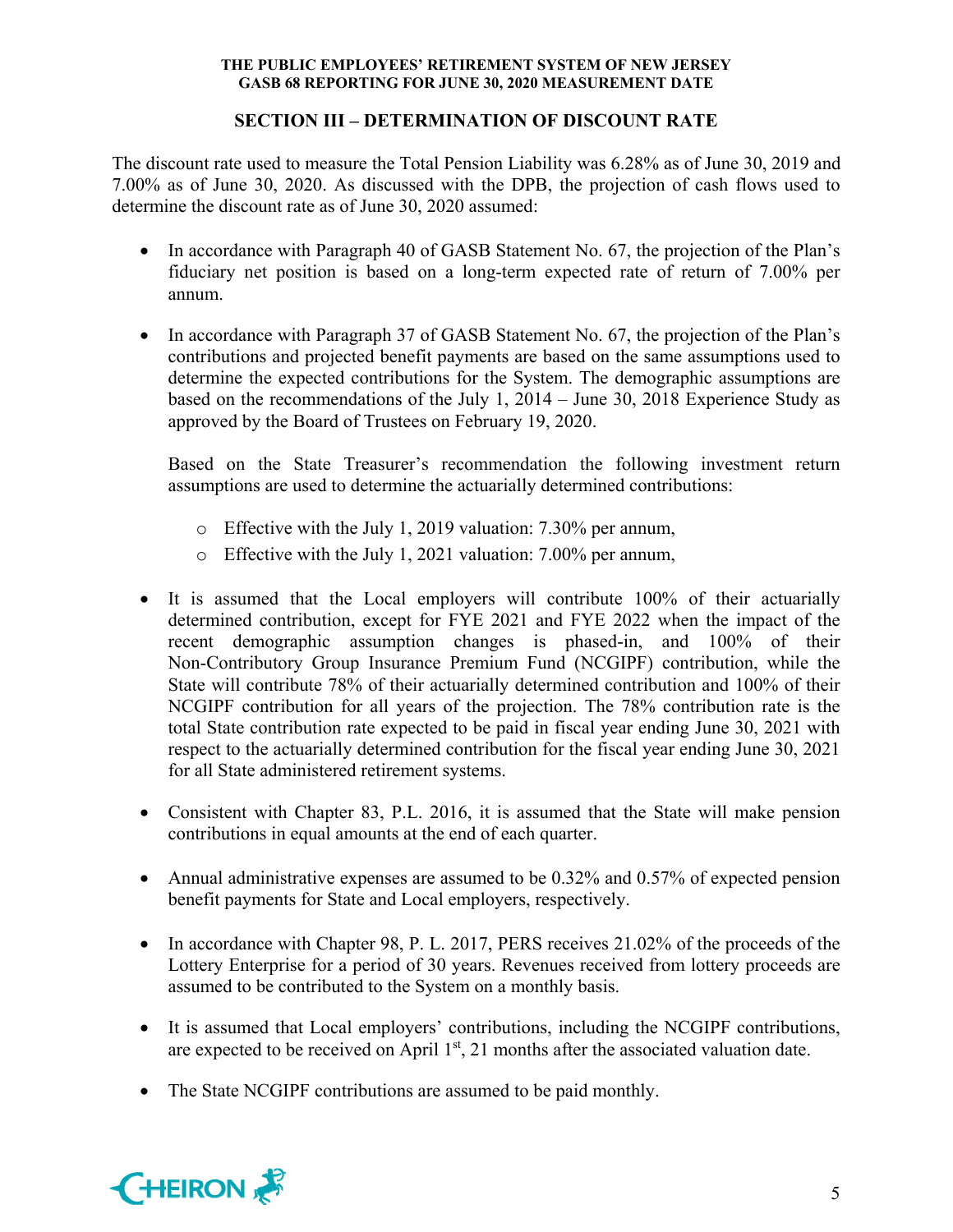#### **SECTION III – DETERMINATION OF DISCOUNT RATE**

The Fiduciary Net Position (FNP) includes Local employers' contributions receivable as reported in the financial statements provided to us by the DPB. In determining the discount rate in Appendix D, the FNP at the beginning of each year does not reflect receivable contributions as those amounts are not available at the beginning of the year to pay benefits. The receivable contributions for the current year and prior year are shown below:

- For FYE June 30, 2019, the FNP includes receivable contributions of \$1,038,892,124 (\$922,973,395 for appropriations, \$49,732,041 for NCGIPF, \$29,002,502 for Chapter 19 and \$37,184,186 for ERI).
- For FYE June 30, 2020, the FNP includes receivable contributions of \$1,144,889,253 (\$1,041,074,703 for appropriations, \$52,874,860 for NCGIPF, \$23,228,193 for Chapter 19 and \$27,711,497 for ERI).

Based on these assumptions, the pension Plan's fiduciary net position was projected to be available to make all projected future benefit payments of current Plan members. Municipal bond rates of 3.50% as of June 30, 2019 and 2.21% as of June 30, 2020 were used in the development of the blended GASB discount rate after the Plan's fiduciary net position was no longer sufficient to make future benefit payments, when applicable. As selected by the State Treasurer, the rates are based on the Bond Buyer GO 20-Bond Municipal Bond Index. Based on the long-term rate of return of 7.00% and the municipal bond rate of 3.50% as of June 30, 2019 and the long-term rate of return of 7.00% and the municipal bond rate of 2.21% as of June 30, 2020, the blended GASB discount rates are 6.28% as of June 30, 2019 and **7.00%** as of June 30, 2020. The assumed discount rates have been determined in accordance with the method prescribed by GASB Statement No. 67.

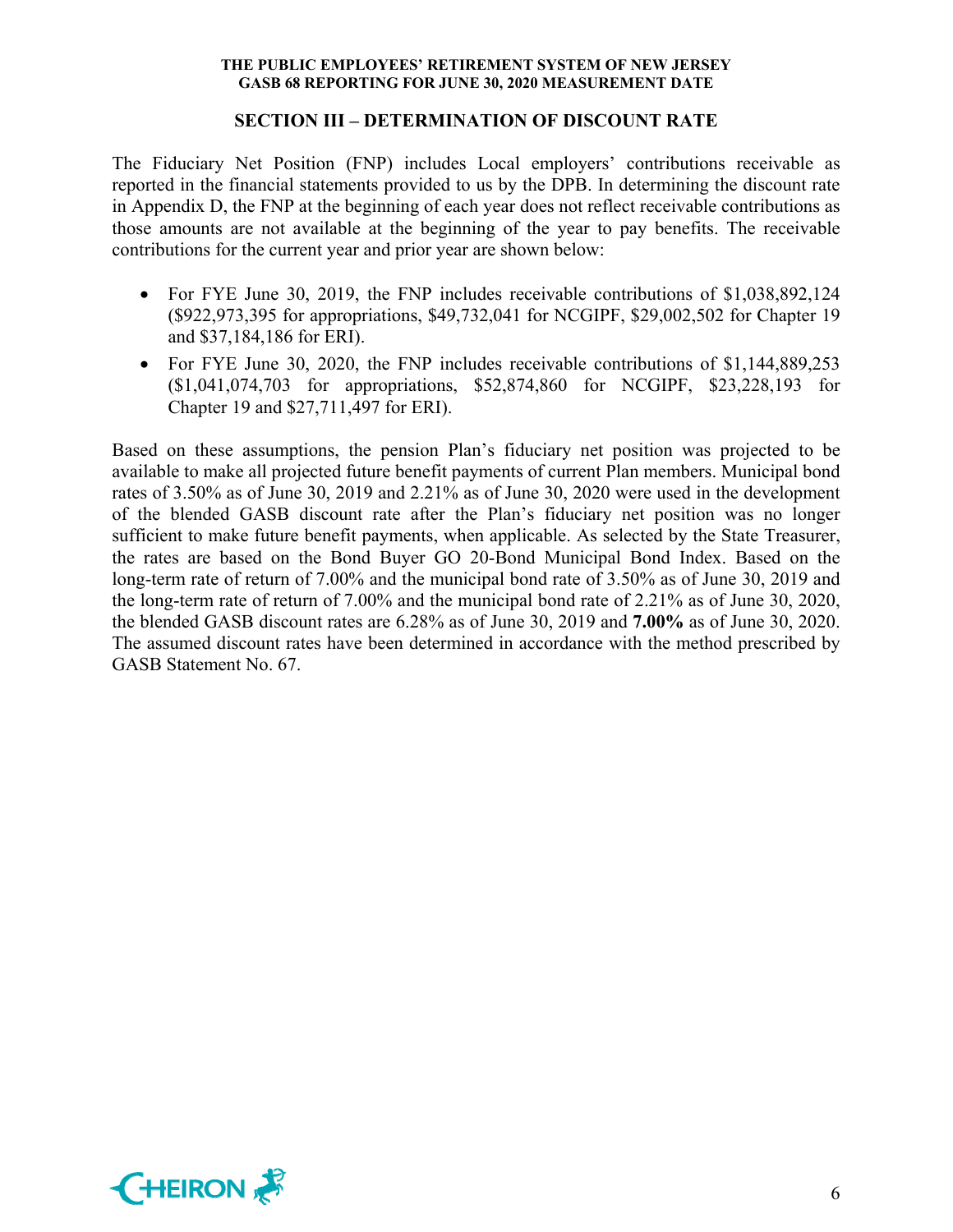## **SECTION IV – COLLECTIVE EMPLOYER REPORTING AMOUNTS**

We understand the State and Local employers have elected to use the 2020 measurement date for its 2021 reporting date. As a result, the schedules in this section will be used by the State and Local employers for their 2021 reporting.

The impact of experience gains or losses and assumption changes on the TPL are recognized in expense over the average expected remaining service life of all active and inactive members of the System. As of the measurement date, this recognition period was 5.16 years.

The following tables summarize the current balances of deferred outflows and deferred inflows of resources along with the net recognition over the next five years.

| <b>Table IV-1A</b><br><b>Schedule of Collective Deferred Inflows and Outflows of Resources</b><br><b>State</b> |    |                                                           |   |                                                          |  |  |  |  |  |
|----------------------------------------------------------------------------------------------------------------|----|-----------------------------------------------------------|---|----------------------------------------------------------|--|--|--|--|--|
|                                                                                                                |    | <b>Deferred</b><br><b>Outflows of</b><br><b>Resources</b> |   | <b>Deferred</b><br><b>Inflows of</b><br><b>Resources</b> |  |  |  |  |  |
| Differences between expected and actual experience                                                             | \$ | 584,263,302                                               | S | 119,750,458                                              |  |  |  |  |  |
| Changes in assumptions                                                                                         |    | 370,773,517                                               |   | 5,003,762,633                                            |  |  |  |  |  |
| Net differences between projected and actual earnings<br>on pension plan investments                           |    | 252, 203, 970                                             |   |                                                          |  |  |  |  |  |
| <b>Total</b>                                                                                                   |    | 1,207,240,789                                             |   | 5,123,513,091                                            |  |  |  |  |  |

Amounts reported as deferred outflows and deferred inflows of resources will be recognized in pension expense as follows:

| <b>Measurement year ended June 30:</b> |                 |  |
|----------------------------------------|-----------------|--|
| 2021 \$                                | (1,412,722,981) |  |
| 2022                                   | (1,356,408,661) |  |
| 2023                                   | (784, 320, 789) |  |
| 2024                                   | (309, 971, 140) |  |
| 2025                                   | (52,848,731)    |  |
| Thereafter \$                          | $\theta$        |  |

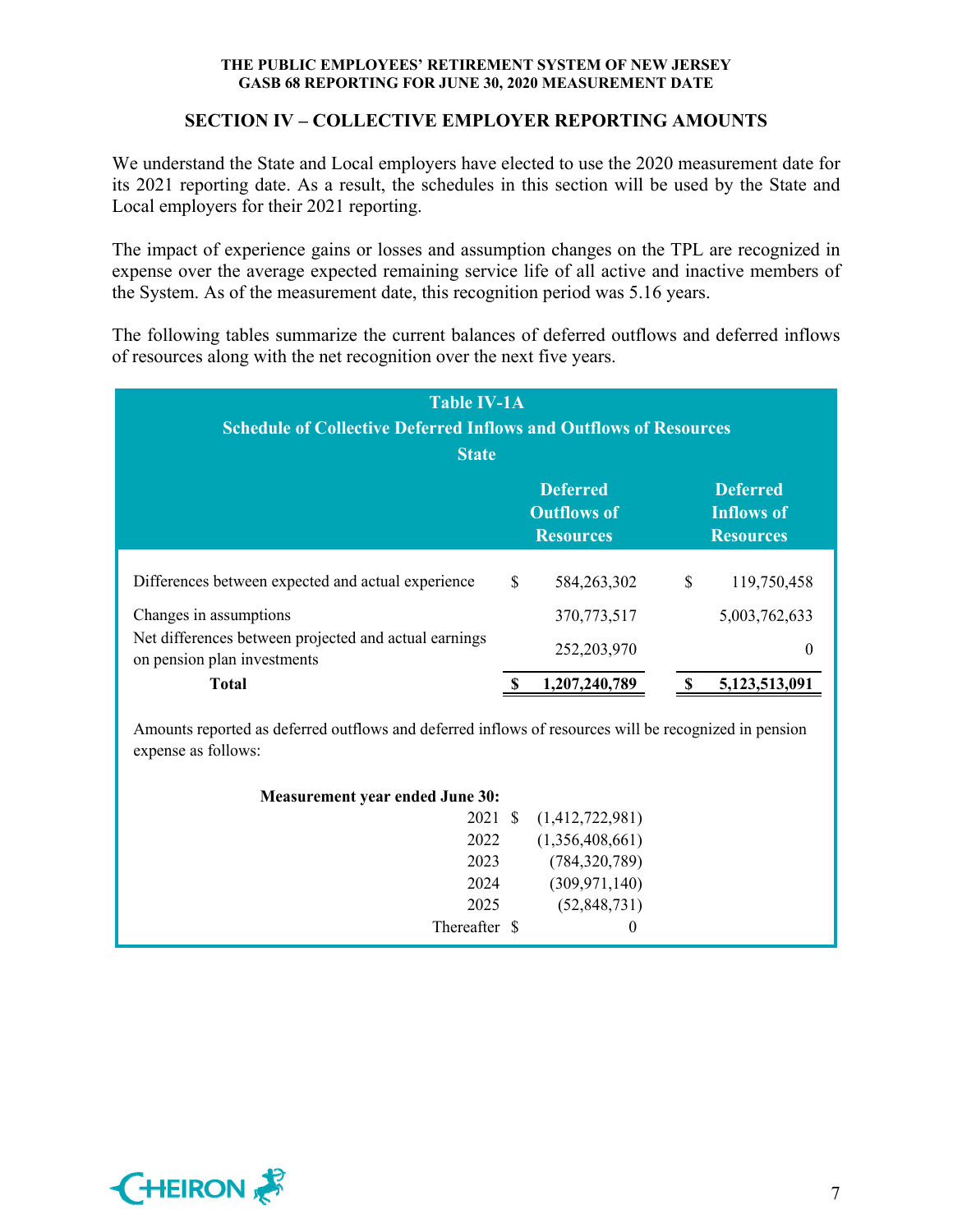## **SECTION IV – COLLECTIVE EMPLOYER REPORTING AMOUNTS**

| <b>Table IV-1B</b><br><b>Schedule of Collective Deferred Inflows and Outflows of Resources</b><br><b>Local Employers</b> |                                                                                                                       |               |   |               |  |  |  |  |
|--------------------------------------------------------------------------------------------------------------------------|-----------------------------------------------------------------------------------------------------------------------|---------------|---|---------------|--|--|--|--|
|                                                                                                                          | <b>Deferred</b><br><b>Deferred</b><br><b>Outflows of</b><br><b>Inflows of</b><br><b>Resources</b><br><b>Resources</b> |               |   |               |  |  |  |  |
| Differences between expected and actual experience                                                                       | $\mathbb{S}$                                                                                                          | 296,930,682   | S | 57,669,960    |  |  |  |  |
| Changes in assumptions                                                                                                   |                                                                                                                       | 529,030,023   |   | 6,828,056,372 |  |  |  |  |
| Net differences between projected and actual earnings<br>on pension plan investments                                     |                                                                                                                       | 557,399,497   |   | 0             |  |  |  |  |
| <b>Total</b>                                                                                                             |                                                                                                                       | 1,383,360,202 |   | 6,885,726,332 |  |  |  |  |

Amounts reported as deferred outflows and deferred inflows of resources will be recognized in pension expense as follows:

| <b>Measurement year ended June 30:</b> |  |
|----------------------------------------|--|
|----------------------------------------|--|

| 2021 \$       | (2,046,278,639) |
|---------------|-----------------|
| 2022          | (1,865,583,957) |
| 2023          | (1,066,133,576) |
| 2024          | (431, 126, 457) |
| 2025          | (93, 243, 501)  |
| Thereafter \$ | $\theta$        |
|               |                 |

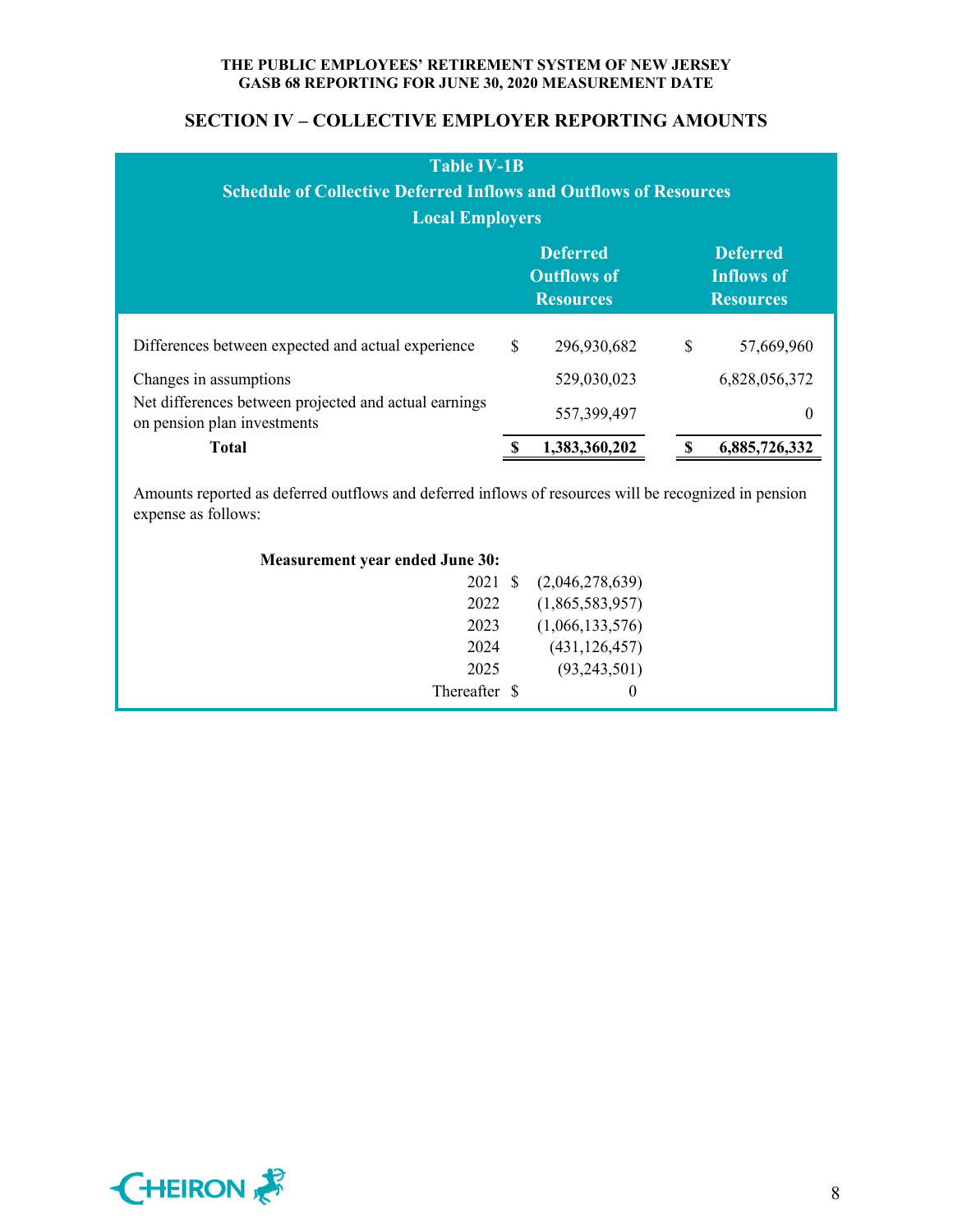## **SECTION IV – COLLECTIVE EMPLOYER REPORTING AMOUNTS**

| <b>Table IV-1C</b><br><b>Schedule of Collective Deferred Inflows and Outflows of Resources</b><br><b>Total</b> |                                                           |               |                                                          |                |  |  |  |  |
|----------------------------------------------------------------------------------------------------------------|-----------------------------------------------------------|---------------|----------------------------------------------------------|----------------|--|--|--|--|
|                                                                                                                | <b>Deferred</b><br><b>Outflows of</b><br><b>Resources</b> |               | <b>Deferred</b><br><b>Inflows of</b><br><b>Resources</b> |                |  |  |  |  |
| Differences between expected and actual experience                                                             | \$                                                        | 881,193,984   | \$                                                       | 177,420,418    |  |  |  |  |
| Changes in assumptions                                                                                         |                                                           | 899, 803, 540 |                                                          | 11,831,819,005 |  |  |  |  |
| Net differences between projected and actual earnings<br>on pension plan investments                           |                                                           | 809,603,467   |                                                          | 0              |  |  |  |  |
| <b>Total</b>                                                                                                   |                                                           | 2,590,600,991 |                                                          | 12,009,239,423 |  |  |  |  |

Amounts reported as deferred outflows and deferred inflows of resources will be recognized in pension expense as follows:

| <b>Measurement year ended June 30:</b> |  |
|----------------------------------------|--|
|----------------------------------------|--|

| 2022<br>2023<br>2024<br>2025 | 2021 \$ | (3,459,001,620)<br>(3,221,992,618)<br>(1,850,454,365)<br>(741, 097, 597)<br>(146,092,232) |
|------------------------------|---------|-------------------------------------------------------------------------------------------|
| Thereafter \$                |         | 0                                                                                         |

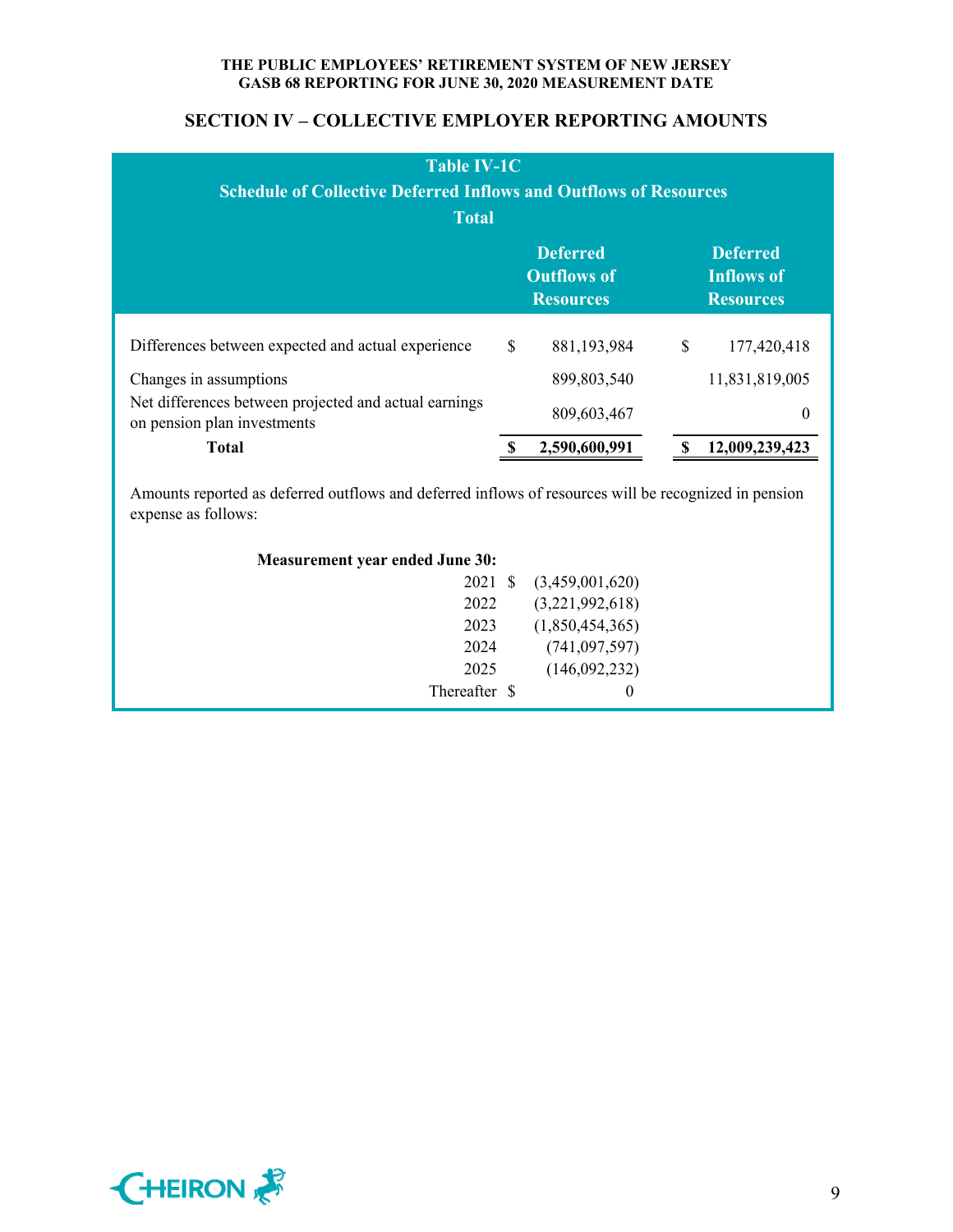## **SECTION IV – COLLECTIVE EMPLOYER REPORTING AMOUNTS**

|                                                                                   |             |                                               |  |                                                                                                  |                             | <b>Table IV-2A</b>   |                      |                              |                     |                |
|-----------------------------------------------------------------------------------|-------------|-----------------------------------------------|--|--------------------------------------------------------------------------------------------------|-----------------------------|----------------------|----------------------|------------------------------|---------------------|----------------|
| <b>Detailed Schedule of Collective Deferred Inflows and Outflows of Resources</b> |             |                                               |  |                                                                                                  |                             |                      |                      |                              |                     |                |
| <b>State</b>                                                                      |             |                                               |  |                                                                                                  |                             |                      |                      |                              |                     |                |
| Recognition of differences between expected and actual experience                 |             |                                               |  |                                                                                                  |                             |                      |                      |                              |                     |                |
| From                                                                              | Remaining   | Remaining                                     |  |                                                                                                  |                             |                      |                      |                              |                     |                |
| Measurement                                                                       | Recognition | Deferred (Inflows)                            |  |                                                                                                  |                             |                      | Recognition Year     |                              |                     |                |
| Year Ending                                                                       | Period      | and Outflows*                                 |  | 2020                                                                                             | 2021                        | 2022                 | 2023                 | 2024                         | 2025                | Thereafter     |
| 2020                                                                              | 5.16        | $\mathcal{S}$<br>622,481,809 \$               |  | 120,636,009 \$                                                                                   | 120,636,009 \$              | 120,636,009 \$       | 120,636,009 \$       | 120,636,009<br><sup>\$</sup> | 19,301,764 \$       | $\theta$       |
| 2019                                                                              | 4.21        | (9,737,059)                                   |  | (2,312,840)                                                                                      | (2,312,840)                 | (2,312,840)          | (2,312,840)          | (485, 699)                   | $\Omega$            |                |
| 2018                                                                              | 3.63        | (155, 035, 836)                               |  | (42,709,597)                                                                                     | (42,709,597)                | (42,709,597)         | (26,907,045)         |                              |                     |                |
| 2017                                                                              | 2.48        | 61,981,901                                    |  | 24,992,702                                                                                       | 24,992,702                  | 11,996,497           |                      |                              |                     |                |
| 2016                                                                              | 1.57        | 125, 127, 083                                 |  | 79,698,780                                                                                       | 45,428,303                  | $\mathbf{0}$         | 0                    |                              |                     | $\theta$       |
| 2015                                                                              | 0.72        | 50,576,853                                    |  | 50,576,853                                                                                       | $\mathbf{0}$                | $\theta$             |                      |                              |                     | $\theta$       |
| Total                                                                             |             | \$.<br>695,394,751 \$                         |  | 230,881,907 \$                                                                                   | 146,034,577<br>$\mathbb{S}$ | 87,610,069 \$        | 91,416,124 \$        | 120,150,310 \$               | 19,301,764 \$       | $\Omega$       |
| Recognition of changes in assumptions                                             |             |                                               |  |                                                                                                  |                             |                      |                      |                              |                     |                |
| From                                                                              | Remaining   | Remaining                                     |  |                                                                                                  |                             |                      |                      |                              |                     |                |
| Measurement                                                                       | Recognition | Deferred (Inflows)                            |  |                                                                                                  |                             |                      | Recognition Year     |                              |                     |                |
| Year Ending                                                                       | Period      | and Outflows*                                 |  | 2020                                                                                             | 2021                        | 2022                 | 2023                 | 2024                         | 2025                | Thereafter     |
| 2020                                                                              | 5.16        | <sup>S</sup><br>$(2,326,853,510)$ \$          |  | $(450,940,603)$ \$                                                                               | $(450,940,603)$ \$          | $(450, 940, 603)$ \$ | $(450,940,603)$ \$   | $(450,940,603)$ \$           | $(72, 150, 495)$ \$ | $\Omega$       |
| 2019                                                                              | 4.21        | (1,075,995,142)                               |  | (255, 580, 794)                                                                                  | (255,580,794)               | (255, 580, 794)      | (255, 580, 794)      | (53,671,966)                 | $\Omega$            |                |
| 2018                                                                              | 3.63        | (1,529,276,789)                               |  | (421, 288, 372)                                                                                  | (421, 288, 372)             | (421, 288, 372)      | (265, 411, 673)      |                              |                     |                |
| 2017                                                                              | 2.48        | (2,009,884,098)                               |  | (810, 437, 137)                                                                                  | (810, 437, 137)             | (389,009,824)        |                      |                              |                     |                |
| 2016                                                                              | 1.57        | 1,021,253,376                                 |  | 650,479,859                                                                                      | 370,773,517                 | $\Omega$             |                      |                              |                     |                |
| 2015                                                                              | 0.72        | 220,581,327                                   |  | 220,581,327                                                                                      | $\Omega$                    |                      |                      |                              |                     |                |
| 2014                                                                              | 0.44        | 35,901,637                                    |  | 35,901,637                                                                                       | $\Omega$                    |                      |                      |                              |                     | $\theta$       |
| Total                                                                             |             | $(5,664,273,199)$ \$                          |  | $(1,031,284,083)$ \$                                                                             | $(1,567,473,389)$ \$        | $(1,516,819,593)$ \$ | $(971, 933, 070)$ \$ | $(504, 612, 569)$ \$         | $(72, 150, 495)$ \$ | $\theta$       |
| From                                                                              | Remaining   | Remaining                                     |  | Recognition of net differences between projected and actual earnings on pension plan investments |                             |                      |                      |                              |                     |                |
| Measurement                                                                       | Recognition | Deferred (Inflows)                            |  |                                                                                                  |                             |                      | Recognition Year     |                              |                     |                |
| Year Ending                                                                       | Period      | and Outflows*                                 |  | 2020                                                                                             | 2021                        | 2022                 | 2023                 | 2024                         | 2025                | Thereafter     |
| 2020                                                                              | 5.00        | 372,455,591 \$<br>S.                          |  | 74,491,118 \$                                                                                    | 74,491,118 \$               | 74,491,118 \$        | 74,491,118 \$        | 74,491,119 \$                | 0 S                 | $\theta$       |
| 2019                                                                              | 4.00        | 86,820,159                                    |  | 21,705,040                                                                                       | 21,705,040                  | 21,705,040           | 21,705,039           |                              |                     |                |
| 2018                                                                              | 3.00        | (70, 185, 883)                                |  | (23, 395, 294)                                                                                   | (23, 395, 294)              | (23, 395, 295)       | 0                    |                              |                     | $\Omega$       |
| 2017                                                                              | 2.00        | (128, 170, 068)                               |  | (64,085,035)                                                                                     | (64,085,033)                | $\mathbf{0}$         |                      |                              | $\Omega$            | $\Omega$       |
| 2016                                                                              | 1.00        | 133,808,345                                   |  | 133,808,345                                                                                      | $\Omega$                    |                      |                      |                              | $\Omega$            | $\theta$       |
| Total                                                                             |             | $\mathbb{S}$<br>394,728,144 \$                |  | 142,524,174 \$                                                                                   | 8,715,831 \$                | 72,800,863<br>- S    | 96,196,157<br>- S    | 74,491,119<br><sup>\$</sup>  | 0 S                 | $\overline{0}$ |
| <b>Grand Total</b>                                                                |             | $(4,574,150,304)$ \$<br>\$                    |  | $(657,878,002)$ \$                                                                               | $(1,412,722,981)$ \$        | $(1,356,408,661)$ \$ | $(784,320,789)$ \$   | $(309.971, 140)$ \$          | $(52,848,731)$ \$   | $\bf{0}$       |
|                                                                                   |             | * As of the beginning of the measurement year |  |                                                                                                  |                             |                      |                      |                              |                     |                |

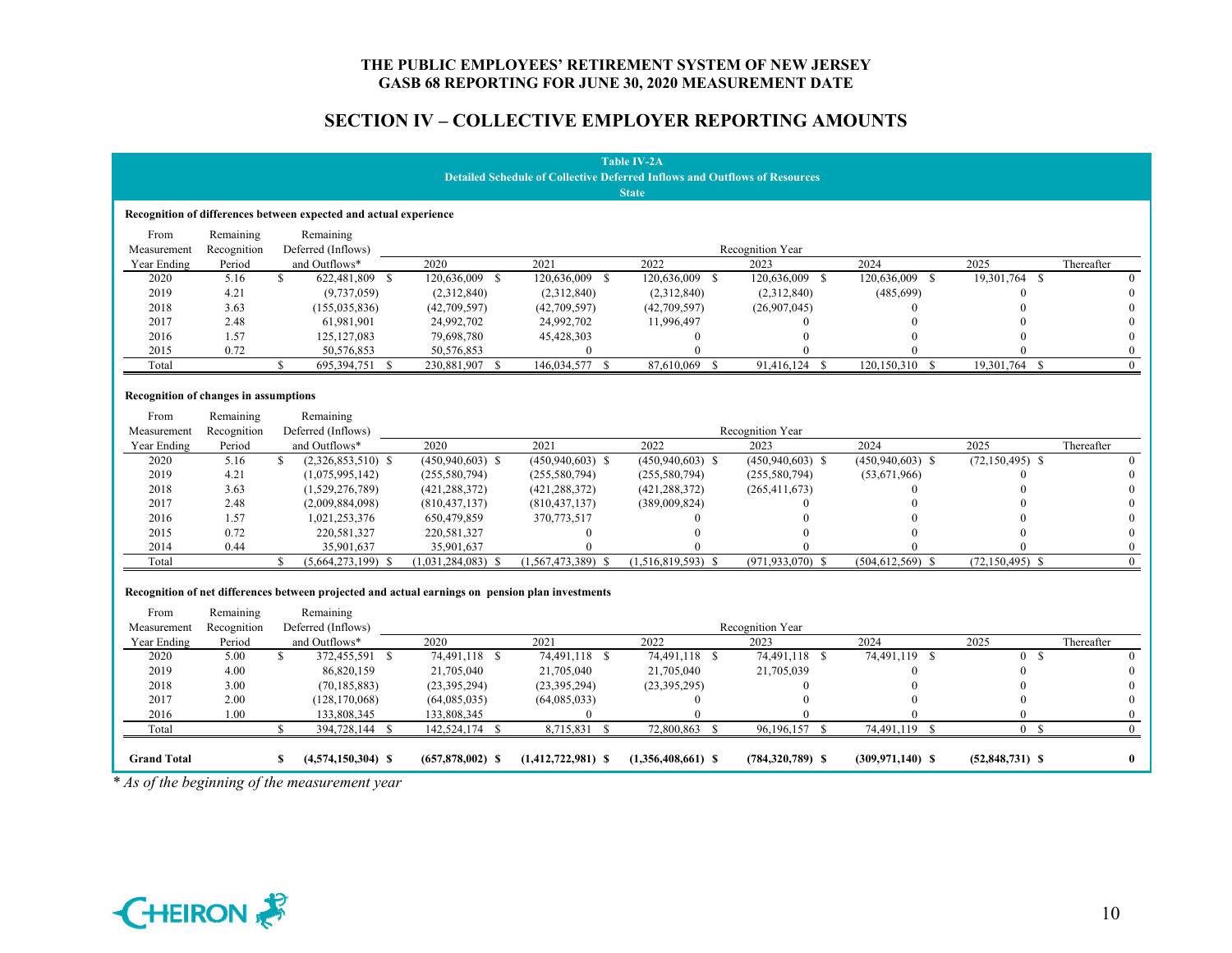## **SECTION IV – COLLECTIVE EMPLOYER REPORTING AMOUNTS**

|                                                                                   |                       |              |                                                                   |                                                                                                  |                      | <b>Table IV-2B</b>   |                      |                              |                     |              |
|-----------------------------------------------------------------------------------|-----------------------|--------------|-------------------------------------------------------------------|--------------------------------------------------------------------------------------------------|----------------------|----------------------|----------------------|------------------------------|---------------------|--------------|
| <b>Detailed Schedule of Collective Deferred Inflows and Outflows of Resources</b> |                       |              |                                                                   |                                                                                                  |                      |                      |                      |                              |                     |              |
| <b>Local Employers</b>                                                            |                       |              |                                                                   |                                                                                                  |                      |                      |                      |                              |                     |              |
|                                                                                   |                       |              | Recognition of differences between expected and actual experience |                                                                                                  |                      |                      |                      |                              |                     |              |
|                                                                                   |                       |              |                                                                   |                                                                                                  |                      |                      |                      |                              |                     |              |
| From<br>Measurement                                                               | Remaining             |              | Remaining<br>Deferred (Inflows)                                   |                                                                                                  |                      |                      | Recognition Year     |                              |                     |              |
| Year Ending                                                                       | Recognition<br>Period |              | and Outflows*                                                     | 2020                                                                                             | 2021                 | 2022                 | 2023                 | 2024                         | 2025                | Thereafter   |
| 2020                                                                              | 5.16                  | $\mathbf{s}$ | 177,421,042 \$                                                    | 34,383,923 \$                                                                                    | 34,383,923 \$        | 34,383,923 \$        | 34,383,923 \$        | 34,383,923<br><sup>\$</sup>  | 5,501,427 \$        | $\theta$     |
| 2019                                                                              | 4.21                  |              | 120,570,723                                                       | 28,639,126                                                                                       | 28,639,126           | 28,639,126           | 28,639,126           | 6,014,219                    | $\Omega$            | $\Omega$     |
| 2018                                                                              | 3.63                  |              | (79, 597, 702)                                                    | (21, 927, 742)                                                                                   | (21, 927, 742)       | (21, 927, 742)       | (13,814,476)         | $\Omega$                     |                     | $\Omega$     |
| 2017                                                                              | 2.48                  |              | 76,925,880                                                        | 31,018,501                                                                                       | 31,018,501           | 14,888,878           | 0                    |                              |                     | $\theta$     |
| 2016                                                                              | 1.57                  |              | 44,220,530                                                        | 28,165,943                                                                                       | 16,054,587           | $\mathbf{0}$         | $\Omega$             |                              |                     | $\Omega$     |
| 2015                                                                              | 0.72                  |              | 81,691,065                                                        | 81,691,065                                                                                       | $\mathbf{0}$         | $\theta$             |                      |                              |                     | $\mathbf{0}$ |
| Total                                                                             |                       | S            | 421,231,538 \$                                                    | 181,970,816 \$                                                                                   | 88,168,395 \$        | 55,984,185 \$        | 49,208,573 \$        | 40,398,142 \$                | 5,501,427 \$        | $\theta$     |
|                                                                                   |                       |              |                                                                   |                                                                                                  |                      |                      |                      |                              |                     |              |
| <b>Recognition of changes in assumptions</b>                                      |                       |              |                                                                   |                                                                                                  |                      |                      |                      |                              |                     |              |
| From                                                                              | Remaining             |              | Remaining                                                         |                                                                                                  |                      |                      |                      |                              |                     |              |
| Measurement                                                                       | Recognition           |              | Deferred (Inflows)                                                |                                                                                                  |                      |                      | Recognition Year     |                              |                     |              |
| Year Ending                                                                       | Period                |              | and Outflows*                                                     | 2020                                                                                             | 2021                 | 2022                 | 2023                 | 2024                         | 2025                | Thereafter   |
| 2020                                                                              | 5.16                  | S.           | $(3,184,523,878)$ \$                                              | $(617, 155, 790)$ \$                                                                             | $(617, 155, 790)$ \$ | $(617, 155, 790)$ \$ | $(617, 155, 790)$ \$ | $(617, 155, 790)$ \$         | $(98,744,928)$ \$   | $\theta$     |
| 2019                                                                              | 4.21                  |              | (1,577,314,013)                                                   | (374, 658, 911)                                                                                  | (374, 658, 911)      | (374, 658, 911)      | (374, 658, 911)      | (78,678,369)                 | $\Omega$            | $\theta$     |
| 2018                                                                              | 3.63                  |              | (2,090,225,389)                                                   | (575, 819, 666)                                                                                  | (575, 819, 666)      | (575, 819, 666)      | (362, 766, 391)      |                              |                     |              |
| 2017                                                                              | 2.48                  |              | (2,586,618,986)                                                   | (1,042,991,527)                                                                                  | (1,042,991,527)      | (500, 635, 932)      |                      |                              |                     | $\theta$     |
| 2016                                                                              | 1.57                  |              | 1,457,152,869                                                     | 928,122,846                                                                                      | 529,030,023          | $\Omega$             |                      |                              |                     | $\theta$     |
| 2015                                                                              | 0.72                  |              | 294,439,889                                                       | 294,439,889                                                                                      | $\mathbf{0}$         |                      |                      |                              |                     | $\Omega$     |
| 2014                                                                              | 0.44                  |              | 47,618,941                                                        | 47,618,941                                                                                       | $\Omega$             |                      |                      |                              |                     | $\theta$     |
| Total                                                                             |                       | ¢            | $(7,639,470,567)$ \$                                              | (1,340,444,218)                                                                                  | $(2,081,595,871)$ \$ | $(2,068,270,299)$ \$ | $(1,354,581,092)$ \$ | $(695, 834, 159)$ \$         | $(98,744,928)$ \$   | $\theta$     |
|                                                                                   |                       |              |                                                                   | Recognition of net differences between projected and actual earnings on pension plan investments |                      |                      |                      |                              |                     |              |
| From                                                                              | Remaining             |              | Remaining                                                         |                                                                                                  |                      |                      |                      |                              |                     |              |
| Measurement                                                                       | Recognition           |              | Deferred (Inflows)                                                |                                                                                                  |                      |                      | Recognition Year     |                              |                     |              |
| Year Ending                                                                       | Period                |              | and Outflows*                                                     | 2020                                                                                             | 2021                 | 2022                 | 2023                 | 2024                         | 2025                | Thereafter   |
| 2020                                                                              | 5.00                  | \$.          | 1,121,547,800 \$                                                  | 224,309,560 \$                                                                                   | 224,309,560 \$       | 224,309,560 \$       | 224,309,560 \$       | 224,309,560<br><sup>\$</sup> | 0 S                 | $\theta$     |
| 2019                                                                              | 4.00                  |              | 59,717,526                                                        | 14,929,381                                                                                       | 14,929,381           | 14,929,381           | 14,929,383           |                              | $\Omega$            | $\theta$     |
| 2018                                                                              | 3.00                  |              | (277,610,356)                                                     | (92, 536, 786)                                                                                   | (92, 536, 786)       | (92, 536, 784)       | $\theta$             |                              | $\Omega$            | $\theta$     |
| 2017                                                                              | 2.00                  |              | (399, 106, 638)                                                   | (199, 553, 320)                                                                                  | (199, 553, 318)      | $\theta$             | $\Omega$             |                              | $\Omega$            | $\Omega$     |
| 2016                                                                              | 1.00                  |              | 332,570,703                                                       | 332,570,703                                                                                      | $\mathbf{0}$         | $\theta$             |                      |                              | $\Omega$            | $\mathbf{0}$ |
| Total                                                                             |                       | \$.          | 837,119,035 \$                                                    | 279,719,538 \$                                                                                   | $(52.851.163)$ \$    | 146,702,157 \$       | 239,238,943 \$       | 224,309,560 \$               | 0 S                 | $\theta$     |
|                                                                                   |                       |              |                                                                   |                                                                                                  |                      |                      |                      |                              |                     |              |
| <b>Grand Total</b>                                                                |                       | S.           | $(6,381,119,994)$ \$                                              | $(878, 753, 864)$ \$                                                                             | $(2,046,278,639)$ \$ | $(1,865,583,957)$ \$ | $(1,066,133,576)$ \$ | $(431, 126, 457)$ \$         | $(93, 243, 501)$ \$ | $\bf{0}$     |
|                                                                                   |                       |              | * As of the beginning of the measurement year                     |                                                                                                  |                      |                      |                      |                              |                     |              |

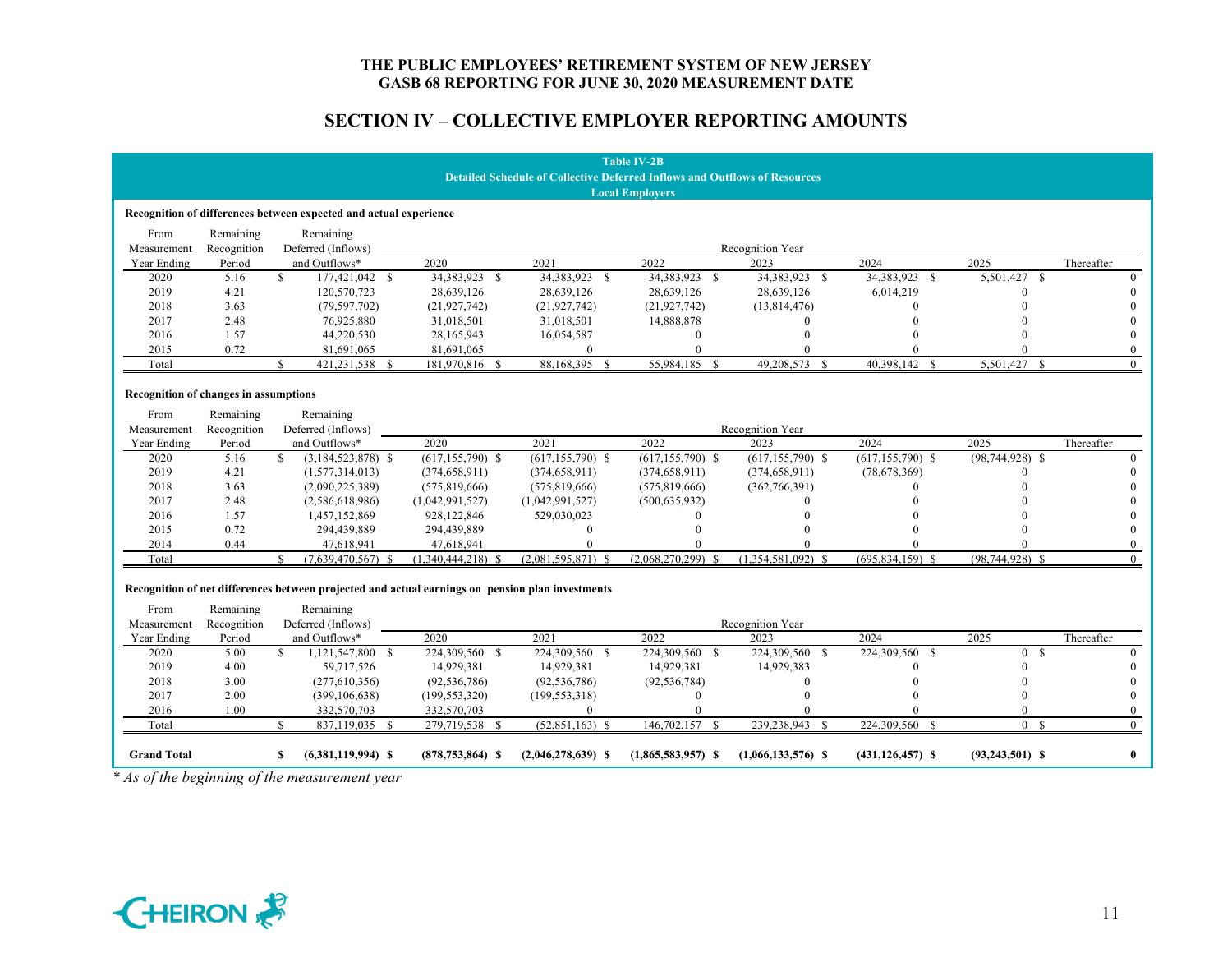## **SECTION IV – COLLECTIVE EMPLOYER REPORTING AMOUNTS**

|                                              |                |                                                                   |                                                                                                  |                                                                                   | <b>Table IV-2C</b>   |                      |                             |                                  |              |
|----------------------------------------------|----------------|-------------------------------------------------------------------|--------------------------------------------------------------------------------------------------|-----------------------------------------------------------------------------------|----------------------|----------------------|-----------------------------|----------------------------------|--------------|
|                                              |                |                                                                   |                                                                                                  | <b>Detailed Schedule of Collective Deferred Inflows and Outflows of Resources</b> |                      |                      |                             |                                  |              |
|                                              |                |                                                                   |                                                                                                  |                                                                                   | <b>Total</b>         |                      |                             |                                  |              |
|                                              |                | Recognition of differences between expected and actual experience |                                                                                                  |                                                                                   |                      |                      |                             |                                  |              |
| From                                         | Remaining      | Remaining                                                         |                                                                                                  |                                                                                   |                      |                      |                             |                                  |              |
| Measurement                                  | Recognition    | Deferred (Inflows)                                                |                                                                                                  |                                                                                   |                      | Recognition Year     |                             |                                  |              |
|                                              |                | and Outflows*                                                     | 2020                                                                                             | 2021                                                                              | 2022                 | 2023                 | 2024                        | 2025                             | Thereafter   |
| Year Ending<br>2020                          | Period<br>5.16 | $\mathbf{s}$<br>799.902.851 \$                                    | 155,019,932 \$                                                                                   | 155,019,932 \$                                                                    | 155,019,932 \$       | 155,019,932 \$       | 155,019,932<br>$\mathbf{s}$ | 24,803,191<br>$\mathbf{\hat{s}}$ | $\Omega$     |
| 2019                                         | 4.21           | 110,833,664                                                       | 26,326,286                                                                                       | 26,326,286                                                                        | 26,326,286           | 26,326,286           |                             |                                  |              |
|                                              |                |                                                                   |                                                                                                  |                                                                                   |                      |                      | 5,528,520                   |                                  |              |
| 2018                                         | 3.63           | (234, 633, 538)                                                   | (64, 637, 339)                                                                                   | (64, 637, 339)                                                                    | (64, 637, 339)       | (40, 721, 521)       | 0                           |                                  |              |
| 2017                                         | 2.48           | 138,907,781                                                       | 56,011,203                                                                                       | 56,011,203                                                                        | 26,885,375           | $\Omega$             |                             |                                  | $\Omega$     |
| 2016                                         | 1.57           | 169, 347, 613                                                     | 107,864,723                                                                                      | 61,482,890                                                                        | $\mathbf{0}$         | $\Omega$             |                             |                                  |              |
| 2015                                         | 0.72           | 132,267,918                                                       | 132,267,918                                                                                      | $\mathbf{0}$                                                                      | $\theta$             | $\Omega$             |                             |                                  | $\mathbf{0}$ |
| Total                                        |                | 1,116,626,289<br>S.                                               | 412,852,723<br>-8<br>-S                                                                          | 234,202,972<br>- \$                                                               | 143,594,254<br>- \$  | 140,624,697<br>-8    | 160,548,452<br>-\$          | 24,803,191<br>$\mathcal{S}$      | $\Omega$     |
| <b>Recognition of changes in assumptions</b> |                |                                                                   |                                                                                                  |                                                                                   |                      |                      |                             |                                  |              |
| From                                         | Remaining      | Remaining                                                         |                                                                                                  |                                                                                   |                      |                      |                             |                                  |              |
| Measurement                                  | Recognition    | Deferred (Inflows)                                                |                                                                                                  |                                                                                   |                      | Recognition Year     |                             |                                  |              |
| Year Ending                                  | Period         | and Outflows*                                                     | 2020                                                                                             | 2021                                                                              | 2022                 | 2023                 | 2024                        | 2025                             | Thereafter   |
| 2020                                         | 5.16           | \$.<br>$(5,511,377,388)$ \$                                       | $(1,068,096,393)$ \$                                                                             | $(1,068,096,393)$ \$                                                              | $(1,068,096,393)$ \$ | $(1,068,096,393)$ \$ | $(1,068,096,393)$ \$        | $(170,895,423)$ \$               |              |
| 2019                                         | 4.21           | (2,653,309,155)                                                   | (630, 239, 705)                                                                                  | (630, 239, 705)                                                                   | (630, 239, 705)      | (630, 239, 705)      | (132,350,335)               | 0                                | 0            |
| 2018                                         | 3.63           | (3,619,502,178)                                                   | (997, 108, 038)                                                                                  | (997, 108, 038)                                                                   | (997, 108, 038)      | (628, 178, 064)      |                             |                                  |              |
| 2017                                         | 2.48           | (4,596,503,084)                                                   | (1,853,428,664)                                                                                  | (1,853,428,664)                                                                   | (889, 645, 756)      |                      |                             |                                  | $\Omega$     |
| 2016                                         | 1.57           | 2,478,406,245                                                     | 1,578,602,705                                                                                    | 899,803,540                                                                       | $\Omega$             |                      |                             |                                  | $\Omega$     |
| 2015                                         | 0.72           | 515,021,216                                                       | 515,021,216                                                                                      | $\theta$                                                                          |                      |                      |                             |                                  | $\theta$     |
| 2014                                         | 0.44           | 83,520,578                                                        | 83,520,578                                                                                       |                                                                                   |                      |                      |                             |                                  | $\theta$     |
| Total                                        |                | $(13,303,743,766)$ \$                                             | $(2,371,728,301)$ \$                                                                             | $(3,649,069,260)$ \$                                                              | $(3,585,089,892)$ \$ | $(2,326,514,162)$ \$ | $(1,200,446,728)$ \$        | $(170,895,423)$ \$               | $\theta$     |
| From                                         | Remaining      | Remaining                                                         | Recognition of net differences between projected and actual earnings on pension plan investments |                                                                                   |                      |                      |                             |                                  |              |
| Measurement                                  | Recognition    | Deferred (Inflows)                                                |                                                                                                  |                                                                                   |                      | Recognition Year     |                             |                                  |              |
| Year Ending                                  | Period         | and Outflows*                                                     | 2020                                                                                             | 2021                                                                              | 2022                 | 2023                 | 2024                        | 2025                             | Thereafter   |
| 2020                                         | 5.00           | \$<br>1,494,003,391 \$                                            | 298,800,678 \$                                                                                   | 298,800,678 \$                                                                    | 298,800,678 \$       | 298,800,678 \$       | 298,800,679 \$              | $\overline{0}$<br><sup>S</sup>   | $\Omega$     |
| 2019                                         | 4.00           | 146,537,685                                                       | 36,634,421                                                                                       | 36,634,421                                                                        | 36,634,421           | 36,634,422           |                             | 0                                | $\theta$     |
| 2018                                         | 3.00           | (347,796,239)                                                     | (115,932,080)                                                                                    | (115,932,080)                                                                     | (115, 932, 079)      | $\theta$             |                             |                                  | $\theta$     |
| 2017                                         | 2.00           | (527, 276, 706)                                                   | (263, 638, 355)                                                                                  | (263, 638, 351)                                                                   | 0                    |                      |                             | $\Omega$                         | $\Omega$     |
| 2016                                         | 1.00           | 466,379,048                                                       | 466,379,048                                                                                      | $\Omega$                                                                          |                      |                      |                             |                                  | $\Omega$     |
| Total                                        |                | 1,231,847,179 \$<br><sup>\$</sup>                                 | 422,243,712 \$                                                                                   | $(44, 135, 332)$ \$                                                               | 219,503,020 \$       | 335,435,100 \$       | 298,800,679<br>- \$         | 0 <sup>5</sup>                   | $\theta$     |
|                                              |                |                                                                   |                                                                                                  |                                                                                   |                      |                      |                             |                                  |              |
| <b>Grand Total</b>                           |                | $(10,955,270,298)$ \$<br>S.                                       | $(1,536,631,866)$ \$                                                                             | $(3,459,001,620)$ \$                                                              | $(3,221,992,618)$ \$ | $(1,850,454,365)$ \$ | $(741, 097, 597)$ \$        | $(146,092,232)$ \$               | $\bf{0}$     |
|                                              |                | * As of the beginning of the measurement year                     |                                                                                                  |                                                                                   |                      |                      |                             |                                  |              |

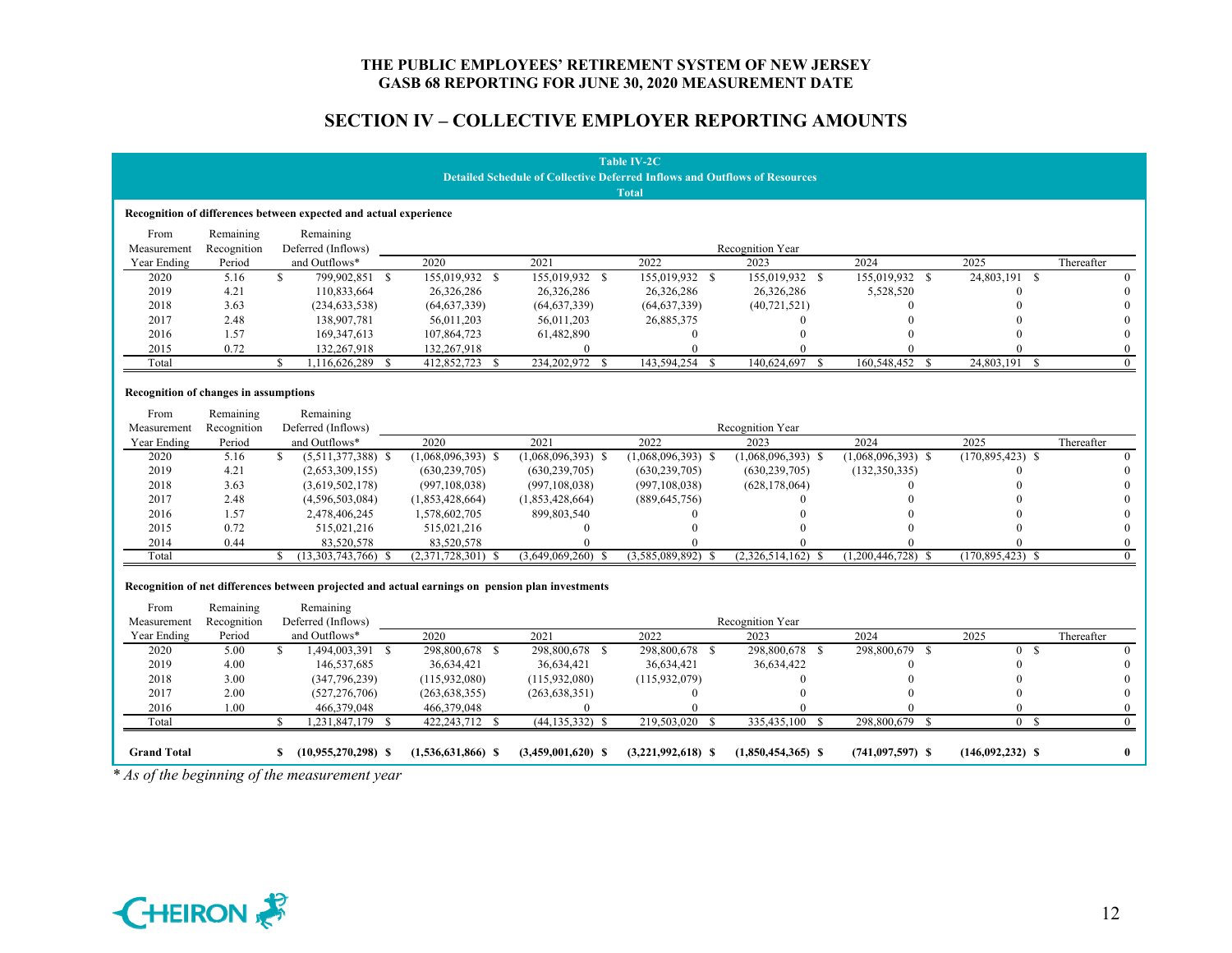## **SECTION IV – COLLECTIVE EMPLOYER REPORTING AMOUNTS**

The annual pension expense recognized by the State and Local employers can be calculated two different ways. First, it is the change in the amounts reported on the Statement of Net Position that relate to PERS and are not attributable to employer contributions. That is, it is the change in NPL plus the changes in deferred outflows and inflows plus employer contributions.

Alternatively, annual pension expense can be calculated by its individual components. While GASB does not require or suggest the organization of the individual components shown in the table below, we believe it helps to understand the level and volatility of pension expense.

First, there are components referred to as operating expenses. These are items directly attributable to the operation of the plan during the measurement year. Service cost less employee contributions represents the increase in employer-provided benefits attributable to the year, and administrative expenses are the cost of operating PERS for the year.

Second, there are the financing expenses: the interest on the Total Pension Liability less the expected return on assets.

The final category is changes. This category will drive most of the volatility in pension expense from year to year. It includes any changes in benefits made during the year and the recognized amounts due to assumption changes, gains or losses on the TPL, and investment gains or losses.

The following table shows the development of pension expense for the State and Local employers through both of these methodologies.

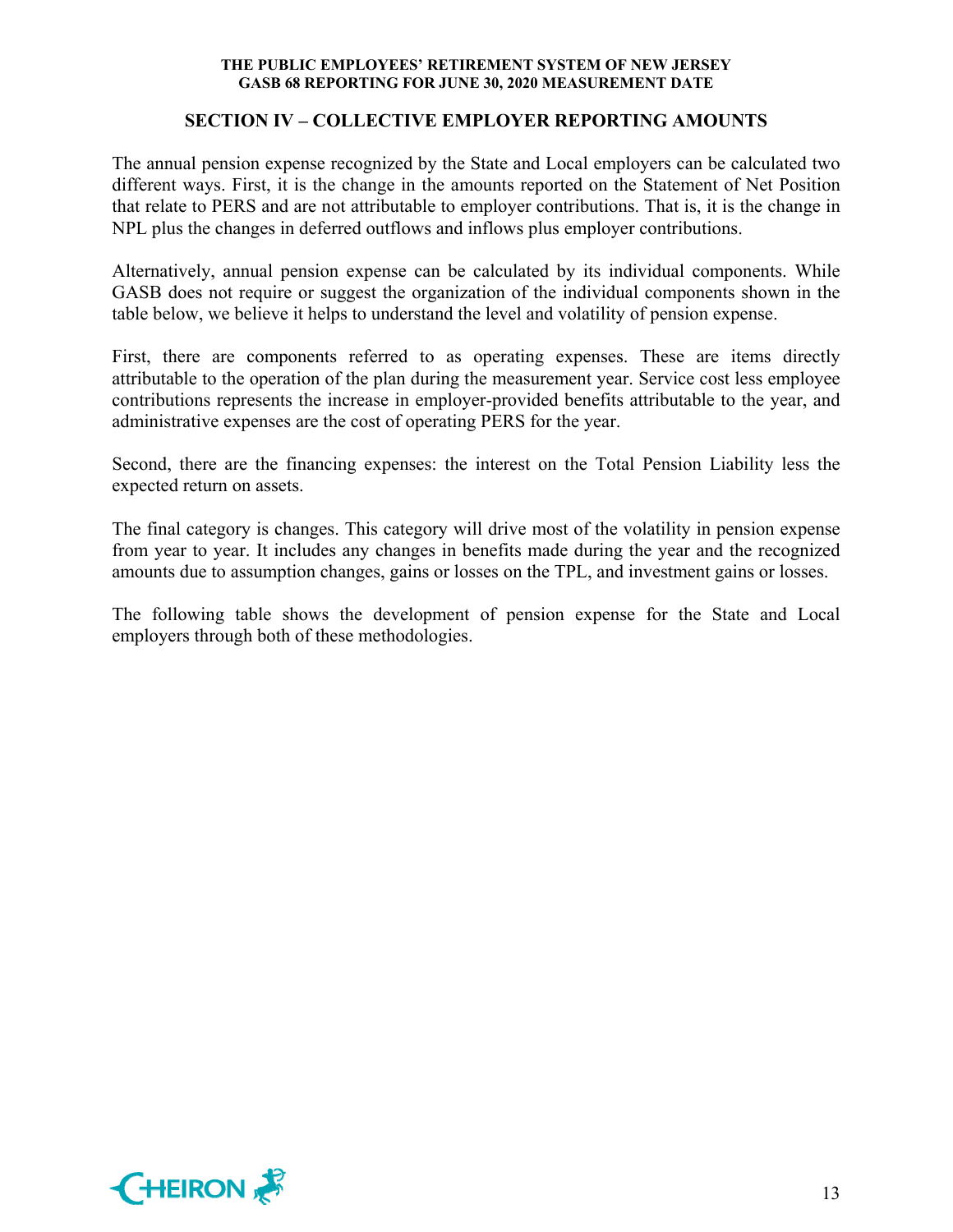## **SECTION IV – COLLECTIVE EMPLOYER REPORTING AMOUNTS**

| <b>Table IV-3A</b><br><b>Calculation of Collective Pension Expense</b><br><b>State</b>                                                                                                                                                                                                                                |                    |                                                                                                                                |                    |                                                                                                                                  |  |  |  |
|-----------------------------------------------------------------------------------------------------------------------------------------------------------------------------------------------------------------------------------------------------------------------------------------------------------------------|--------------------|--------------------------------------------------------------------------------------------------------------------------------|--------------------|----------------------------------------------------------------------------------------------------------------------------------|--|--|--|
| <b>Measurement Year Ending</b>                                                                                                                                                                                                                                                                                        |                    | 2020                                                                                                                           |                    | 2019                                                                                                                             |  |  |  |
| Change in Net Pension Liability<br>Change in Deferred Outflows<br>Change in Deferred Inflows<br>Employer Contributions*<br>Other - NCGIPF adjustment<br><b>Subtotal</b><br>Employer Contribution - delayed enrollments**<br>Employer Contribution - delayed appropriations**<br>Employer Contribution - retroactive** | \$<br>$\mathbf S$  | (788, 452, 815)<br>330,453,941<br>343,584,167<br>1,014,817,197<br>$\overline{0}$<br>900,402,490<br>220,673<br>(5,431,030)<br>0 | \$<br>$\mathbf S$  | (691, 877, 753)<br>1,258,140,677<br>(188, 702, 905)<br>890,001,213<br>$\theta$<br>1,267,561,232<br>194,089<br>43,788<br>$\theta$ |  |  |  |
| Employer Contribution - additional**<br><b>Total Pension Expense</b><br><b>Total Pension Expense as % of Payroll</b>                                                                                                                                                                                                  | $\mathbf S$        | $\boldsymbol{0}$<br>895,192,133<br>19.72%                                                                                      | \$                 | $\overline{0}$<br>1,267,799,109<br>29.25%                                                                                        |  |  |  |
| <b>Operating Expenses</b><br>Service cost<br><b>Employee contributions</b><br>Administrative expenses<br>Total                                                                                                                                                                                                        | \$<br>$\hat{S}$    | 505,967,261<br>(345,896,206)<br>5,895,744<br>165,966,799                                                                       | \$<br>$\mathbb{S}$ | 526,757,589<br>(355, 581, 371)<br>6,593,343<br>177,769,561                                                                       |  |  |  |
| <b>Financing Expenses</b><br>Interest cost<br>Expected return on assets<br>Total                                                                                                                                                                                                                                      | \$<br>$\mathbb{S}$ | 1,827,655,555<br>(430, 893, 889)<br>1,396,761,666                                                                              | \$<br>$\mathbb{S}$ | 1,701,980,100<br>(446, 287, 688)<br>1,255,692,412                                                                                |  |  |  |
| <b>Changes</b><br>Benefit changes<br>Recognition of assumption changes<br>Recognition of liability gains and losses<br>Recognition of investment gains and losses<br>Total<br><b>Total Pension Expense</b>                                                                                                            | \$<br>\$<br>\$     | (9,658,330)<br>(1,031,284,083)<br>230,881,907<br>142,524,174<br>(667, 536, 332)<br>895,192,133                                 | \$<br>\$<br>\$     | $\Omega$<br>(448, 868, 863)<br>129,914,677<br>153,291,322<br>(165, 662, 864)<br>1,267,799,109                                    |  |  |  |

*\* Includes appropriations and lottery revenue* 

*\*\* Pension expense related to specific liabilities of individual employers* 

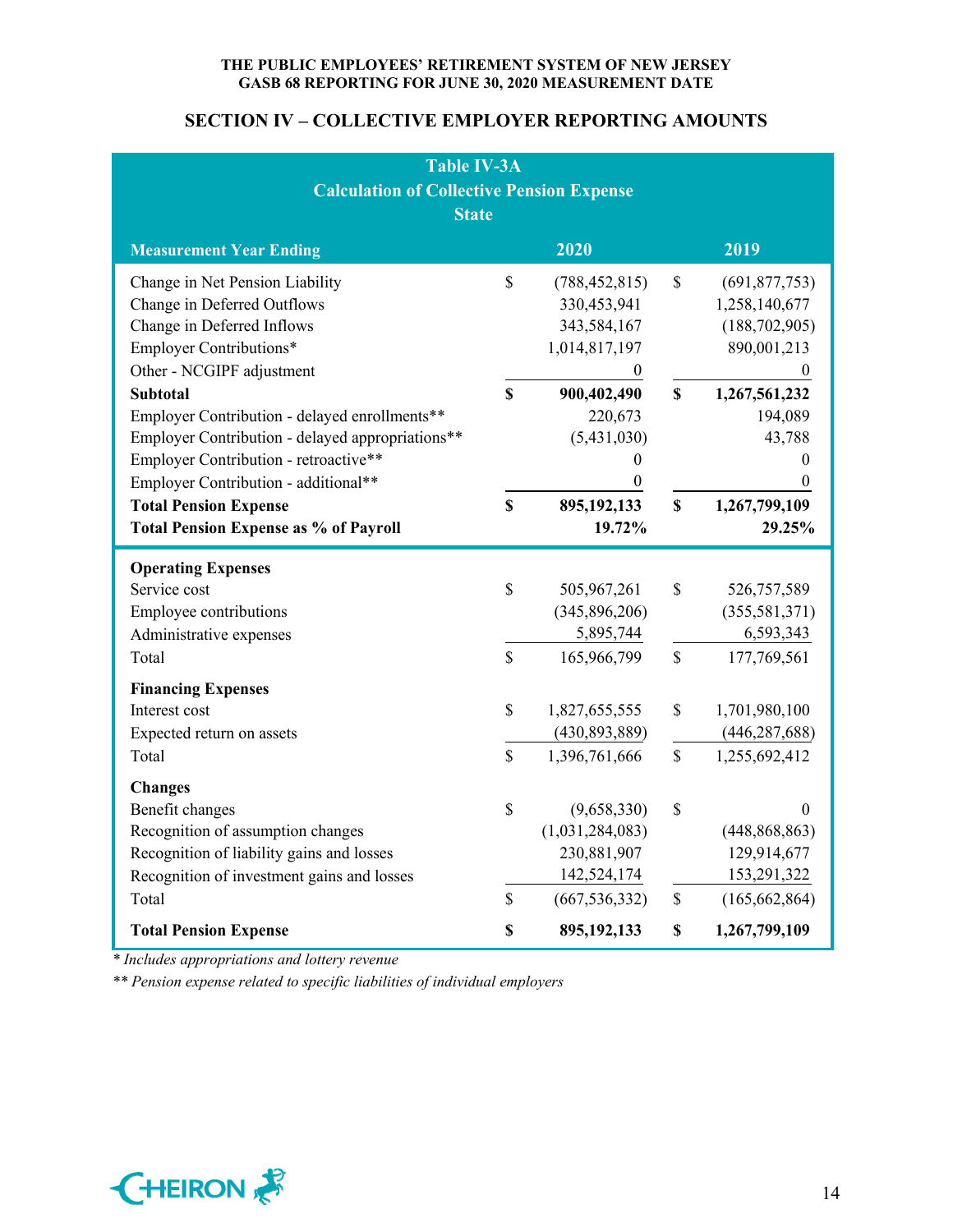## **SECTION IV – COLLECTIVE EMPLOYER REPORTING AMOUNTS**

| <b>Table IV-3B</b><br><b>Calculation of Collective Pension Expense</b>                                                                                                                                                                                                                                                                                                                                                                        |                                            |                                                                                                                                                                   |                              |                                                                                                                                                                |  |  |  |
|-----------------------------------------------------------------------------------------------------------------------------------------------------------------------------------------------------------------------------------------------------------------------------------------------------------------------------------------------------------------------------------------------------------------------------------------------|--------------------------------------------|-------------------------------------------------------------------------------------------------------------------------------------------------------------------|------------------------------|----------------------------------------------------------------------------------------------------------------------------------------------------------------|--|--|--|
| <b>Local Employers</b>                                                                                                                                                                                                                                                                                                                                                                                                                        |                                            |                                                                                                                                                                   |                              |                                                                                                                                                                |  |  |  |
| 2020<br>2019<br><b>Measurement Year Ending</b>                                                                                                                                                                                                                                                                                                                                                                                                |                                            |                                                                                                                                                                   |                              |                                                                                                                                                                |  |  |  |
| Change in Net Pension Liability<br>Change in Deferred Outflows<br>Change in Deferred Inflows<br>Employer Contributions*<br>Other - NCGIPF adjustment<br><b>Subtotal</b><br>Employer Contribution - delayed enrollments**<br>Employer Contribution - delayed appropriations**<br>Employer Contribution - retroactive**<br>Employer Contribution - additional**<br><b>Total Pension Expense</b><br><b>Total Pension Expense as % of Payroll</b> | $\mathbb{S}$<br>$\mathbf S$<br>$\mathbf S$ | (1,708,215,709)<br>739,259,695<br>267,541,477<br>1,102,066,862<br>$\theta$<br>400,652,325<br>346,761<br>1,284,584<br>5,318,876<br>102,853<br>407,705,399<br>5.63% | \$<br>$\mathbf S$<br>\$      | (1,545,669,404)<br>1,497,365,547<br>36,315,487<br>979,534,570<br>2,387<br>967,548,587<br>463,612<br>1,732,038<br>4,623,577<br>103,872<br>974,471,686<br>13.71% |  |  |  |
| <b>Operating Expenses</b><br>Service cost<br>Employee contributions<br>Administrative expenses<br>Total                                                                                                                                                                                                                                                                                                                                       | $\mathbb{S}$<br>$\mathbb{S}$               | 792,122,562<br>(563,040,019)<br>13,469,267<br>242,551,810                                                                                                         | \$<br>\$                     | 803,761,000<br>(553, 610, 183)<br>14,664,098<br>264,814,915                                                                                                    |  |  |  |
| <b>Financing Expenses</b><br>Interest cost<br>Expected return on assets<br>Total                                                                                                                                                                                                                                                                                                                                                              | $\mathbb{S}$<br>$\mathbb{S}$               | 2,580,980,825<br>(1,519,380,739)<br>1,061,600,086                                                                                                                 | $\mathbb{S}$<br>$\mathbb{S}$ | 2,382,273,210<br>(1,478,181,305)<br>904,091,905                                                                                                                |  |  |  |
| <b>Changes</b><br>Benefit changes<br>Recognition of assumption changes<br>Recognition of liability gains and losses<br>Recognition of investment gains and losses<br>Total                                                                                                                                                                                                                                                                    | \$<br>$\mathbb{S}$                         | (17,692,633)<br>(1,340,444,218)<br>181,970,816<br>279,719,538<br>(896, 446, 497)                                                                                  | \$<br>\$                     | $\theta$<br>(548, 178, 094)<br>179,355,644<br>174,387,316<br>(194, 435, 134)                                                                                   |  |  |  |
| <b>Total Pension Expense</b>                                                                                                                                                                                                                                                                                                                                                                                                                  | \$                                         | 407,705,399                                                                                                                                                       | \$                           | 974,471,686                                                                                                                                                    |  |  |  |

*\* Includes appropriations and State contributions made on behalf of Local employers* 

*\*\* Pension expense related to specific liabilities of individual employers* 

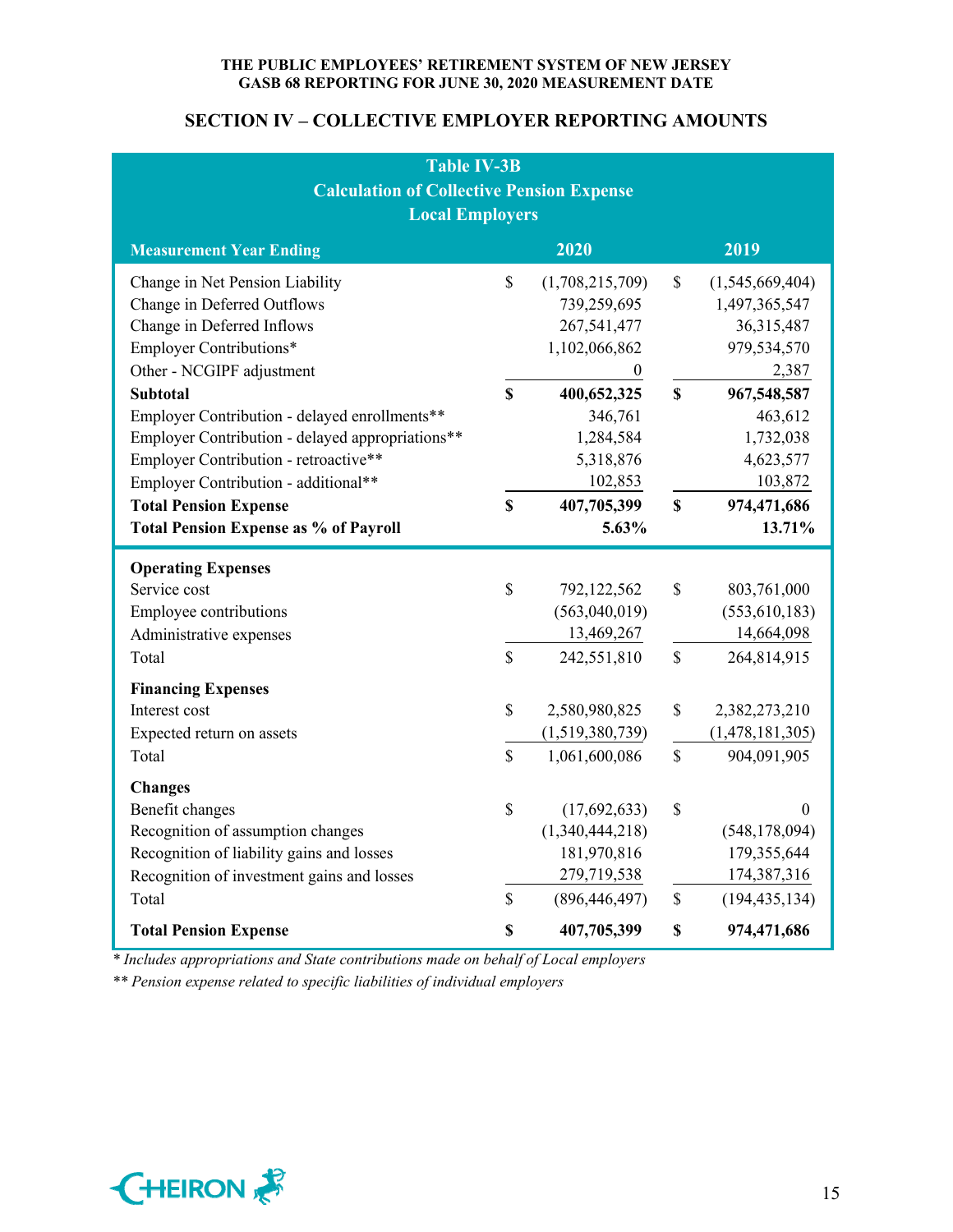## **SECTION IV – COLLECTIVE EMPLOYER REPORTING AMOUNTS**

| <b>Table IV-3C</b><br><b>Calculation of Collective Pension Expense</b><br><b>Total</b>                                                                                                                                                                                                                                                                                                                                                        |                                  |                                                                                                                                                                                    |                          |                                                                                                                                                                           |  |  |  |
|-----------------------------------------------------------------------------------------------------------------------------------------------------------------------------------------------------------------------------------------------------------------------------------------------------------------------------------------------------------------------------------------------------------------------------------------------|----------------------------------|------------------------------------------------------------------------------------------------------------------------------------------------------------------------------------|--------------------------|---------------------------------------------------------------------------------------------------------------------------------------------------------------------------|--|--|--|
| 2020<br>2019<br><b>Measurement Year Ending</b>                                                                                                                                                                                                                                                                                                                                                                                                |                                  |                                                                                                                                                                                    |                          |                                                                                                                                                                           |  |  |  |
| Change in Net Pension Liability<br>Change in Deferred Outflows<br>Change in Deferred Inflows<br>Employer Contributions*<br>Other - NCGIPF adjustment<br><b>Subtotal</b><br>Employer Contribution - delayed enrollments**<br>Employer Contribution - delayed appropriations**<br>Employer Contribution - retroactive**<br>Employer Contribution - additional**<br><b>Total Pension Expense</b><br><b>Total Pension Expense as % of Payroll</b> | \$<br>$\mathbf S$<br>$\mathbf S$ | (2,496,668,524)<br>1,069,713,636<br>611,125,644<br>2,116,884,059<br>$\boldsymbol{0}$<br>1,301,054,815<br>567,434<br>(4,146,446)<br>5,318,876<br>102,853<br>1,302,897,532<br>11.06% | \$<br>\$<br>\$           | (2,237,547,157)<br>2,755,506,224<br>(152, 387, 418)<br>1,869,535,783<br>2,387<br>2,235,109,819<br>657,701<br>1,775,826<br>4,623,577<br>103,872<br>2,242,270,795<br>19.60% |  |  |  |
| <b>Operating Expenses</b><br>Service cost<br><b>Employee contributions</b><br>Administrative expenses<br>Total                                                                                                                                                                                                                                                                                                                                | \$<br>$\mathsf{\$}$              | 1,298,089,823<br>(908, 936, 225)<br>19,365,011<br>408,518,609                                                                                                                      | \$<br>\$                 | 1,330,518,589<br>(909, 191, 554)<br>21,257,441<br>442,584,476                                                                                                             |  |  |  |
| <b>Financing Expenses</b><br>Interest cost<br>Expected return on assets<br>Total                                                                                                                                                                                                                                                                                                                                                              | \$<br>$\mathbb{S}$               | 4,408,636,380<br>(1,950,274,628)<br>2,458,361,752                                                                                                                                  | \$<br>$\mathbb{S}$       | 4,084,253,310<br>(1,924,468,993)<br>2,159,784,317                                                                                                                         |  |  |  |
| <b>Changes</b><br>Benefit changes<br>Recognition of assumption changes<br>Recognition of liability gains and losses<br>Recognition of investment gains and losses<br>Total<br><b>Total Pension Expense</b>                                                                                                                                                                                                                                    | \$<br>\$<br>\$                   | (27,350,963)<br>(2,371,728,301)<br>412,852,723<br>422,243,712<br>(1,563,982,829)<br>1,302,897,532                                                                                  | $\mathbb{S}$<br>\$<br>\$ | $\theta$<br>(997, 046, 957)<br>309,270,321<br>327,678,638<br>(360,097,998)<br>2,242,270,795                                                                               |  |  |  |

*\* Includes State and Local employer appropriations, lottery revenue and State contributions made on behalf of Local employers*

*\*\* Pension expense related to specific liabilities of individual employers* 

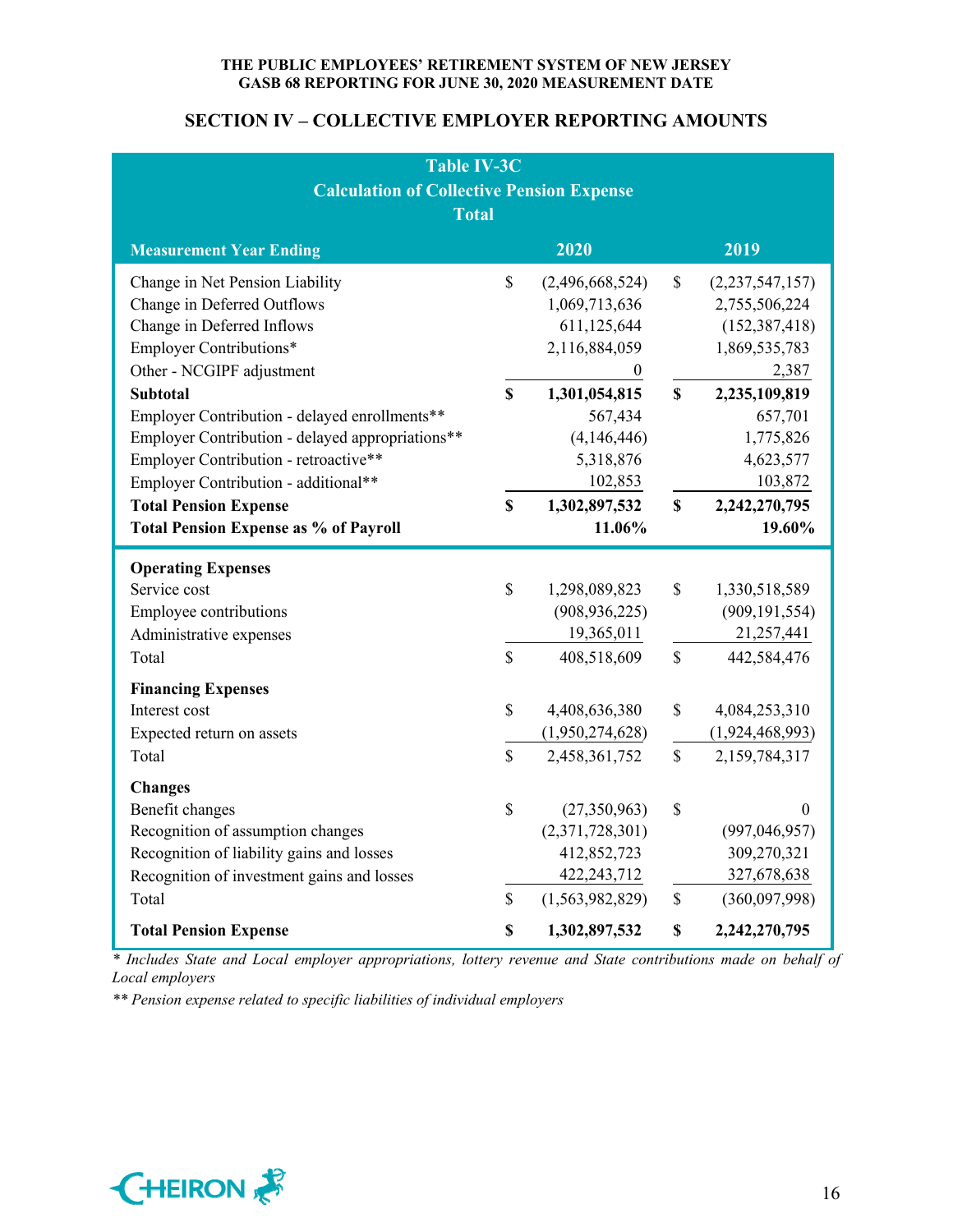## **APPENDIX A – MEMBERSHIP INFORMATION**

| <b>Plan Membership</b>                                                                 |                     |               |   |                           |                  |    |               |   |               |                     |
|----------------------------------------------------------------------------------------|---------------------|---------------|---|---------------------------|------------------|----|---------------|---|---------------|---------------------|
|                                                                                        | <b>July 1, 2019</b> |               |   |                           |                  |    | July 1, 2018  |   |               |                     |
|                                                                                        |                     | <b>State</b>  |   | Local<br><b>Employers</b> | <b>Total</b>     |    | <b>State</b>  |   | Local         | <b>Total</b>        |
| Contributing Actives                                                                   |                     | 67,906        |   | 145,287                   | 213,193          |    | 68,593        |   | 146,615       | 215,208             |
| Non-Contributing Actives                                                               |                     | 9.255         |   | 26,597                    | 35,852           |    | 9,405         |   | 27.985        | 37,390              |
| <b>Terminated Vested</b>                                                               |                     | 229           |   | 713                       | 942              |    | 169           |   | 440           | 609                 |
| Inactive Receiving Benefits*                                                           |                     | 59.849        |   | 122,643                   | 182,492          |    | 58,556        |   | 120,192       | 178,748             |
| Total                                                                                  |                     | 137,239       |   | 295,240                   | 432,479          |    | 136,723       |   | 295,232       | 431,955             |
| Annual Compensation for Contributing Actives<br>Annual Retirement Allowances for Those | S                   | 4.539.069.588 |   | 7.236.080.086             | \$11,775,149,674 | S. | 4,333,772,974 |   | 7.106.248.788 | \$11,440,021,762    |
| Receiving Benefits                                                                     | \$                  | 1,671,166,694 | S | 2.251.384.758             | 3.922.551.452    | S. | 1,607,733,796 | У | 2.157.906.233 | 3.765.640.029<br>S. |

\* QDRO recipients are excluded from the counts for both years.

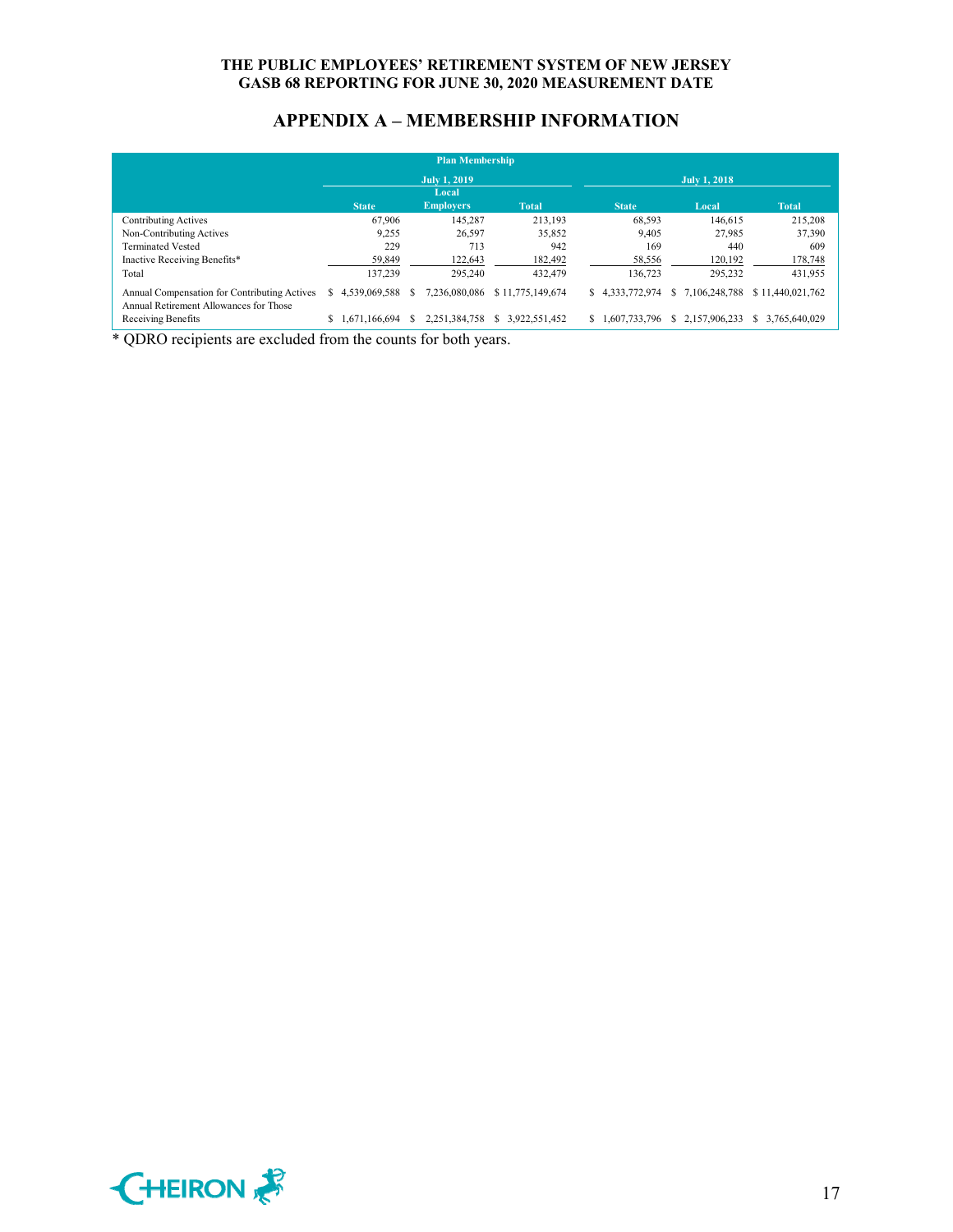## **APPENDIX B – ACTUARIAL ASSUMPTIONS AND METHODS**

# **A. Actuarial Assumptions**

- **1. Investment Rate of Return for determining Actuarially Determined Contributions**  July 1, 2019 valuation: 7.30% per annum, compounded annually. July 1, 2020 valuation: 7.30% per annum, compounded annually. • July 1, 2021 and later valuations: 7.00% per annum, compounded annually.
- **2. Long-Term Expected Rate of Return**
- **3. Interest Crediting Rate on Accumulated Deductions**
- **4. GASB 67 Effective Discount Rate**
- 
- 
- **7. Cost-of-Living Adjustments (COLAs)**
- 
- 7.00% per annum, compounded annually.
- 7.30% per annum, compounded annually. Interest credits are assumed to end upon termination.
	- June 30, 2019: 6.28% per annum, compounded annually.
	- June 30, 2020: 7.00% per annum, compounded annually.
- **5.** Price Inflation 2.75% per annum, compounded annually.
- **6. Wage Inflation •** 3.25% per annum, compounded annually.

No future COLAs are assumed. Previously granted COLAs are included in the data.

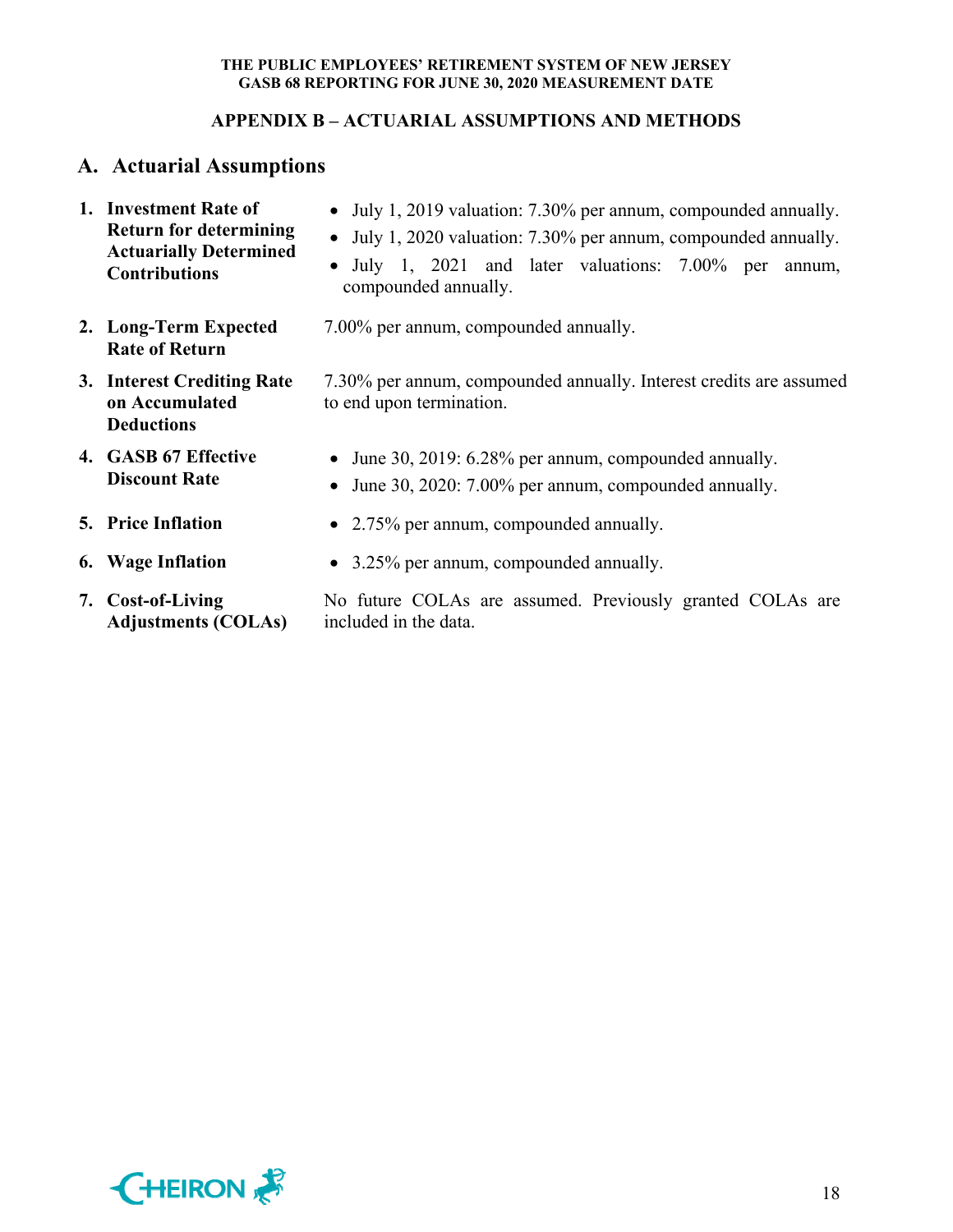### **APPENDIX B – ACTUARIAL ASSUMPTIONS AND METHODS**

8. Salary Increases Salary increases vary by years of service and time period. Annual salary increases are shown below.

|                                   | <b>Salary Increases</b>                      |                        |
|-----------------------------------|----------------------------------------------|------------------------|
| <b>Years of</b><br><b>Service</b> | <b>Period Ending</b><br><b>June 30, 2026</b> | <b>Ultimate Period</b> |
| $\boldsymbol{0}$                  | 6.00%                                        | 7.00%                  |
| $\mathbf{1}$                      | 6.00                                         | 7.00                   |
| $\overline{c}$                    | 5.75                                         | 6.75                   |
| $\overline{\mathbf{3}}$           | 5.50                                         | 6.50                   |
| $\overline{4}$                    | 5.00                                         | 6.00                   |
| 5                                 | 4.75                                         | 5.75                   |
| 6                                 | 4.50                                         | 5.50                   |
| $\overline{7}$                    | 4.25                                         | 5.25                   |
| 8                                 | 4.00                                         | 5.00                   |
| 9                                 | 3.80                                         | 4.80                   |
| 10                                | 3.60                                         | 4.60                   |
| 11                                | 3.40                                         | 4.40                   |
| 12                                | 3.20                                         | 4.20                   |
| 13                                | 3.00                                         | 4.00                   |
| 14                                | 2.90                                         | 3.90                   |
| 15                                | 2.80                                         | 3.80                   |
| 16                                | 2.70                                         | 3.70                   |
| $17 - 21$                         | 2.60                                         | 3.60                   |
| 22                                | 2.50                                         | 3.50                   |
| $23 - 25$                         | 2.40                                         | 3.40                   |
| 26                                | 2.30                                         | 3.30                   |
| 27                                | 2.20                                         | 3.20                   |
| 28                                | 2.10                                         | 3.10                   |
| $29+$                             | 2.00                                         | 3.00                   |

Salary increases are assumed to occur on July 1.

**9. 401(a)(17) Pay Limit** \$280,000 in 2019 increasing 2.75% per annum, compounded annually.

**10. Social Security Wage Base** 

\$132,900 in 2019 increasing 3.25% per annum, compounded annually.

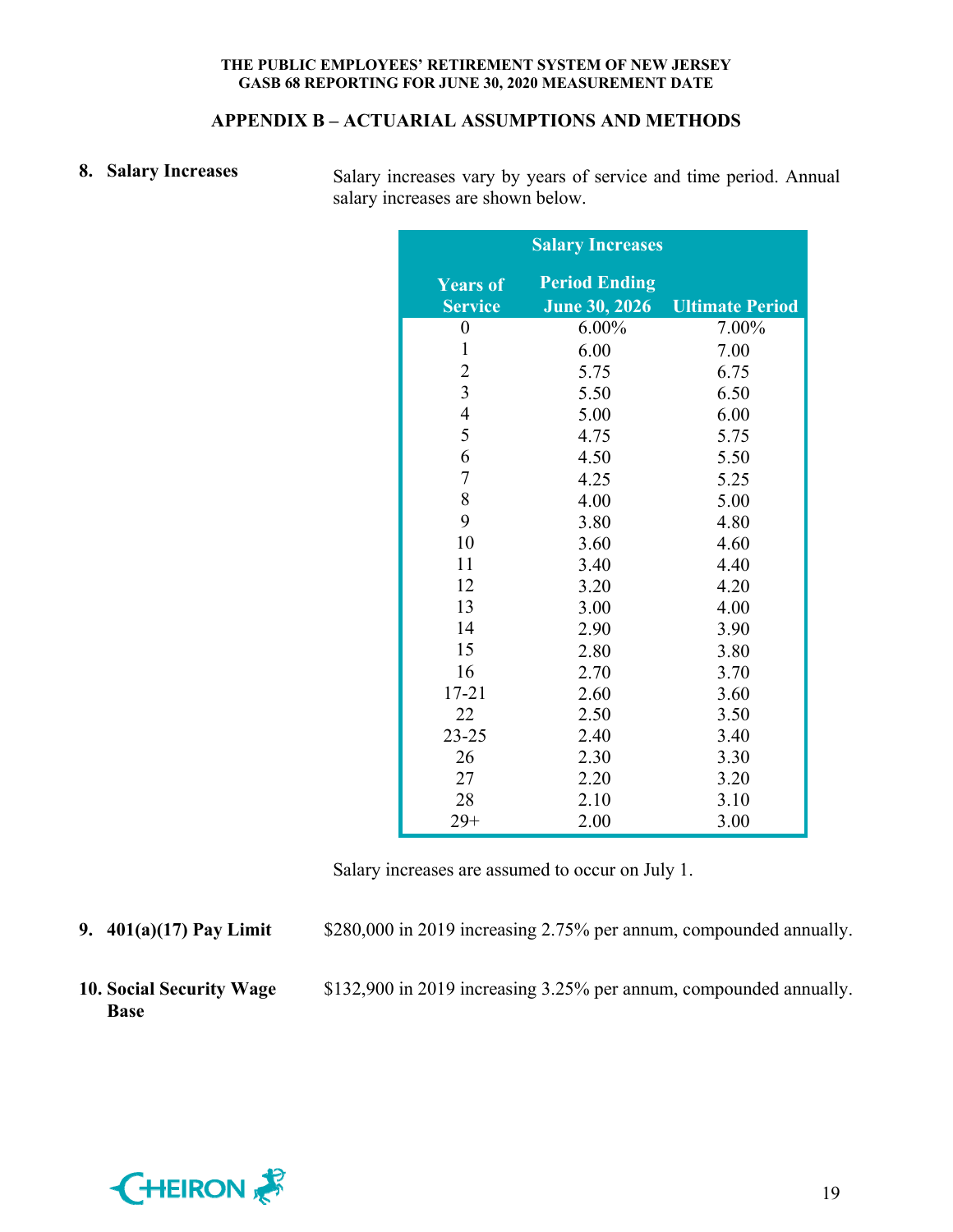## **APPENDIX B – ACTUARIAL ASSUMPTIONS AND METHODS**

**11. Termination Termination rates are shown separately for members electing a refund** of contributions and members electing a deferred annuity.

> Termination rates for members electing a refund of contributions are as follows:

| <b>Termination Rates for Members Electing a Refund</b> |                     |              |                         |              |  |  |
|--------------------------------------------------------|---------------------|--------------|-------------------------|--------------|--|--|
|                                                        | <b>State</b>        |              | <b>Local Employers'</b> |              |  |  |
|                                                        | <b>Less than 31</b> | 31 Years or  | <b>Less than 31</b>     | 31 Years or  |  |  |
| <b>Service</b>                                         | <b>Years Old</b>    | <b>Older</b> | <b>Years Old</b>        | <b>Older</b> |  |  |
| $\boldsymbol{0}$                                       | 23.00%              | 11.00%       | 21.00%                  | 12.00%       |  |  |
| $\mathbf{1}$                                           | 23.00               | 11.00        | 21.00                   | 12.00        |  |  |
| $\overline{c}$                                         | 12.00               | 8.00         | 16.00                   | 9.00         |  |  |
| $\overline{3}$                                         | 11.00               | 7.00         | 15.00                   | 8.00         |  |  |
| $\overline{4}$                                         | 10.50               | 6.00         | 13.00                   | 7.00         |  |  |
| 5                                                      | 10.00               | 6.00         | 12.00                   | 7.00         |  |  |
| 6                                                      | 7.50                | 6.00         | 10.00                   | 6.50         |  |  |
| $\tau$                                                 | 7.50                | 5.00         | 9.00                    | 5.50         |  |  |
| 8                                                      | 7.50                | 4.50         | 9.00                    | 5.00         |  |  |
| 9                                                      | 7.50                | 3.50         | 6.50                    | 4.00         |  |  |
| 10                                                     | 1.70                | 1.70         | 1.70                    | 1.70         |  |  |
| 11                                                     | 1.50                | 1.50         | 1.50                    | 1.50         |  |  |
| 12                                                     | 1.10                | 1.10         | 1.40                    | 1.40         |  |  |
| 13                                                     | 1.10                | 1.10         | 1.20                    | 1.20         |  |  |
| 14                                                     | 0.70                | 0.70         | 1.10                    | 1.10         |  |  |
| 15                                                     | 0.60                | 0.60         | 0.90                    | 0.90         |  |  |
| 16                                                     | 0.60                | 0.60         | 0.80                    | 0.80         |  |  |
| 17                                                     | 0.60                | 0.60         | 0.70                    | 0.70         |  |  |
| 18                                                     | 0.50                | 0.50         | 0.60                    | 0.60         |  |  |
| 19                                                     | 0.50                | 0.50         | 0.60                    | 0.60         |  |  |
| 20                                                     | 0.50                | 0.50         | 0.50                    | 0.50         |  |  |
| 21                                                     | 0.50                | 0.50         | 0.50                    | 0.50         |  |  |
| 22                                                     | 0.40                | 0.40         | 0.50                    | 0.50         |  |  |
| 23                                                     | 0.40                | 0.40         | 0.40                    | 0.40         |  |  |
| 24-29                                                  | 0.30                | 0.30         | 0.30                    | 0.30         |  |  |

No termination is assumed after attainment of retirement eligibility.

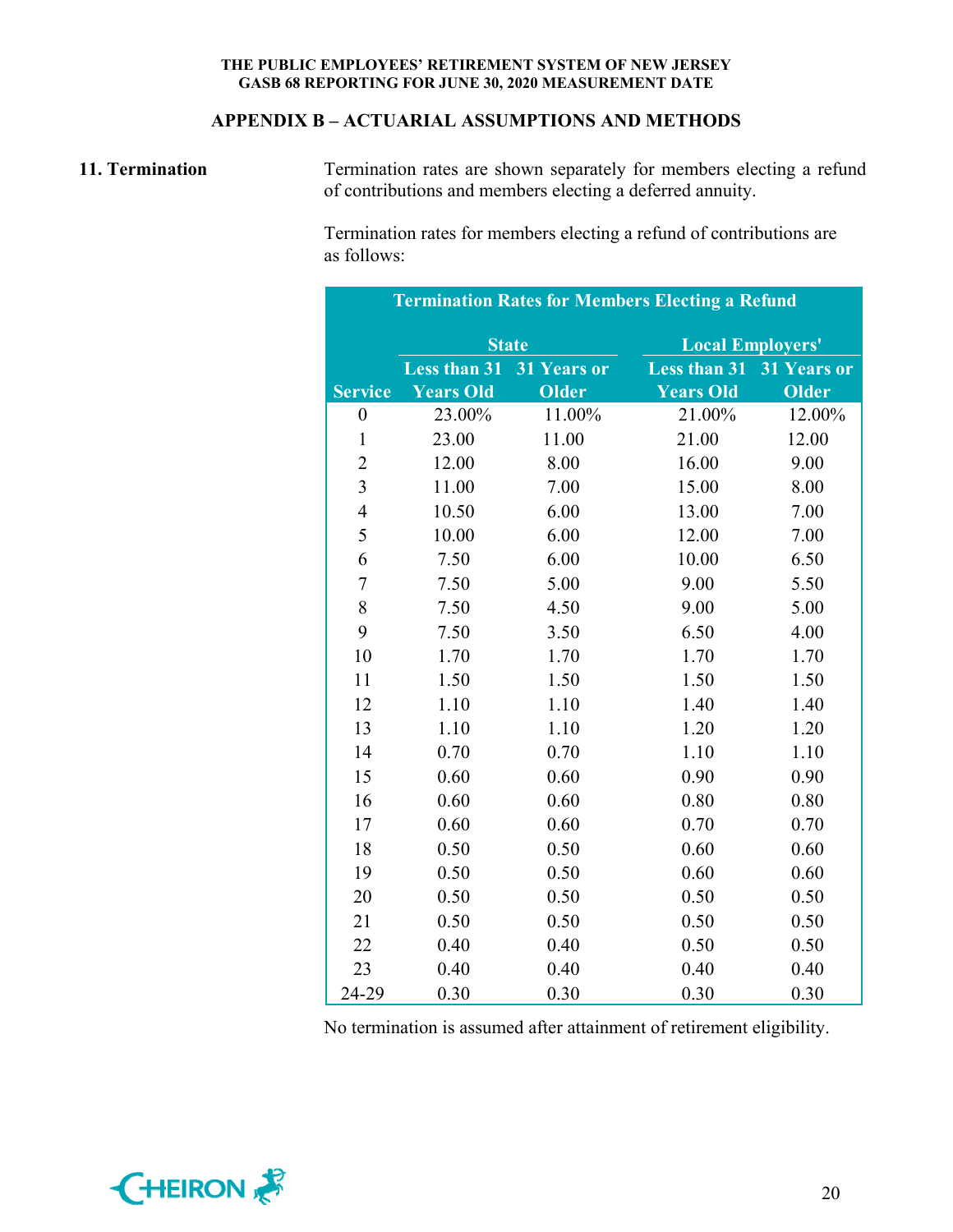## **APPENDIX B – ACTUARIAL ASSUMPTIONS AND METHODS**

| <b>Termination Rates for Members</b><br><b>Electing a Deferred Annuity</b> |              |                  |  |  |  |  |
|----------------------------------------------------------------------------|--------------|------------------|--|--|--|--|
|                                                                            |              | Local            |  |  |  |  |
| <b>Service</b>                                                             | <b>State</b> | <b>Employers</b> |  |  |  |  |
| < 10                                                                       | N/A          | N/A              |  |  |  |  |
| 10                                                                         | 1.60%        | 1.80%            |  |  |  |  |
| 11                                                                         | 1.60         | 1.80             |  |  |  |  |
| 12                                                                         | 1.20         | 1.70             |  |  |  |  |
| 13                                                                         | 1.20         | 1.60             |  |  |  |  |
| 14                                                                         | 1.00         | 1.50             |  |  |  |  |
| 15                                                                         | 0.90         | 1.40             |  |  |  |  |
| 16                                                                         | 0.90         | 1.30             |  |  |  |  |
| 17                                                                         | 0.80         | 1.20             |  |  |  |  |
| 18                                                                         | 0.80         | 1.10             |  |  |  |  |
| 19                                                                         | 0.80         | 1.00             |  |  |  |  |
| 20                                                                         | 0.80         | 1.00             |  |  |  |  |
| 21                                                                         | 0.70         | 0.90             |  |  |  |  |
| 22                                                                         | 0.50         | 0.80             |  |  |  |  |
| 23                                                                         | 0.50         | 0.80             |  |  |  |  |
| 24                                                                         | 0.40         | 0.70             |  |  |  |  |

Termination rates for members electing a deferred annuity are as follows:

No termination is assumed after attainment of retirement eligibility.

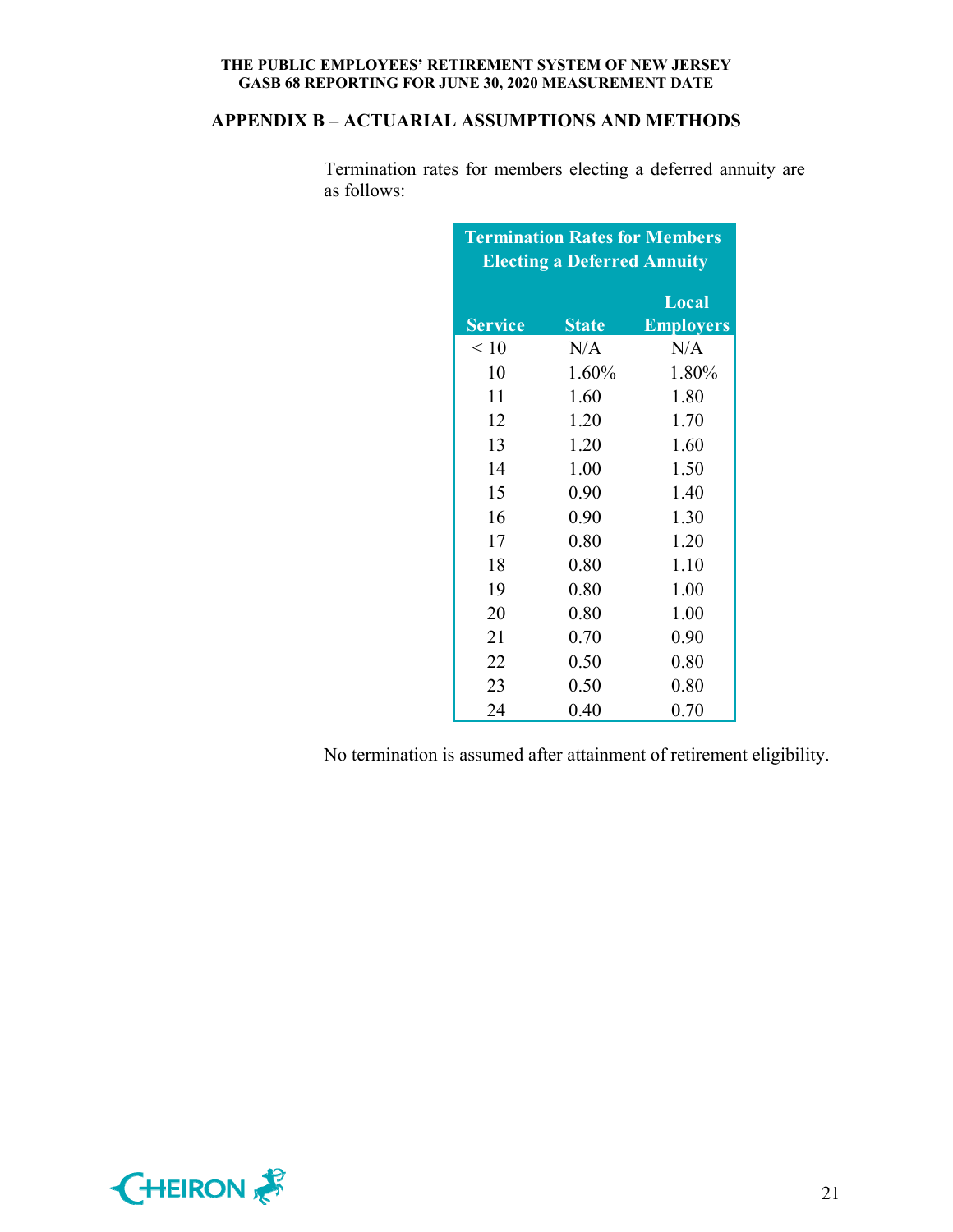#### **APPENDIX B – ACTUARIAL ASSUMPTIONS AND METHODS**

**12. Disability 12. Disability Ordinary disability rates are as follows:** 

|     | <b>Ordinary Disability Rates</b> |                  |     |              |                  |  |  |
|-----|----------------------------------|------------------|-----|--------------|------------------|--|--|
|     |                                  | Local            |     |              | Local            |  |  |
| Age | <b>State</b>                     | <b>Employers</b> | Age | <b>State</b> | <b>Employers</b> |  |  |
| 25  | 0.100%                           | 0.200%           | 50  | 0.380%       | 0.390%           |  |  |
| 26  | 0.110                            | 0.200            | 51  | 0.395        | 0.405            |  |  |
| 27  | 0.120                            | 0.200            | 52  | 0.410        | 0.420            |  |  |
| 28  | 0.130                            | 0.200            | 53  | 0.425        | 0.435            |  |  |
| 29  | 0.140                            | 0.200            | 54  | 0.440        | 0.450            |  |  |
| 30  | 0.150                            | 0.205            | 55  | 0.455        | 0.460            |  |  |
| 31  | 0.160                            | 0.210            | 56  | 0.470        | 0.470            |  |  |
| 32  | 0.170                            | 0.215            | 57  | 0.485        | 0.480            |  |  |
| 33  | 0.180                            | 0.220            | 58  | 0.500        | 0.490            |  |  |
| 34  | 0.190                            | 0.225            | 59  | 0.515        | 0.500            |  |  |
| 35  | 0.205                            | 0.230            | 60  | 0.530        | 0.510            |  |  |
| 36  | 0.220                            | 0.235            | 61  | 0.545        | 0.520            |  |  |
| 37  | 0.235                            | 0.240            | 62  | 0.560        | 0.530            |  |  |
| 38  | 0.250                            | 0.245            | 63  | 0.575        | 0.540            |  |  |
| 39  | 0.265                            | 0.250            | 64  | 0.590        | 0.550            |  |  |
| 40  | 0.275                            | 0.260            | 65  | 0.605        | 0.560            |  |  |
| 41  | 0.285                            | 0.270            | 66  | 0.620        | 0.570            |  |  |
| 42  | 0.295                            | 0.280            | 67  | 0.635        | 0.580            |  |  |
| 43  | 0.305                            | 0.290            | 68  | 0.650        | 0.590            |  |  |
| 44  | 0.315                            | 0.300            | 69  | 0.665        | 0.600            |  |  |
| 45  | 0.325                            | 0.315            | 70  | 0.675        | 0.615            |  |  |
| 46  | 0.335                            | 0.330            | 71  | 0.685        | 0.630            |  |  |
| 47  | 0.345                            | 0.345            | 72  | 0.695        | 0.645            |  |  |
| 48  | 0.355                            | 0.360            | 73  | 0.705        | 0.660            |  |  |
| 49  | 0.365                            | 0.375            | 74  | 0.715        | 0.675            |  |  |

Accidental disability rates are assumed to be 0.02% for all State members and 0.03% for all Local employers' members.

Ordinary disability rates apply upon attainment of 10 years of service and continue through the ultimate retirement age.

Members are assumed to receive the greater of the applicable disability benefit or the early or service retirement benefit, depending on eligibility.

Tier 4 and Tier 5 members are not eligible for the Ordinary or Accidental Disability benefits but the disability rates still apply. Such members terminating under the disability decrement are assumed to separate from service and elect a Deferred Retirement benefit.

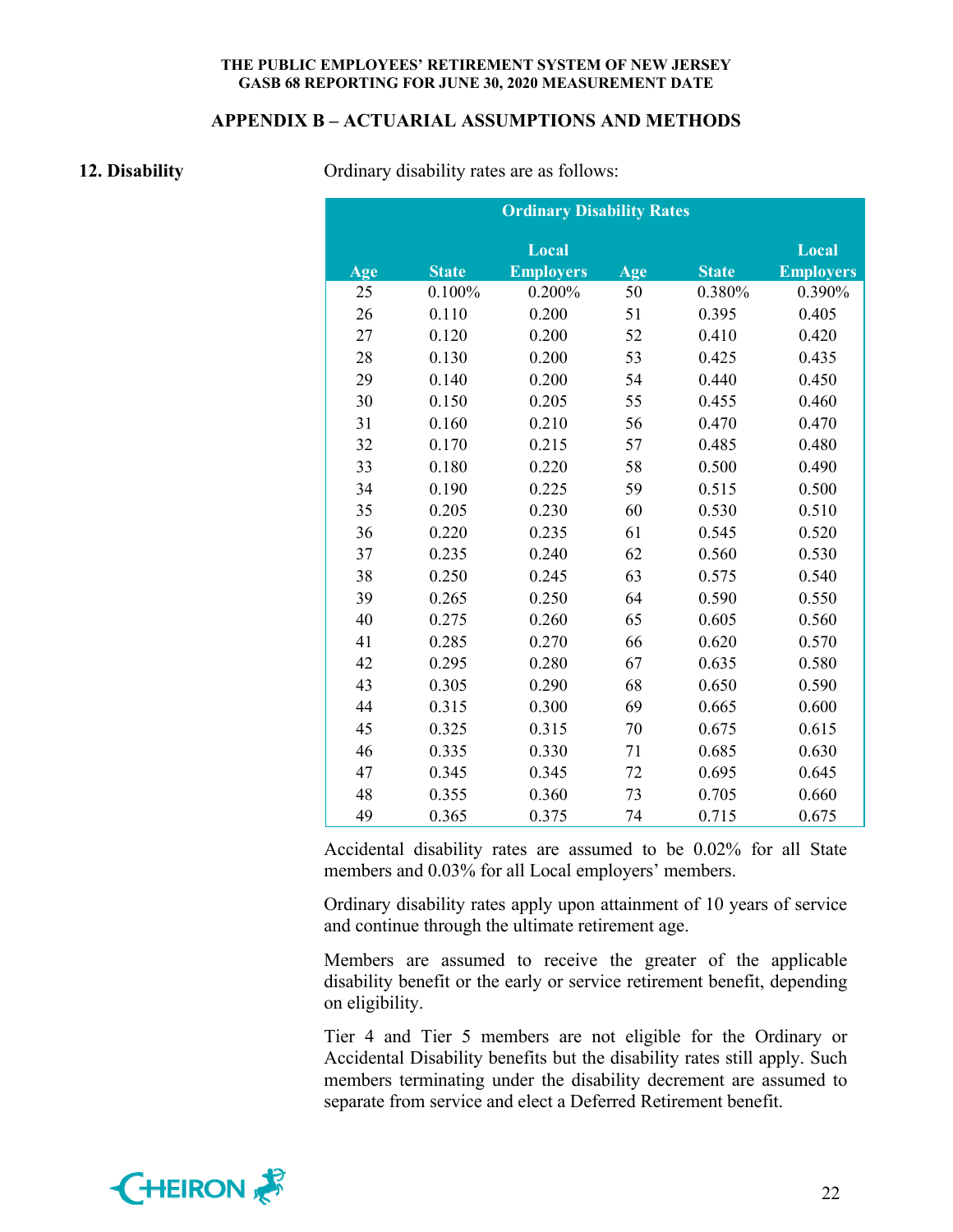#### **APPENDIX B – ACTUARIAL ASSUMPTIONS AND METHODS**

**13. Mortality** Pre-Retirement Mortality: The Pub-2010 General Below-Median Income Employee mortality table *[PubG-2010(B) Employee]* as published by the Society of Actuaries with an 82.2% adjustment for males and 101.4% adjustment for females, and with future improvement from the base year of 2010 on a generational basis. For purposes of calculating projected cash flows used to determine the GASB discount rate, mortality improvement is based on SOA's Scale MP-2018. Upon direction from the DPB, for purposes of calculating the Total Pension Liability, mortality improvement is based on SOA's Scale MP-2020.

All pre-retirement deaths are assumed to be ordinary deaths.

Healthy Retirees and Beneficiaries (Healthy Annuitants): The Pub-2010 General Below-Median Income Healthy Retiree mortality table *[PubG-2010(B) Healthy Retiree]* as published by the Society of Actuaries with a 91.4% adjustment for males and 99.7% adjustment for females, and with future improvement from the base year of 2010 on a generational basis. For purposes of calculating projected cash flows used to determine the GASB discount rate, mortality improvement is based on SOA's Scale MP-2018. Upon direction from the DPB, for purposes of calculating the Total Pension Liability, mortality improvement is based on SOA's Scale MP-2020.

Disabled Retirees (Disabled Annuitants): The Pub-2010 Non-Safety Disabled Retiree mortality table *[PubNS-2010 Disabled Retiree]* as published by the Society of Actuaries with a 127.7% adjustment for males and 117.2% adjustment for females, and with future improvement from the base year of 2010 on a generational basis. For purposes of calculating projected cash flows used to determine the GASB discount rate, mortality improvement is based on SOA's Scale MP-2018. Upon direction from the DPB, for purposes of calculating the Total Pension Liability, mortality improvement is based on SOA's Scale MP-2020.

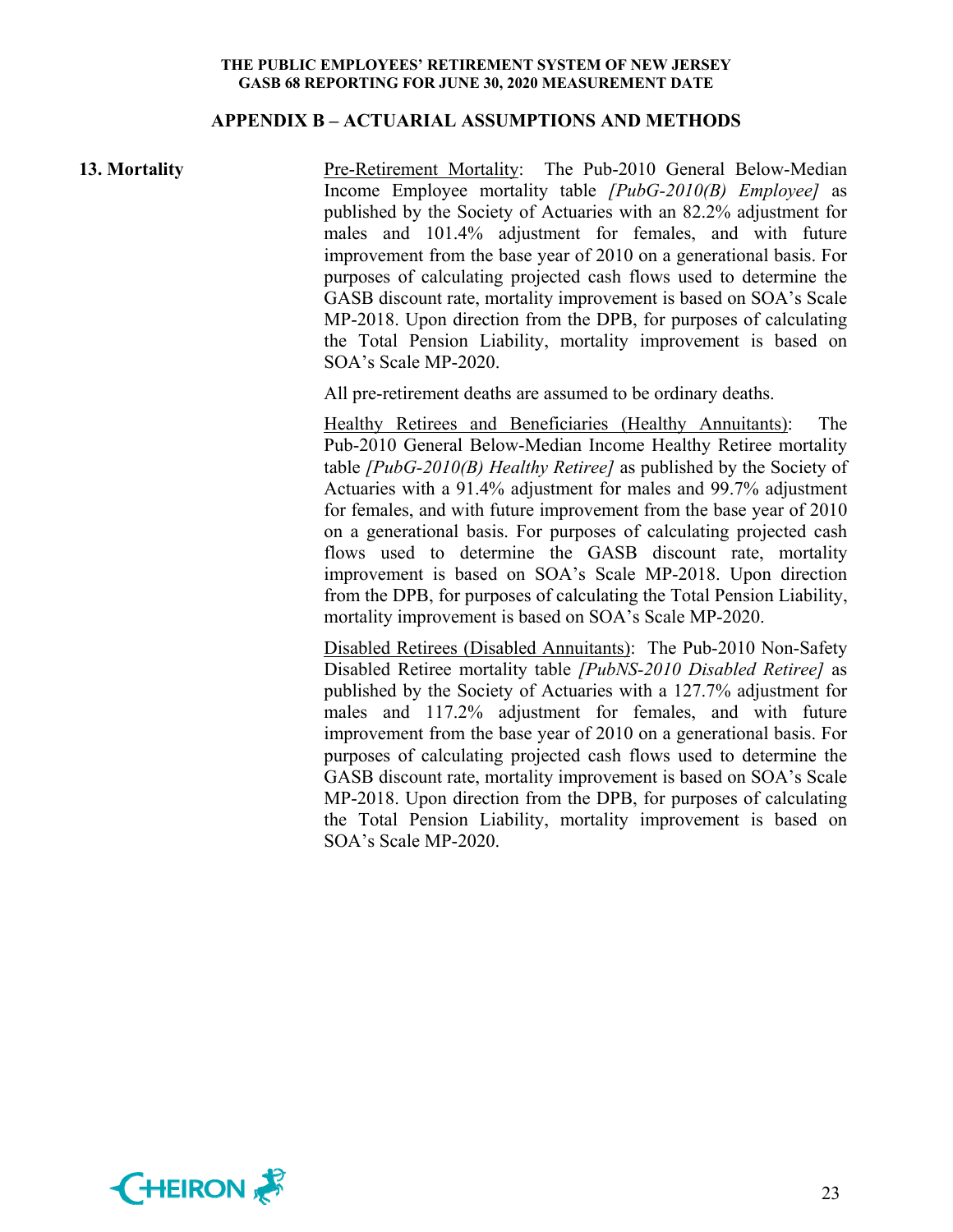## **APPENDIX B – ACTUARIAL ASSUMPTIONS AND METHODS**

**14. Retirement Retirement rates for State Tier 1-4 members are as follows:** 

| <b>State Tiers 1-4 Retirement Rates</b> |                         |                |                         |  |  |  |
|-----------------------------------------|-------------------------|----------------|-------------------------|--|--|--|
|                                         | <b>Less Than 25</b>     | 25 Years of    | <b>26 or More Years</b> |  |  |  |
| Age                                     | <b>Years of Service</b> | <b>Service</b> | of Service              |  |  |  |
| $<$ 49                                  | N/A                     | 3.50%          | 2.00%                   |  |  |  |
| 49                                      | N/A                     | 3.50           | 2.00                    |  |  |  |
| 50                                      | N/A                     | 3.50           | 3.50                    |  |  |  |
| 51                                      | N/A                     | 3.50           | 3.50                    |  |  |  |
| 52                                      | N/A                     | 6.00           | 4.25                    |  |  |  |
| 53                                      | N/A                     | 6.00           | 5.50                    |  |  |  |
| 54                                      | N/A                     | 7.00           | 6.75                    |  |  |  |
| 55                                      | N/A                     | 17.50          | 18.00                   |  |  |  |
| 56                                      | N/A                     | 17.50          | 15.00                   |  |  |  |
| 57                                      | N/A                     | 17.50          | 14.00                   |  |  |  |
| 58                                      | N/A                     | 20.00          | 14.00                   |  |  |  |
| 59                                      | N/A                     | 20.00          | 14.00                   |  |  |  |
| 60                                      | 5.00                    | 20.00          | 17.00                   |  |  |  |
| 61                                      | 5.00                    | 30.00          | 17.00                   |  |  |  |
| 62                                      | 8.00                    | 36.50          | 27.00                   |  |  |  |
| 63                                      | 8.00                    | 36.50          | 24.00                   |  |  |  |
| 64                                      | 8.00                    | 36.50          | 21.00                   |  |  |  |
| 65                                      | 12.00                   | 44.00          | 25.00                   |  |  |  |
| 66                                      | 17.00                   | 55.00          | 30.00                   |  |  |  |
| 67                                      | 16.00                   | 50.00          | 26.00                   |  |  |  |
| 68                                      | 15.00                   | 47.00          | 23.00                   |  |  |  |
| 69                                      | 15.00                   | 47.00          | 23.00                   |  |  |  |
| 70                                      | 15.00                   | 47.00          | 26.00                   |  |  |  |
| 71                                      | 15.00                   | 47.00          | 23.00                   |  |  |  |
| 72                                      | 15.00                   | 47.00          | 21.00                   |  |  |  |
| 73                                      | 15.00                   | 47.00          | 21.00                   |  |  |  |
| 74                                      | 15.00                   | 47.00          | 21.00                   |  |  |  |
| 75                                      | 100.00                  | 100.00         | 100.00                  |  |  |  |

Rates apply upon retirement eligibility by tier.

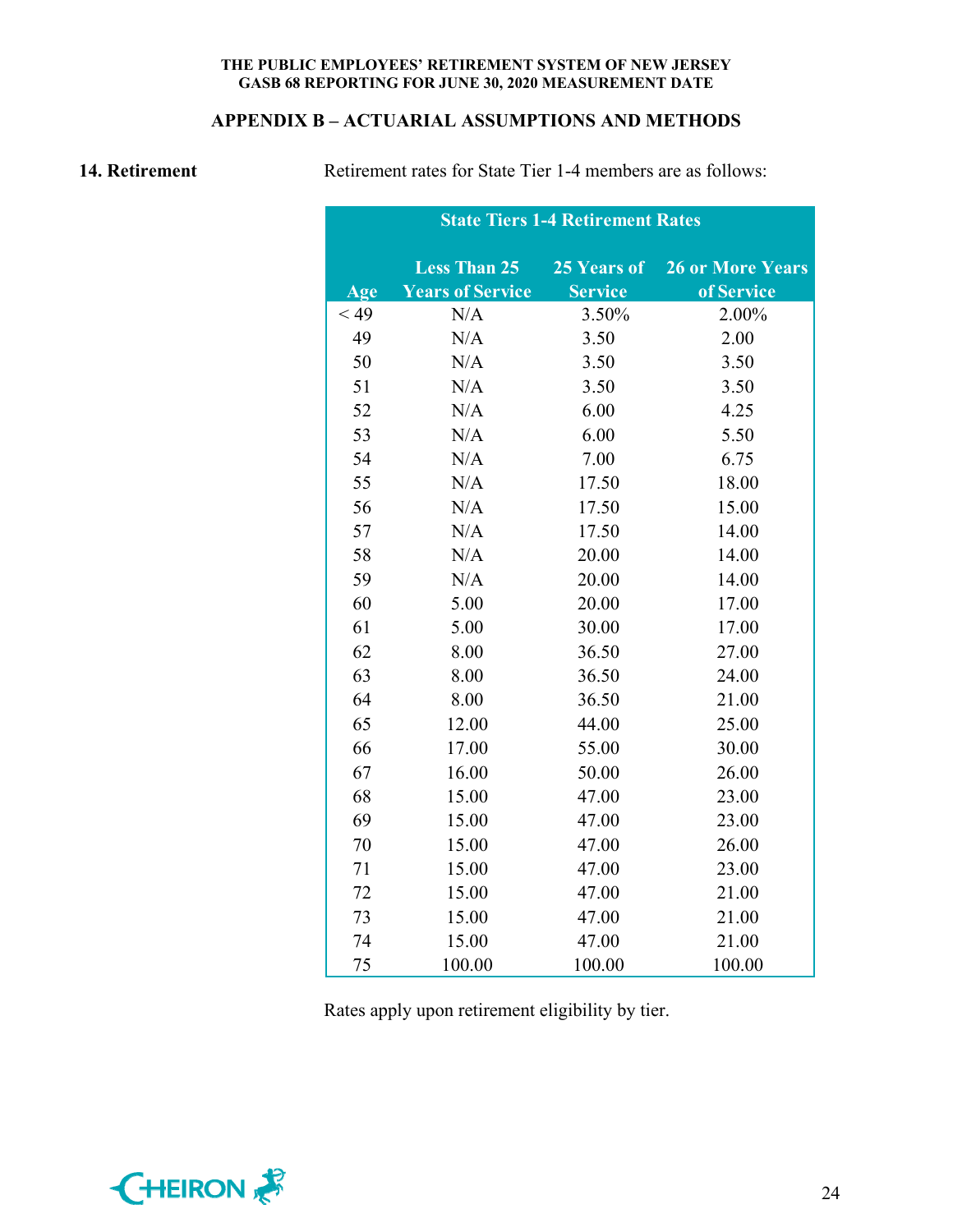## **APPENDIX B – ACTUARIAL ASSUMPTIONS AND METHODS**

|      | <b>Local Employers' Tiers 1-4 Retirement Rates</b> |                |                         |  |  |  |  |
|------|----------------------------------------------------|----------------|-------------------------|--|--|--|--|
|      | <b>Less Than 25</b>                                | 25 Years of    | <b>26 or More Years</b> |  |  |  |  |
| Age  | <b>Years of Service</b>                            | <b>Service</b> | of Service              |  |  |  |  |
| < 49 | N/A                                                | 3.00%          | 2.25%                   |  |  |  |  |
| 49   | N/A                                                | 3.00           | 3.00                    |  |  |  |  |
| 50   | N/A                                                | 3.50           | 3.50                    |  |  |  |  |
| 51   | N/A                                                | 4.25           | 3.75                    |  |  |  |  |
| 52   | N/A                                                | 4.75           | 3.75                    |  |  |  |  |
| 53   | N/A                                                | 7.00           | 5.00                    |  |  |  |  |
| 54   | N/A                                                | 7.00           | 6.00                    |  |  |  |  |
| 55   | N/A                                                | 15.00          | 15.00                   |  |  |  |  |
| 56   | N/A                                                | 17.00          | 13.00                   |  |  |  |  |
| 57   | N/A                                                | 18.00          | 12.00                   |  |  |  |  |
| 58   | N/A                                                | 18.00          | 12.00                   |  |  |  |  |
| 59   | N/A                                                | 18.00          | 12.00                   |  |  |  |  |
| 60   | 4.50                                               | 18.00          | 14.00                   |  |  |  |  |
| 61   | 4.50                                               | 18.00          | 14.00                   |  |  |  |  |
| 62   | 7.50                                               | 34.00          | 25.00                   |  |  |  |  |
| 63   | 7.50                                               | 34.00          | 22.00                   |  |  |  |  |
| 64   | 7.50                                               | 34.00          | 20.00                   |  |  |  |  |
| 65   | 11.00                                              | 35.00          | 20.00                   |  |  |  |  |
| 66   | 15.00                                              | 43.00          | 26.00                   |  |  |  |  |
| 67   | 14.00                                              | 40.00          | 26.00                   |  |  |  |  |
| 68   | 13.00                                              | 40.00          | 22.00                   |  |  |  |  |
| 69   | 13.00                                              | 37.00          | 22.00                   |  |  |  |  |
| 70   | 13.00                                              | 37.00          | 24.00                   |  |  |  |  |
| 71   | 13.00                                              | 37.00          | 24.00                   |  |  |  |  |
| 72   | 13.00                                              | 37.00          | 20.00                   |  |  |  |  |
| 73   | 13.00                                              | 37.00          | 20.00                   |  |  |  |  |
| 74   | 13.00                                              | 37.00          | 20.00                   |  |  |  |  |
| 75   | 100.00                                             | 100.00         | 100.00                  |  |  |  |  |

Retirement rates for Local employers' Tier 1-4 members are as follows:

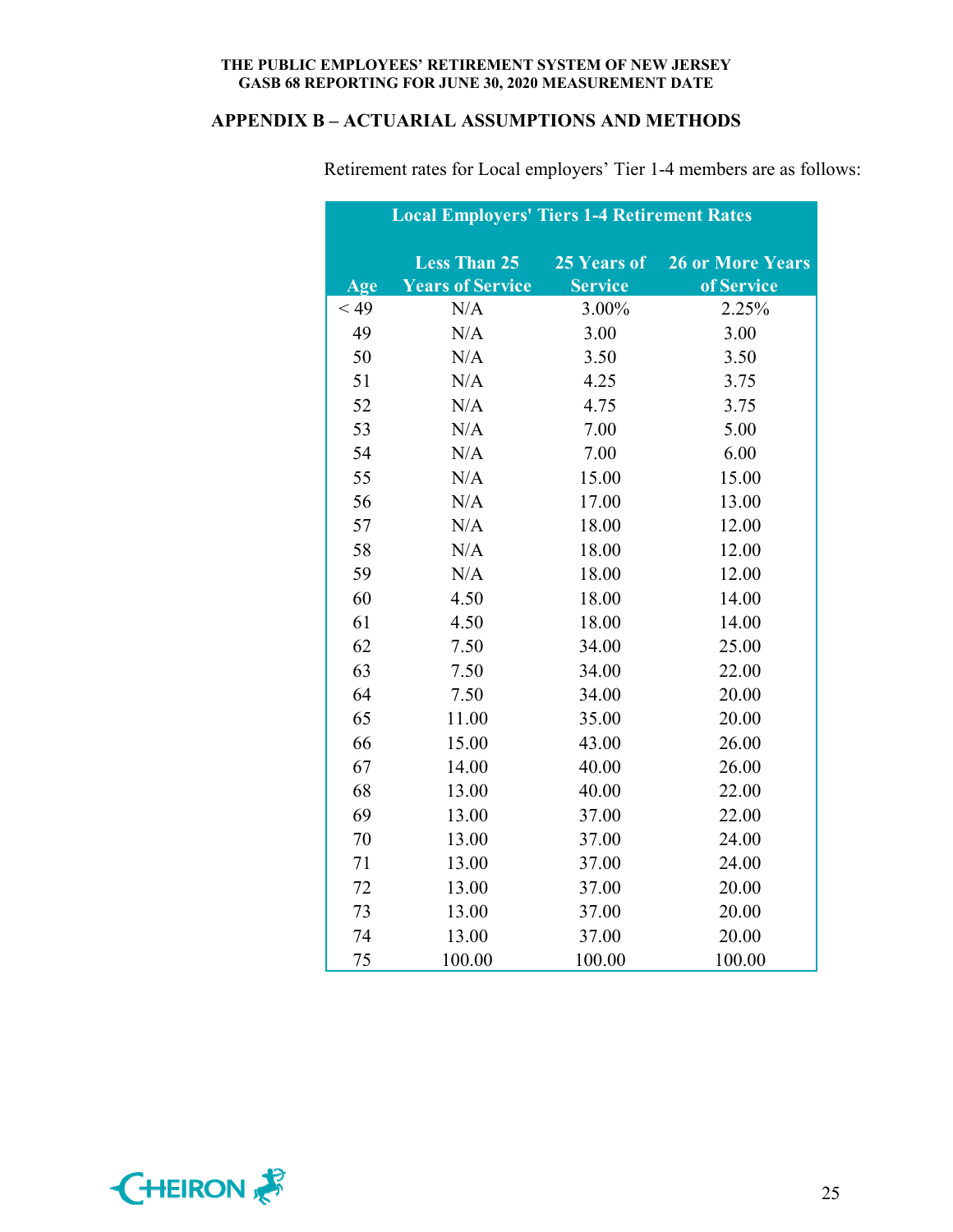## **APPENDIX B – ACTUARIAL ASSUMPTIONS AND METHODS**

|        | <b>State Tier 5 Retirement Rates</b> |                |                |                    |                         |  |  |
|--------|--------------------------------------|----------------|----------------|--------------------|-------------------------|--|--|
|        | <b>Less Than 25</b>                  | 25 Years of    | 26 to 29 Years | <b>30 Years of</b> | <b>31 or More Years</b> |  |  |
| Age    | <b>Years of Service</b>              | <b>Service</b> | of Service     | <b>Service</b>     | of Service              |  |  |
| $<$ 49 | N/A                                  | N/A            | N/A            | 3.50%              | 2.00%                   |  |  |
| 49     | N/A                                  | N/A            | N/A            | 3.50               | 2.00                    |  |  |
| 50     | N/A                                  | N/A            | N/A            | 3.50               | 3.50                    |  |  |
| 51     | N/A                                  | N/A            | N/A            | 3.50               | 3.50                    |  |  |
| 52     | N/A                                  | N/A            | N/A            | 6.00               | 4.25                    |  |  |
| 53     | N/A                                  | N/A            | N/A            | 6.00               | 5.50                    |  |  |
| 54     | N/A                                  | N/A            | N/A            | 7.00               | 6.75                    |  |  |
| 55     | N/A                                  | N/A            | N/A            | 17.50              | 18.00                   |  |  |
| 56     | N/A                                  | N/A            | N/A            | 17.50              | 15.00                   |  |  |
| 57     | N/A                                  | N/A            | N/A            | 17.50              | 14.00                   |  |  |
| 58     | N/A                                  | N/A            | N/A            | 20.00              | 14.00                   |  |  |
| 59     | N/A                                  | N/A            | N/A            | 20.00              | 14.00                   |  |  |
| 60     | N/A                                  | N/A            | N/A            | 20.00              | 17.00                   |  |  |
| 61     | N/A                                  | N/A            | N/A            | 30.00              | 17.00                   |  |  |
| 62     | N/A                                  | N/A            | N/A            | 36.50              | 27.00                   |  |  |
| 63     | N/A                                  | N/A            | N/A            | 36.50              | 24.00                   |  |  |
| 64     | N/A                                  | N/A            | N/A            | 36.50              | 21.00                   |  |  |
| 65     | 12.00                                | 44.00          | 44.00          | 44.00              | 25.00                   |  |  |
| 66     | 17.00                                | 55.00          | 30.00          | 30.00              | 30.00                   |  |  |
| 67     | 16.00                                | 50.00          | 26.00          | 26.00              | 26.00                   |  |  |
| 68     | 15.00                                | 47.00          | 23.00          | 23.00              | 23.00                   |  |  |
| 69     | 15.00                                | 47.00          | 23.00          | 23.00              | 23.00                   |  |  |
| 70     | 15.00                                | 47.00          | 26.00          | 26.00              | 26.00                   |  |  |
| 71     | 15.00                                | 47.00          | 23.00          | 23.00              | 23.00                   |  |  |
| 72     | 15.00                                | 47.00          | 21.00          | 21.00              | 21.00                   |  |  |
| 73     | 15.00                                | 47.00          | 21.00          | 21.00              | 21.00                   |  |  |
| 74     | 15.00                                | 47.00          | 21.00          | 21.00              | 21.00                   |  |  |
| 75     | 100.00                               | 100.00         | 100.00         | 100.00             | 100.00                  |  |  |

Retirement rates for State Tier 5 members are as follows:

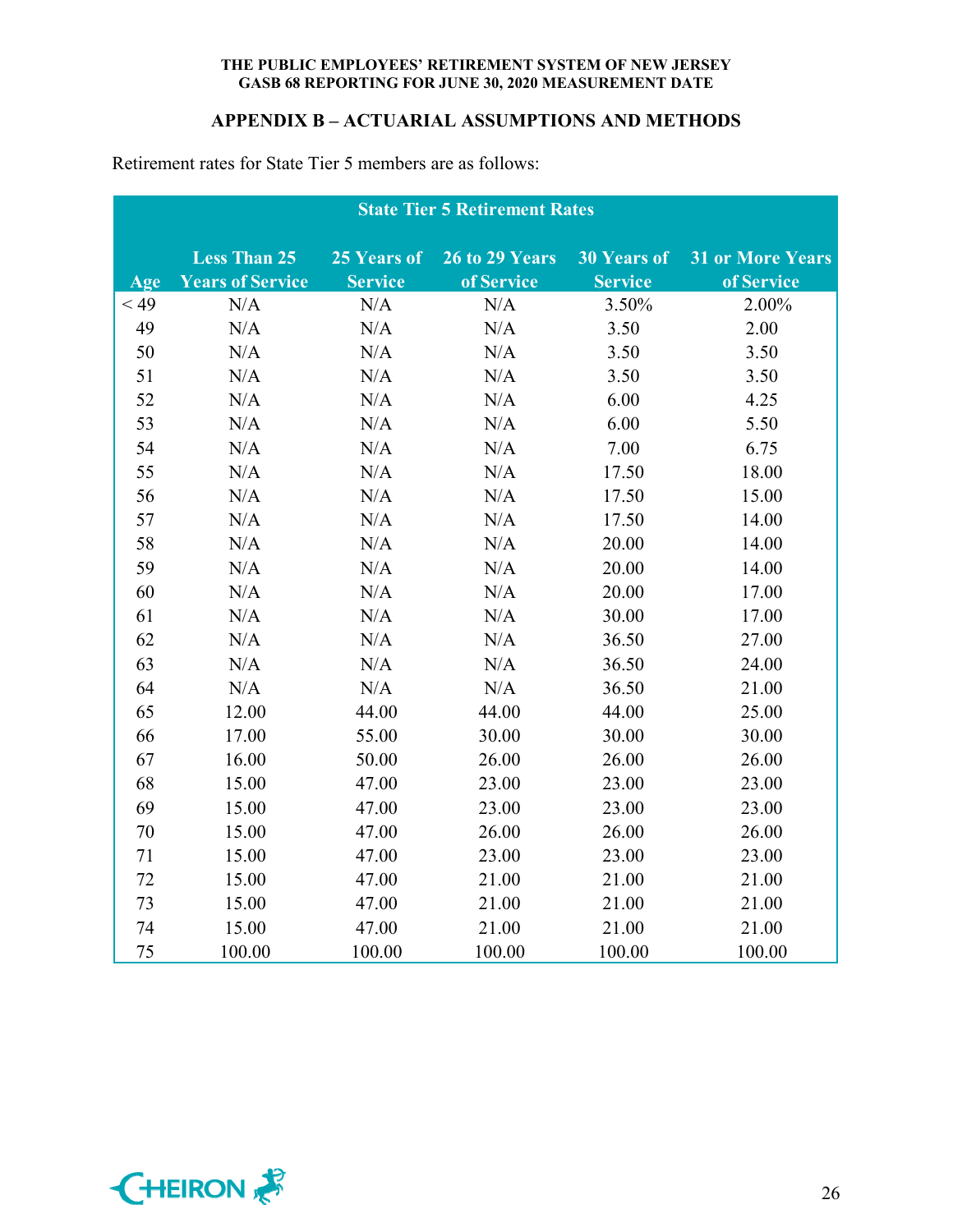## **APPENDIX B – ACTUARIAL ASSUMPTIONS AND METHODS**

| <b>Local Employers' Tier 5 Retirement Rates</b> |                         |                |                       |                    |                         |  |  |  |
|-------------------------------------------------|-------------------------|----------------|-----------------------|--------------------|-------------------------|--|--|--|
|                                                 | <b>Less Than 25</b>     | 25 Years of    | <b>26 to 29 Years</b> | <b>30 Years of</b> | <b>31 or More Years</b> |  |  |  |
| Age                                             | <b>Years of Service</b> | <b>Service</b> | of Service            | <b>Service</b>     | of Service              |  |  |  |
| < 49                                            | N/A                     | N/A            | N/A                   | 3.00%              | 2.25%                   |  |  |  |
| 49                                              | N/A                     | N/A            | N/A                   | 3.00               | 3.00                    |  |  |  |
| 50                                              | N/A                     | N/A            | N/A                   | 3.50               | 3.50                    |  |  |  |
| 51                                              | N/A                     | N/A            | N/A                   | 4.25               | 3.75                    |  |  |  |
| 52                                              | N/A                     | N/A            | N/A                   | 4.75               | 3.75                    |  |  |  |
| 53                                              | N/A                     | N/A            | N/A                   | 7.00               | 5.00                    |  |  |  |
| 54                                              | N/A                     | N/A            | N/A                   | 7.00               | 6.00                    |  |  |  |
| 55                                              | N/A                     | N/A            | N/A                   | 15.00              | 15.00                   |  |  |  |
| 56                                              | N/A                     | N/A            | N/A                   | 17.00              | 13.00                   |  |  |  |
| 57                                              | N/A                     | N/A            | N/A                   | 18.00              | 12.00                   |  |  |  |
| 58                                              | N/A                     | N/A            | N/A                   | 18.00              | 12.00                   |  |  |  |
| 59                                              | N/A                     | N/A            | N/A                   | 18.00              | 12.00                   |  |  |  |
| 60                                              | N/A                     | N/A            | N/A                   | 18.00              | 14.00                   |  |  |  |
| 61                                              | N/A                     | N/A            | N/A                   | 18.00              | 14.00                   |  |  |  |
| 62                                              | N/A                     | N/A            | N/A                   | 34.00              | 25.00                   |  |  |  |
| 63                                              | N/A                     | N/A            | N/A                   | 34.00              | 22.00                   |  |  |  |
| 64                                              | N/A                     | N/A            | N/A                   | 34.00              | 20.00                   |  |  |  |
| 65                                              | 11.00                   | 35.00          | 35.00                 | 35.00              | 20.00                   |  |  |  |
| 66                                              | 15.00                   | 43.00          | 26.00                 | 26.00              | 26.00                   |  |  |  |
| 67                                              | 14.00                   | 40.00          | 26.00                 | 26.00              | 26.00                   |  |  |  |
| 68                                              | 13.00                   | 40.00          | 22.00                 | 22.00              | 22.00                   |  |  |  |
| 69                                              | 13.00                   | 37.00          | 22.00                 | 22.00              | 22.00                   |  |  |  |
| 70                                              | 13.00                   | 37.00          | 24.00                 | 24.00              | 24.00                   |  |  |  |
| 71                                              | 13.00                   | 37.00          | 24.00                 | 24.00              | 24.00                   |  |  |  |
| 72                                              | 13.00                   | 37.00          | 20.00                 | 20.00              | 20.00                   |  |  |  |
| 73                                              | 13.00                   | 37.00          | 20.00                 | 20.00              | 20.00                   |  |  |  |
| 74                                              | 13.00                   | 37.00          | 20.00                 | 20.00              | 20.00                   |  |  |  |
| 75                                              | 100.00                  | 100.00         | 100.00                | 100.00             | 100.00                  |  |  |  |

Retirement rates for Local employers' Tier 5 members are as follows:

Retirement rates for members of Prosecutors Part (Chapter 366, P.L. 2001) are as follows:

- Members with less than 25 years of service: 6.0% for all ages,
- Members with 25 years of service: 50.0% for all ages,
- Members with 26 or more years of service: 25.0% for all ages.

Rates apply upon retirement eligibility. 100% retirement is assumed at age 70.

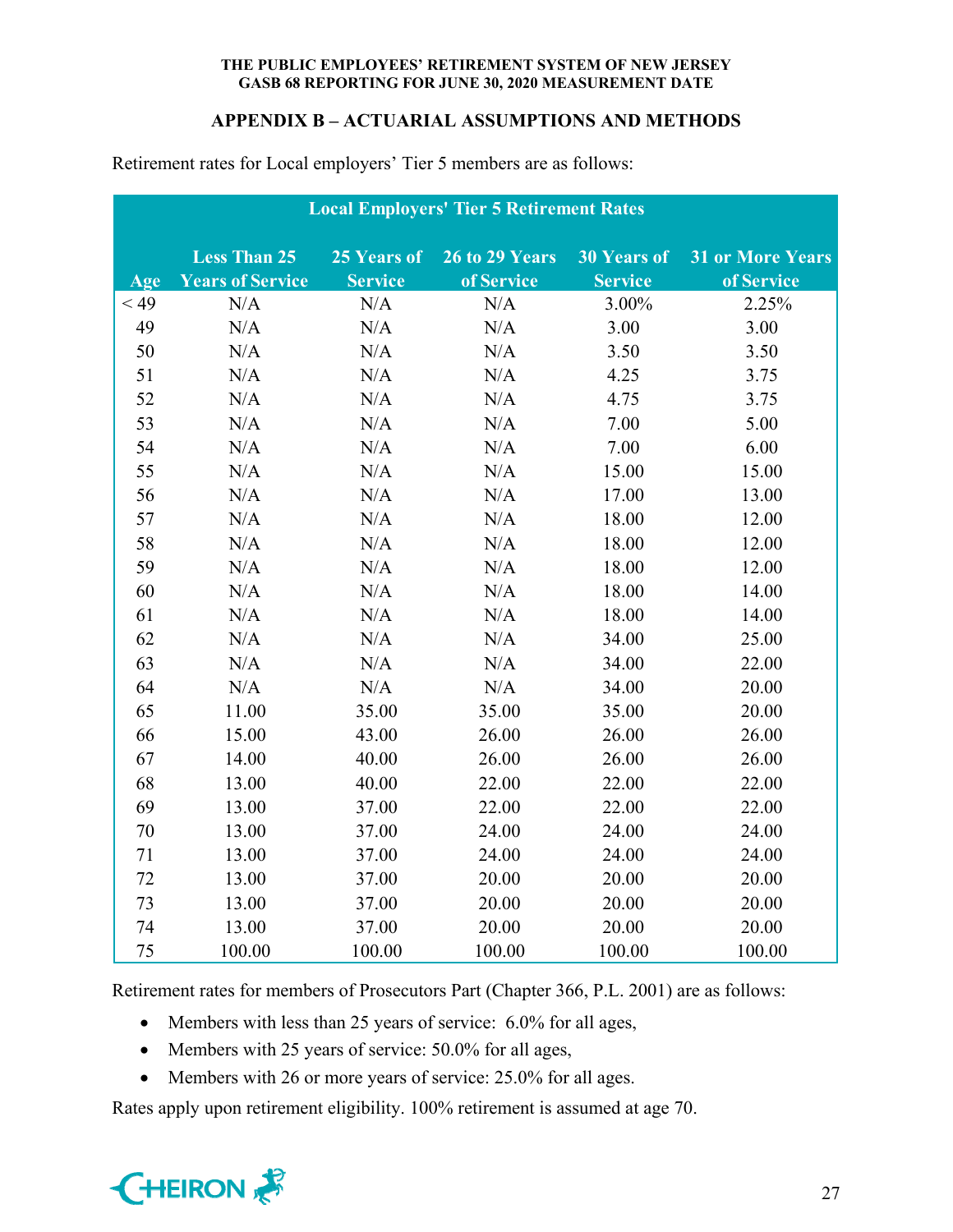## **APPENDIX B – ACTUARIAL ASSUMPTIONS AND METHODS**

| <b>15. Family Composition</b><br><b>Assumptions</b>               | For members not currently in receipt, 100% of members are assumed<br>married to spouses of the opposite sex. Males are assumed to be three<br>years older than females.                                                                                                                                                                                       |  |  |  |  |
|-------------------------------------------------------------------|---------------------------------------------------------------------------------------------------------------------------------------------------------------------------------------------------------------------------------------------------------------------------------------------------------------------------------------------------------------|--|--|--|--|
|                                                                   | For purposes of the optional form of payment death benefit for<br>members currently in receipt, beneficiary status is based on the<br>beneficiary allowance reported. If no beneficiary date of birth is<br>provided, the beneficiary is assumed to be the member's spouse of<br>the opposite sex with males assumed to be three years older than<br>females. |  |  |  |  |
|                                                                   | No additional dependent children or parents are assumed.                                                                                                                                                                                                                                                                                                      |  |  |  |  |
| 16. Form of Payment                                               | Current active members are assumed to elect the Maximum Option.                                                                                                                                                                                                                                                                                               |  |  |  |  |
| 17. Non-Contributory<br><b>Group Insurance Form</b><br>of Payment | All benefits are assumed to be paid as lump sums.                                                                                                                                                                                                                                                                                                             |  |  |  |  |
| 18. Data                                                          | All non-contributing members are included in the valuation with a<br>liability based on the reported Accumulated Deductions with interest<br>(Annuity Savings Fund or ASF), adjusted to include interest through<br>the valuation date.                                                                                                                       |  |  |  |  |
|                                                                   | Per discussions with DPB, the statuses for active records in<br>Locations $4 - 7$ (General Assembly and Senate) are based on<br>changes in service instead of the contribution code.                                                                                                                                                                          |  |  |  |  |
|                                                                   | For current beneficiaries with incomplete information, reasonable<br>assumptions were made based on information available in prior years.                                                                                                                                                                                                                     |  |  |  |  |
|                                                                   | Inactive participants receiving benefits according to the 2018 data but<br>omitted from the 2019 data are assumed to have died without a<br>beneficiary.                                                                                                                                                                                                      |  |  |  |  |
|                                                                   | Tier 4 and 5 members on long-term disability appeared on the active<br>data for the first time in 2019. The number of members on long-term<br>disability is immaterial for valuation purposes. Therefore, we valued<br>these members as regular contributing and non-contributing<br>members while we gain clarity on what happens with these<br>members.     |  |  |  |  |

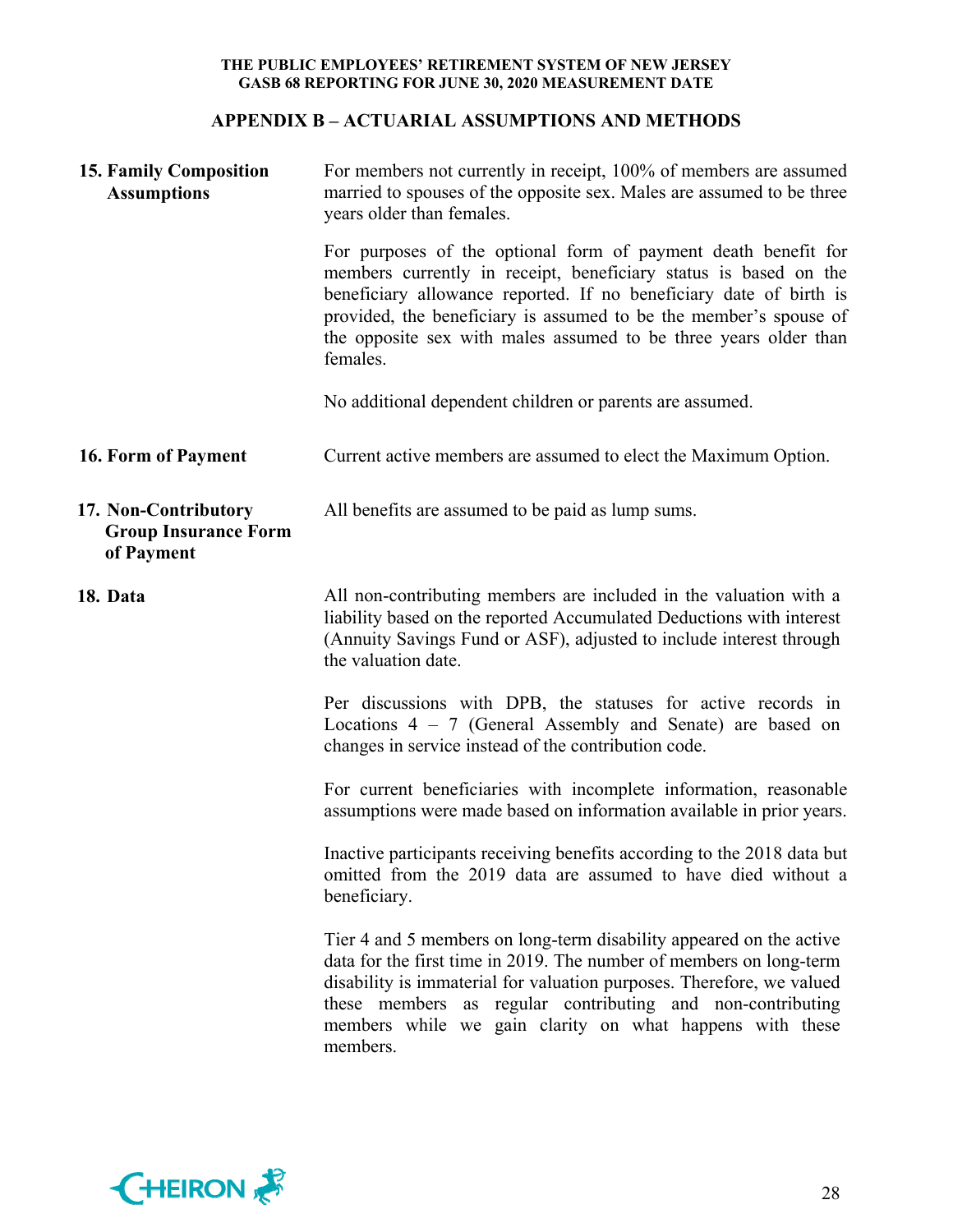## **APPENDIX B – ACTUARIAL ASSUMPTIONS AND METHODS**

| 19. Rationale for<br><b>Assumptions</b>                   | The demographic assumptions used in this report reflect the results of<br>the July 1, $2014 -$ June 30, 2018 Experience Study approved by the<br>Board of Trustees on February 19, 2020.                                                                                                                                                                                                                                                                                                                                                                                                                                    |  |  |  |  |
|-----------------------------------------------------------|-----------------------------------------------------------------------------------------------------------------------------------------------------------------------------------------------------------------------------------------------------------------------------------------------------------------------------------------------------------------------------------------------------------------------------------------------------------------------------------------------------------------------------------------------------------------------------------------------------------------------------|--|--|--|--|
|                                                           | The investment return assumption was recommended by the State<br>Treasurer.                                                                                                                                                                                                                                                                                                                                                                                                                                                                                                                                                 |  |  |  |  |
|                                                           | The MP-2020 mortality improvement scale was used to calculate the<br>Total Pension Liability upon direction from the DPB.                                                                                                                                                                                                                                                                                                                                                                                                                                                                                                   |  |  |  |  |
| <b>20. Projection Basis</b>                               | This report includes projections of future assets, benefit payments<br>and contributions for the purpose of determining the GASB 67<br>discount rate.                                                                                                                                                                                                                                                                                                                                                                                                                                                                       |  |  |  |  |
|                                                           | The projections are based on the census data as of July 1, 2019 and<br>the financial information as of June 30, 2020. The projections<br>assume continuation of the plan provisions and actuarial assumptions<br>in effect as of July 1, 2019 and do not reflect the impact of any<br>changes in benefits or actuarial assumptions that may be adopted<br>after July 1, 2020 unless otherwise indicated. While the assumptions<br>individually are reasonable for the underlying valuation that supports<br>the projections, specifically for projection purposes, they are also<br>considered reasonable in the aggregate. |  |  |  |  |
|                                                           | The projections assume that all future assumptions are met except<br>where indicated with respect to future investment returns and<br>demographic assumptions.                                                                                                                                                                                                                                                                                                                                                                                                                                                              |  |  |  |  |
| 21. Changes in Assumptions<br><b>Since Last Valuation</b> | The mortality improvement scale used to calculate the Total Pension<br>Liability was updated from the MP-2019 scale to the MP-2020 scale<br>upon direction from the DPB.                                                                                                                                                                                                                                                                                                                                                                                                                                                    |  |  |  |  |
|                                                           | The GASB 67 effective discount rate has been updated in accordance<br>with the method prescribed by GASB Statement No. 67.                                                                                                                                                                                                                                                                                                                                                                                                                                                                                                  |  |  |  |  |
|                                                           | The interest crediting rate on Accumulated Deductions was<br>decreased from 7.50% to 7.30% per annum, compounded annually.                                                                                                                                                                                                                                                                                                                                                                                                                                                                                                  |  |  |  |  |
|                                                           | In connection with a new policy adopted by the DPB, interest credits<br>are assumed to end upon termination, instead of continuing through<br>retirement.                                                                                                                                                                                                                                                                                                                                                                                                                                                                   |  |  |  |  |

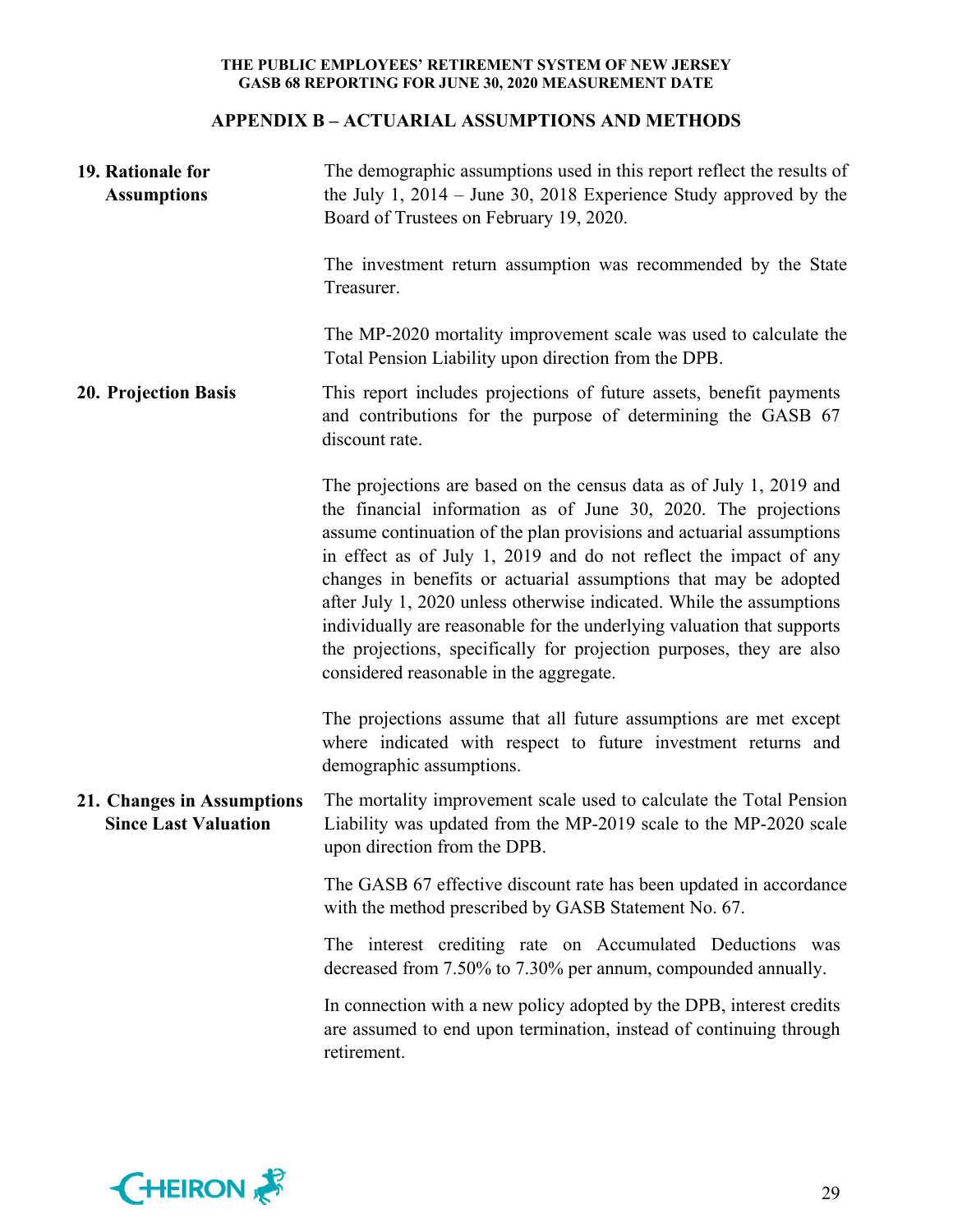#### **APPENDIX B – ACTUARIAL ASSUMPTIONS AND METHODS**

Also in connection with the new interest crediting policy adopted by the DPB, for purposes of valuing the liability for non-contributing active members, the reported ASF is adjusted to include interest through the valuation date. Previously, the ASF as reported was used to value the liability. Such a change is appropriate because many non-contributing actives will receive annuity benefits in the future. Therefore, using the ASF amount as reported under the new policy may result in future liability losses.

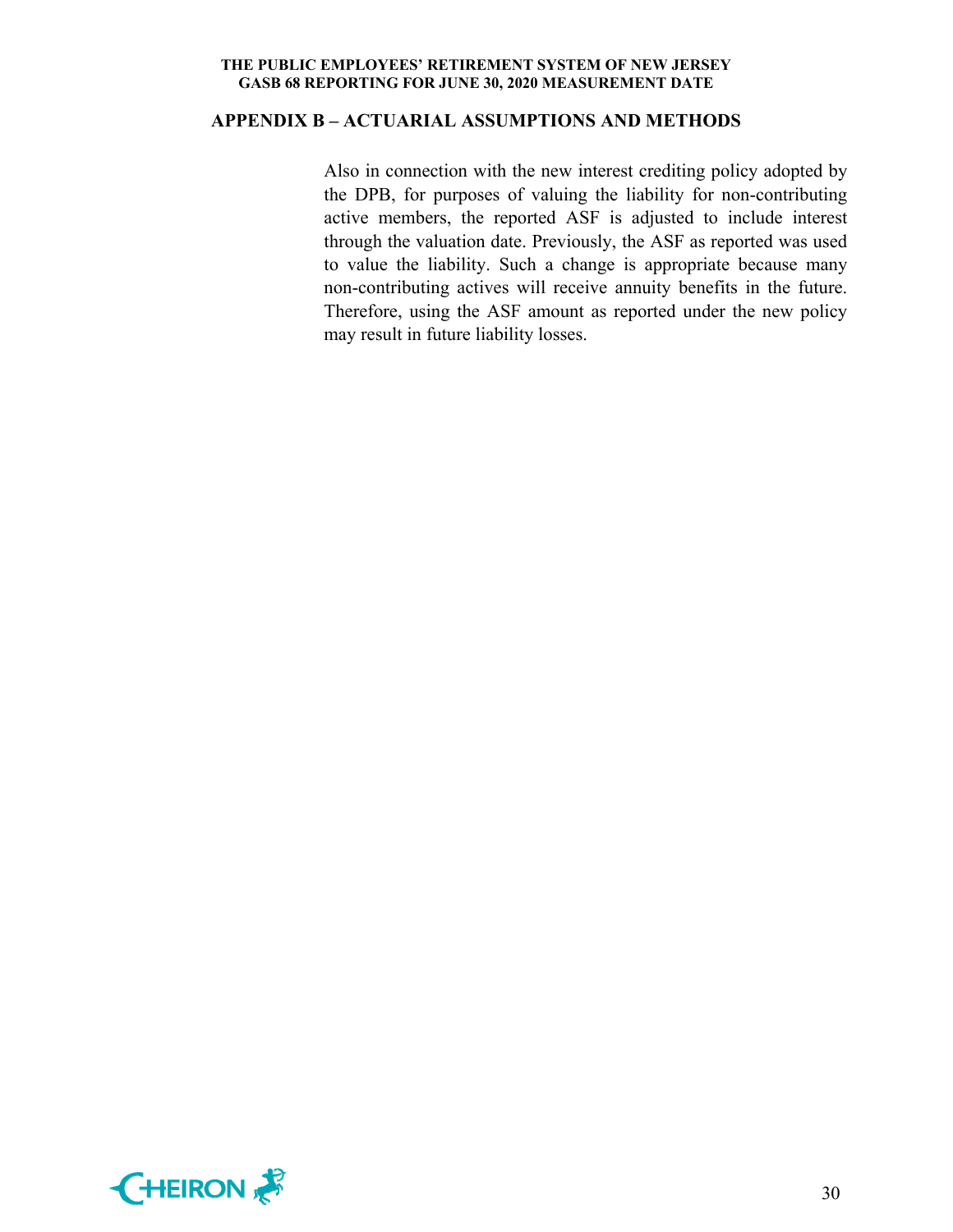## **APPENDIX B – ACTUARIAL ASSUMPTIONS AND METHODS**

# **B. Actuarial Methods**

The actuarial methods used for determining State and Local employer contributions are described below.

## **1. Actuarial Cost Method**

The actuarial cost method for funding calculations is the Projected Unit Credit Cost Method.

The actuarial liability is calculated as the actuarial present value of the projected benefits linearly allocated to periods prior to the valuation year based on service. Refunds are valued as the reported Accumulated Deductions with interest as of the valuation date. The unfunded actuarial liability is the actuarial liability on the valuation date less the actuarial value of assets.

In accordance with Chapter 78, P.L. 2011:

- Beginning with the July 1, 2010 actuarial valuation, the accrued liability contribution shall be computed so that if the contribution is paid annually in level dollars, it will amortize the unfunded accrued liability over an open 30 year period.
- Beginning with the July 1, 2019 actuarial valuation, the accrued liability contribution shall be computed so that if the contribution is paid annually in level dollars, it will amortize the unfunded accrued liability over a closed 30 year period (i.e., for each subsequent actuarial valuation the amortization period shall decrease by one year).
- Beginning with the July 1, 2029 actuarial valuation, when the remaining amortization period reaches 20 years, any increase or decrease in the unfunded accrued liability as a result of actuarial losses or gains for subsequent valuation years shall serve to increase or decrease, respectively, the amortization period for the unfunded accrued liability, unless an increase in the amortization period will cause it to exceed 20 years. If an increase in the amortization period as a result of actuarial losses for a valuation year would exceed 20 years, the accrued liability contribution shall be computed for the valuation year using a 20 year amortization period.

Certain portions of the normal cost and unfunded actuarial liabilities attributable to Local employers are payable by the State and/or over different periods in accordance with the NJ State Statutes.

To the extent that the amortization period remains an open period in future years and depending upon the specific circumstances, it should be noted that in the absence of emerging actuarial gains or contributions made in excess of the actuarially determined contribution, any existing unfunded accrued liability may not be fully amortized in the future.

The non-contributory group life insurance benefit is funded separately through a term cost.

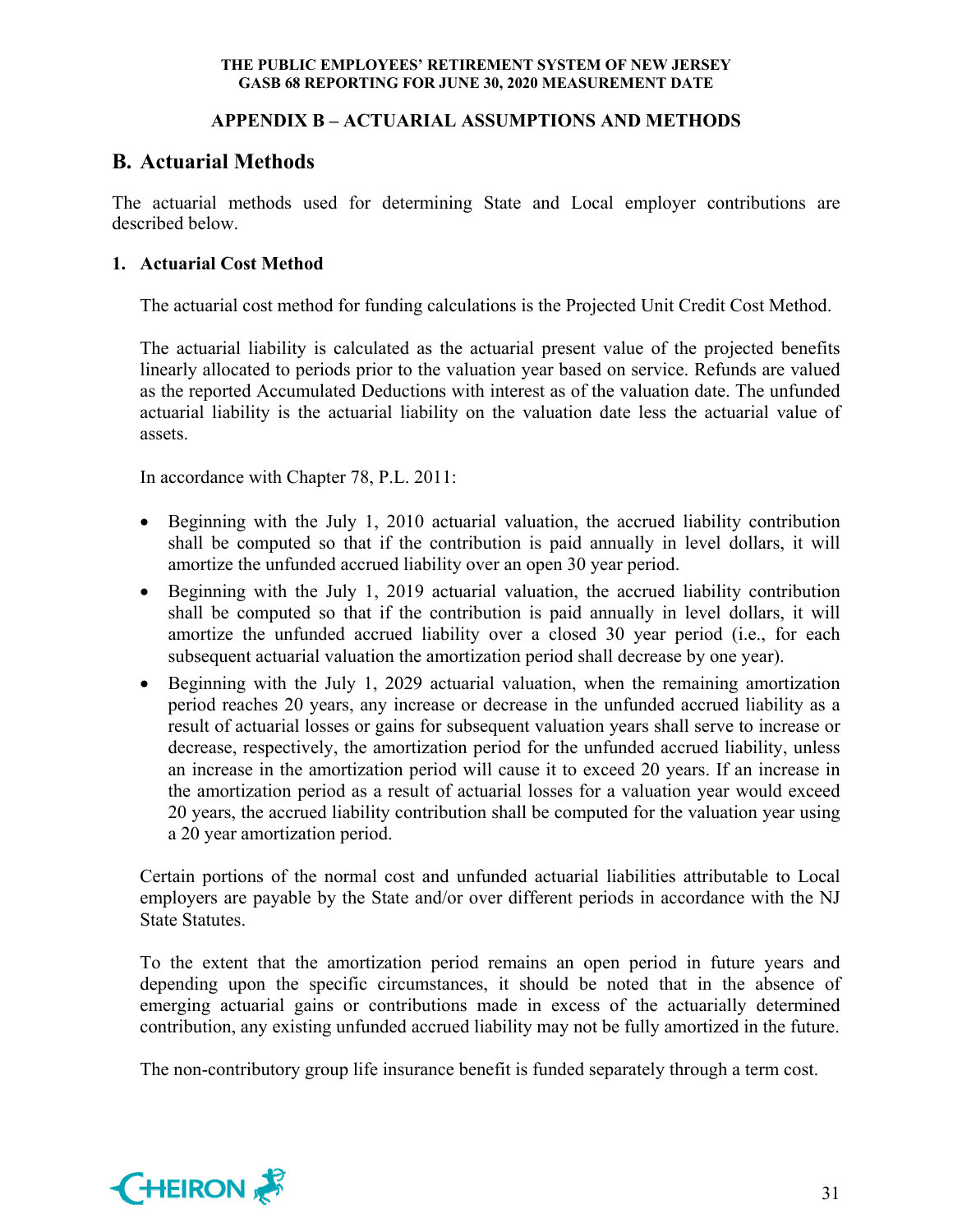## **APPENDIX B – ACTUARIAL ASSUMPTIONS AND METHODS**

#### **2. Asset Valuation Method**

For the purposes of determining contribution rates, an actuarial value of assets is used that dampens the volatility in the market value of assets, resulting in a smoother pattern of contributions.

The actuarial value of assets is adjusted to reflect actual contributions, benefit payments and administrative expenses, and an assumed rate of return on the previous year's assets and current year's cash flow at the prior year's actuarial valuation interest rate, with a further adjustment to reflect 20% of the difference between the resulting value and the actual market value of Plan assets.

#### **3. Contributions**

Chapter 83, P.L. 2016 requires the State to make pension contributions on a quarterly basis: at least 25% by September 30, at least 50% by December 31, at least 75% by March 31, and at least 100% by June 30. As such, contributions are assumed to be made on a quarterly basis with the first contribution 15 months after the associated valuation date.

Local employers' contributions are expected to be paid on April 1st, 21 months after the associated valuation date.

The Board of Trustees adopted a three-year phase-in of the Local employers' contribution increase due to the assumption changes from the July 1, 2014 – June 30, 2018 Experience Study, first effective in the July 1, 2019 valuation and the associated FYE 2021 contribution. The impact will be fully phased-in by the FYE 2023 contribution.

Chapter 98, P.L. 2017, the Lottery Enterprise Contribution Act, allows the PERS to receive 21.02% of the proceeds of the Lottery Enterprise, based upon their members' past or present employment in schools and institutions in the State for a term of 30 years. Revenues from Chapter 98, P.L. 2017, the Lottery Enterprise Contribution Act, are assumed to be contributed to the trust on a monthly basis. The State's pension contribution is reduced by the product of the allocable percentage for the PERS, the adjustment percentage, and the special asset value.

Contributions payable in the fiscal year starting on the valuation date are included in the actuarial value of assets as receivable contributions, discounted by the applicable valuation interest rate.

Legislation has provided for additional benefits and/or funding requirements which are included in this valuation and are described as follows.

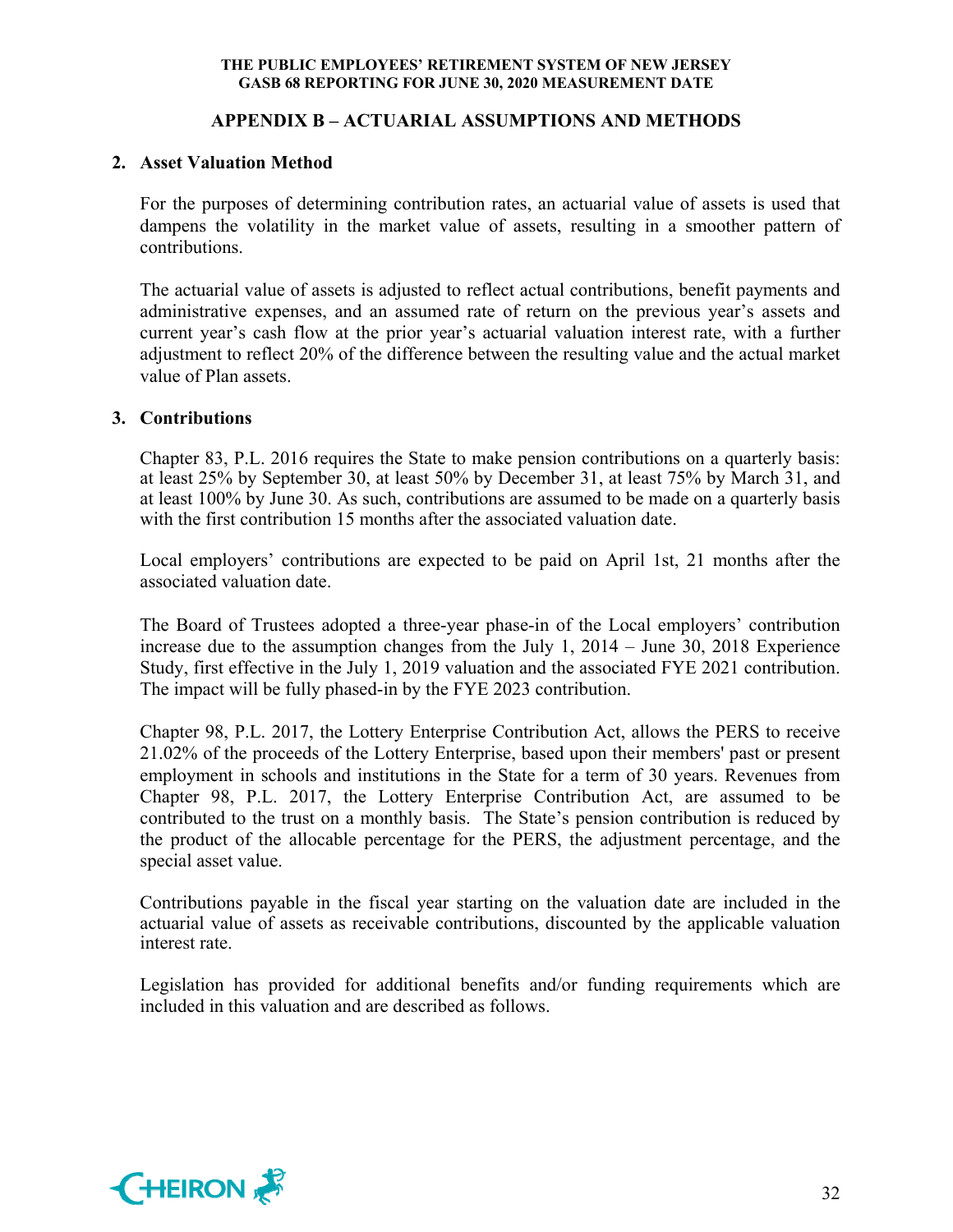## **APPENDIX B – ACTUARIAL ASSUMPTIONS AND METHODS**

#### Early Retirement Incentive Programs

Local employers which elected to participate in various early retirement incentive programs authorized by NJ Statute make contributions to cover the cost of these programs over amortization periods elected by the employer to the extent permitted by NJ Statute.

#### Chapter 133, P.L. 2001

Chapter 133, P.L. 2001 increased the accrual rate from 1/60 to 1/55. In addition, it lowered the age required for a veteran benefit equal to 1/55 of highest 12-month Compensation for each Year of Service from 60 to 55.

Chapter 133, P.L. 2001 also established the Benefit Enhancement Fund (BEF) to fund the additional annual employer normal contribution due to the Statute's increased benefits. (Chapter 353, P.L. 2001 extended this coverage to this Statute's additional annual employer normal contribution.) If the assets in the BEF are insufficient to cover the normal contribution for the increased benefits for a valuation period, the State will pay such amount for both the State and Local employers.

#### Chapter 259, P.L. 2001

Chapter 259, P.L. 2001 established the Workers' Compensation Judges Part of the System with special retirement benefits for Workers' Compensation Judges. See Appendix C for details.

In accordance with the provisions of Chapter 259, P.L. 2001, the additional contributions for these special retirement benefits will be funded by transfers from the Second Injury Fund.

## Chapter 366, P.L. 2001

Chapter 366, P.L. 2001 established the Prosecutors Part of the System with special retirement benefits for Prosecutors. See Appendix C for details.

Chapter 366, P.L. 2001 also requires the State be liable for any increase in pension costs to a County that results from the enrollment of Prosecutors in the Prosecutors Part. Any increase in the unfunded actuarial liability arising from the benefits established for the Prosecutors Part are to be amortized over a closed 30 year period.

#### Chapter 19, P.L. 2009

Chapter 19, P.L. 2009 provided that the State Treasurer will reduce for Local employers the normal and accrued liability contributions to 50 percent of the amount certified for fiscal year 2009. The remaining 50% of the contribution (unfunded liability) will be paid by the Local employers in level annual payments over a period of 15 years with the first payment due in the fiscal year ending June 30, 2012. The unfunded liability will be adjusted by the rate of

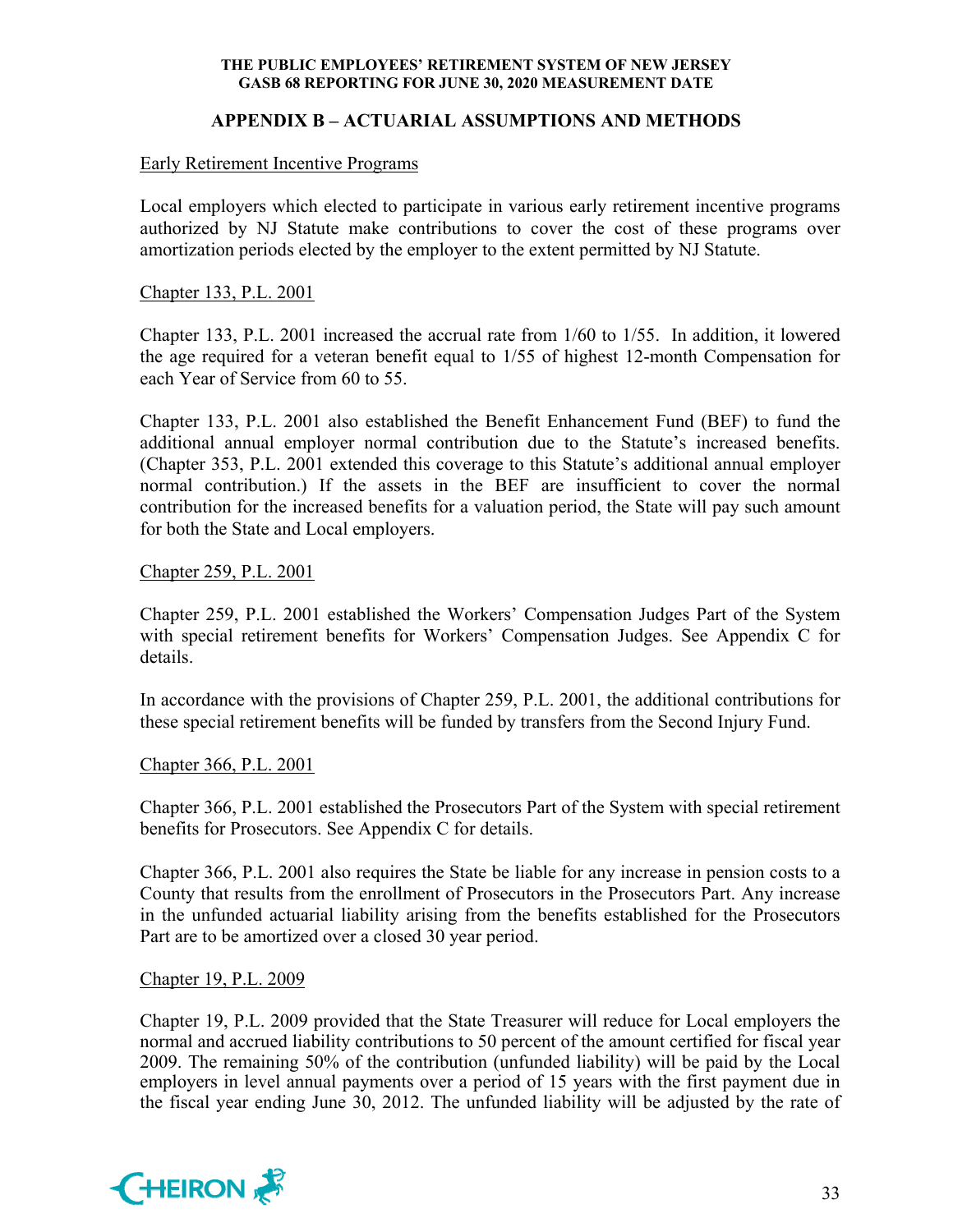### **APPENDIX B – ACTUARIAL ASSUMPTIONS AND METHODS**

return on the actuarial value of assets. The legislation also provided that a Local employer may pay 100 percent of the contribution for the fiscal year 2009. Such an employer will be credited with the full payment and any such amounts will not be included in their unfunded liability. In addition, certain Local employers who were eligible to defer 50% of their fiscal year 2009 pension contributions but instead paid 100% of the fiscal year 2009 pension contributions were permitted to defer 50% of their 2010 fiscal year pension contributions. The unfunded liability will be paid by these Local employers over a period of 15 years with the first payment due in the fiscal year ending June 30, 2012. The unfunded liability will be adjusted by the rate of return on the actuarial value of assets.

#### **4. Valuation Software**

Cheiron utilizes ProVal, an actuarial valuation software leased from Winklevoss Technologies (WinTech) to calculate liabilities and project benefit payments. We have relied on WinTech as the developer of ProVal. We have reviewed ProVal and have a basic understanding of it and have used ProVal in accordance with its original intended purpose. We have not identified any material inconsistencies in assumptions or output of ProVal that would affect this actuarial valuation.

## **5. Changes in Methods Since the Last Valuation**

The Board of Trustees adopted a three-year phase-in of the Local employers' contribution increase due to the assumption changes from the July 1, 2014 – June 30, 2018 Experience Study, first effective in the July 1, 2019 valuation and the associated FYE 2021 contribution. The impact will be fully phased-in by the FYE 2023 contribution.

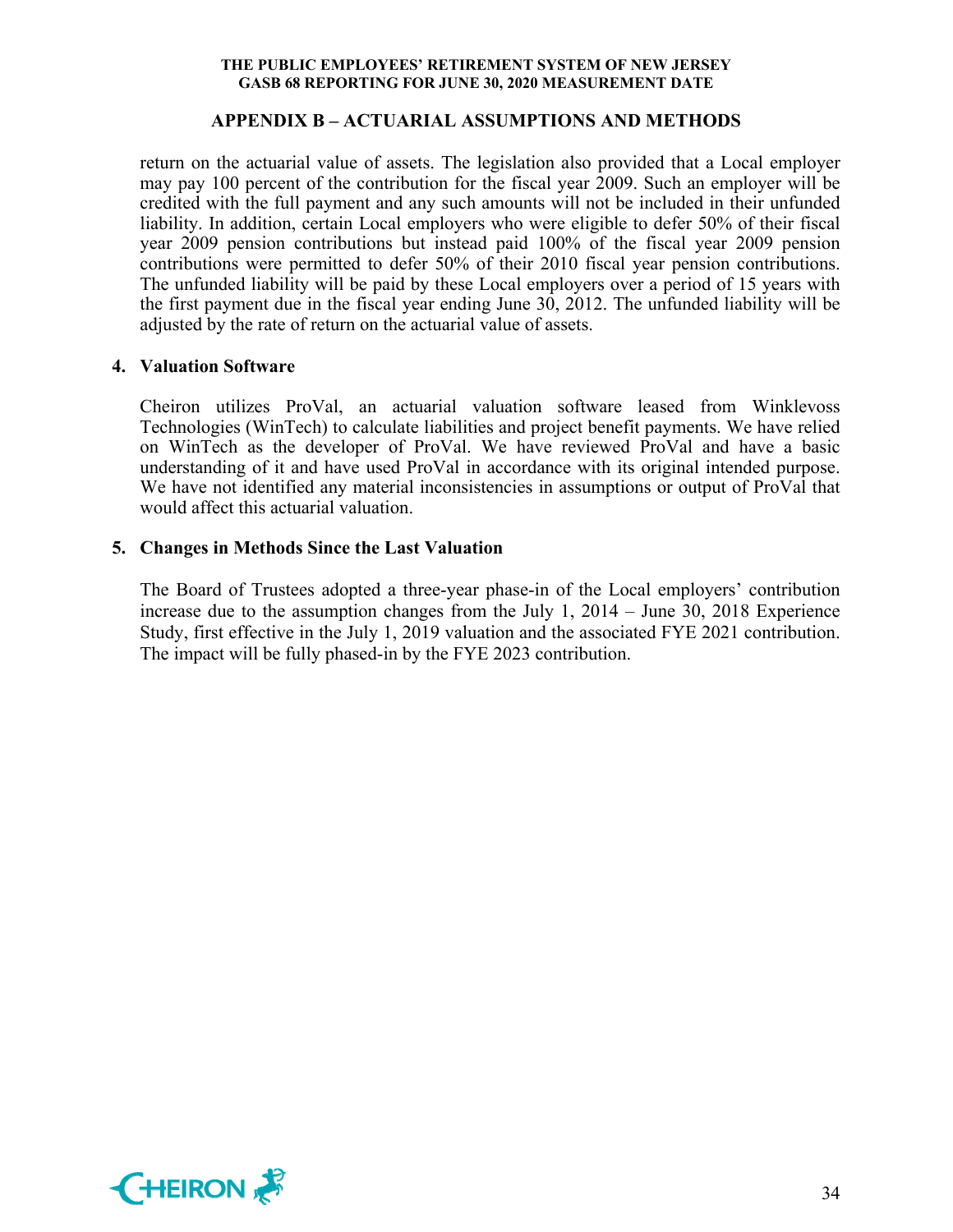## **APPENDIX C – SUMMARY OF PLAN PROVISIONS**

This summary of Plan provisions provides an overview of the major provisions of the PERS used in the actuarial valuation. It is not intended to replace the more precise language of the NJ State Statutes, Title 43, Chapter 15A, and if there is any difference between the description of the plan herein and the actual language in the NJ State Statutes, the NJ State Statutes will govern.

## **1. Eligibility for Membership**

Employees of the State or any county, municipality, school district, or public agency employed on a regular basis in a position covered by Social Security and not required to be a member of any other State or local government retirement system. Certain exceptions apply.

- a) Class B (or Tier 1) Member: Any member hired prior to July 1, 2007.
- b) Class D (or Tier 2) Member: Any member hired on or after July 1, 2007 and before November 2, 2008.
- c) Class E (or Tier 3) Member: Any member hired after November 1, 2008 and before May 22, 2010.
- d) Class F (or Tier 4) Member: Any member hired after May 21, 2010 and before June 28, 2011.
- e) Class G (or Tier 5) Member: Any member hired on or after June 28, 2011.

## **2. Plan Year**

The 12-month period beginning on July 1 and ending on June 30.

## **3. Years of Service**

A year of service for each year an employee is a Member of the Retirement System plus service, if any, covered by a prior service liability. Tier 4 and Tier 5 Members must be scheduled to work at least 35 hours per week for the State or 32 hours per week for a Local employer. Tier 3, 4 and 5 Members must have an annual salary of \$7,500 (indexed for inflation) and other members must have an annual salary of \$1,500.

## **4. Compensation**

Base salary upon which contributions by a Member to the Annuity Savings Fund were based. Chapter 113, P.L. 1997 provides that Compensation cannot exceed the compensation limitation of Section 401(a)(17) of the Internal Revenue Code. Chapter 103, P.L. 2007 provides that for a Tier 2, 3, 4 or 5 Member, Compensation cannot exceed the annual maximum wage contribution base for Social Security, pursuant to the Federal Insurance Contribution Act.

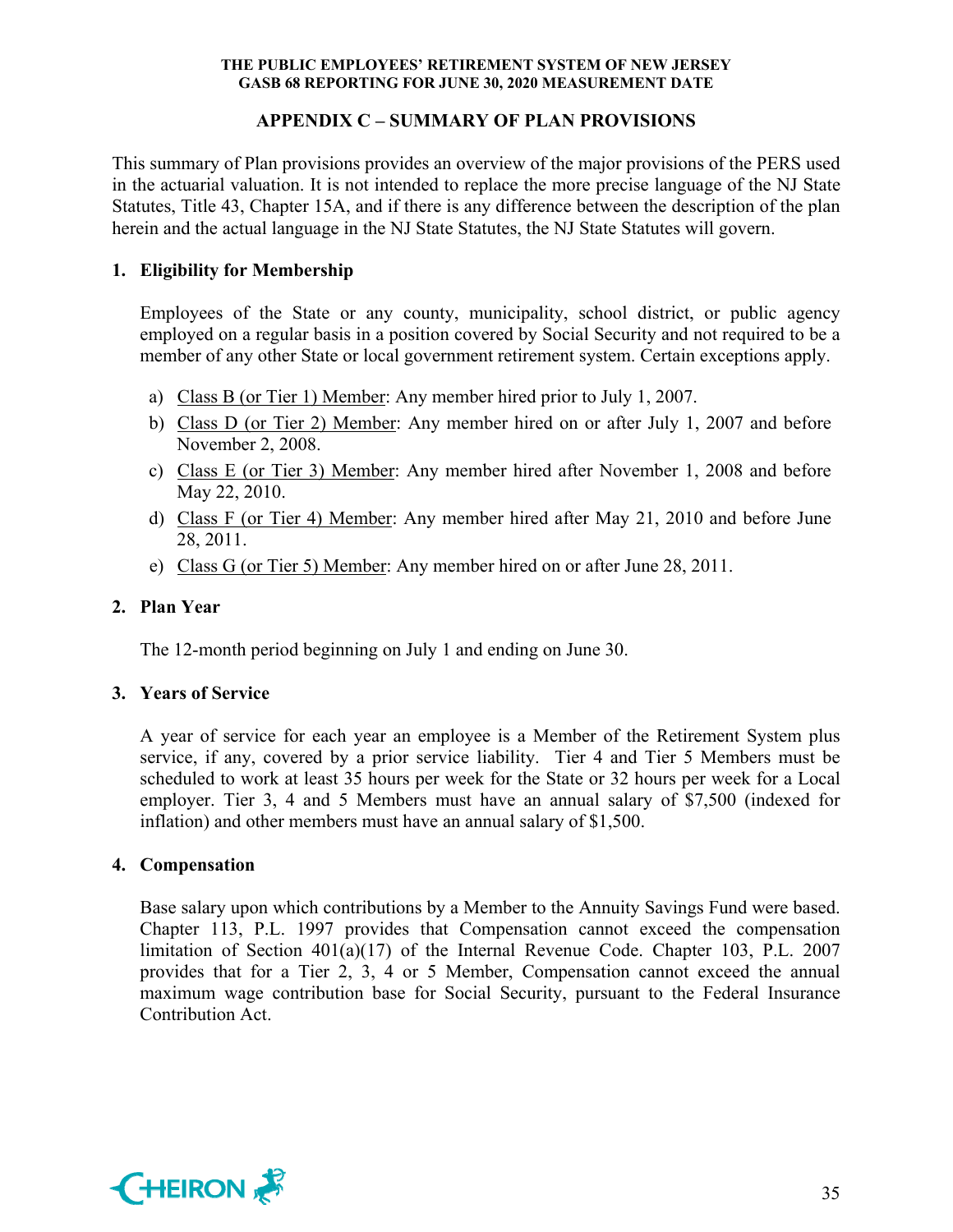## **APPENDIX C – SUMMARY OF PLAN PROVISIONS**

## **5. Final Compensation**

The average annual compensation upon which contributions by a Member are made for the three consecutive years of service immediately preceding retirement, or the highest three fiscal years of service, if greater. Chapter 1, P. L. 2010 provides that for a Tier 4 or Tier 5 Member, Final Compensation is the average annual compensation upon which contributions by a Member are made for the five consecutive years of service immediately preceding retirement, or the highest five fiscal years of service, if greater.

## **6. Final Year Compensation**

The compensation upon which contributions by a Member to the Annuity Savings Fund are based in the last year of service.

## **7. Accumulated Deductions**

The sum of all amounts deducted from the compensation of a Member or contributed by the Member or on the Member's behalf without interest.

## **8. Interest Credits on Accumulated Deductions**

Members receive interest credits while contributing and for the first two years of inactivity. The rate depends on the type of benefit. Prior to July 1, 2018, members received interest credits for the entire period of inactivity until retirement or death.

## **9. Member Contributions**

Each Member contributes a percentage of Compensation. Effective October 1, 2011, Chapter 78, P.L. 2011 set the member contribution rate at 6.5% and increased it by  $1/7<sup>th</sup>$  of 1% each July thereafter until it attained an ultimate rate of 7.5% on July 1, 2018.

For members who are eligible to retire under the Prosecutors Part as provided by Chapter 366, P.L. 2001, Chapter 78, P.L. 2011 set the member contribution rate at 10.0%, effective October 1, 2011.

## **10. Benefits**

a) **Service Retirement:** For a Tier 1 or Tier 2 Member, age 60. For a Tier 3 or Tier 4 Member, age 62. For a Tier 5 Member, age 65.

Benefit is an annual retirement allowance comprised of a member annuity plus an employer pension which together will provide a total retirement allowance of:

- (1) For a Tier 1, 2 or 3 Member, 1/55 of Final Compensation for each Year of Service.
- (2) For a Tier 4 or 5 Member, 1/60 of Final Compensation for each Year of Service.

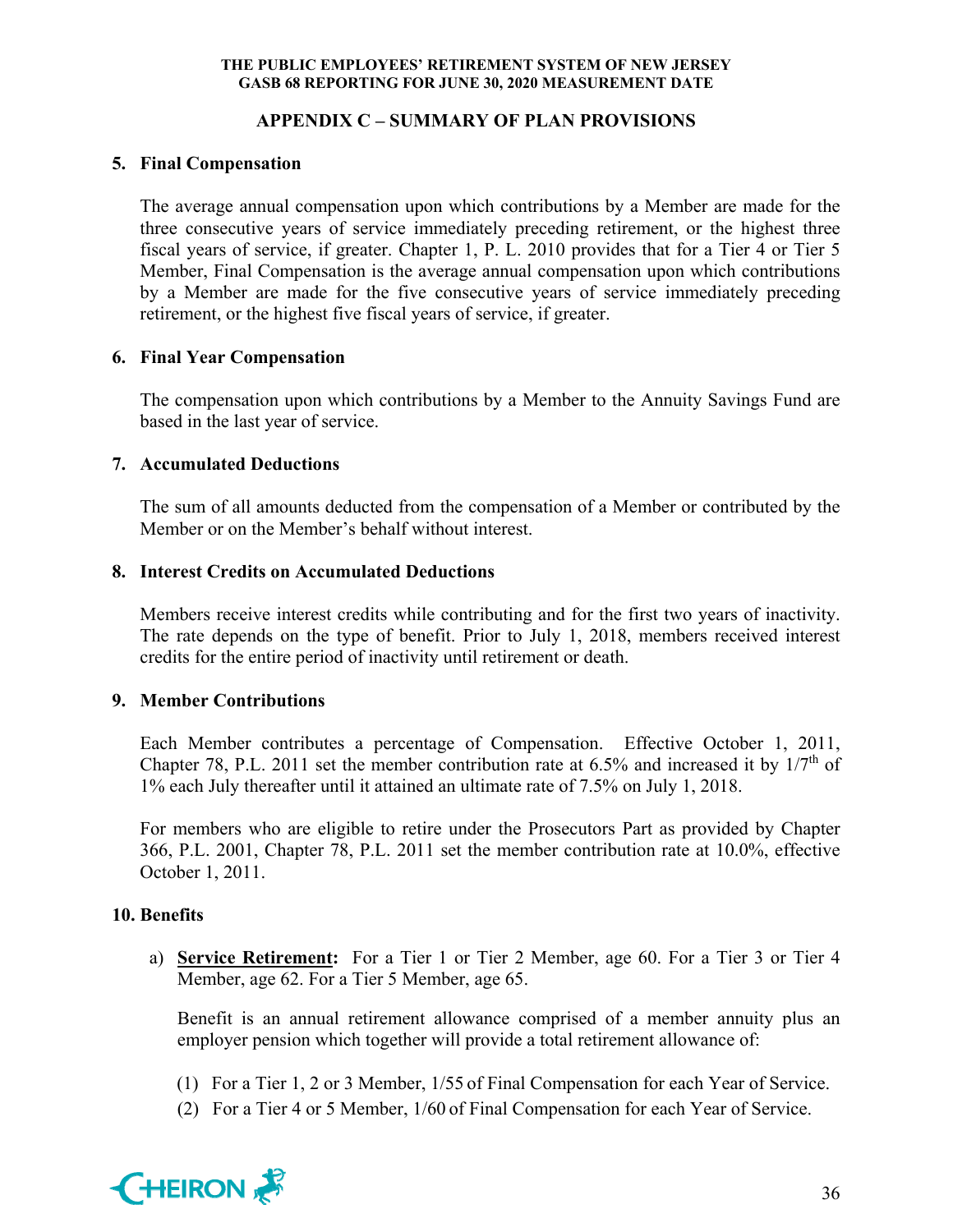## **APPENDIX C – SUMMARY OF PLAN PROVISIONS**

b) **Early Retirement:** Prior to eligibility for Service Retirement. For a Tier 1, 2, 3 or 4 Member, 25 Years of Service. For a Tier 5 Member, 30 Years of Service.

Benefit is an annual retirement allowance comprised of a member annuity plus an employer pension which together will provide a total retirement allowance of:

- (1) For a Tier 1 Member, the Service Retirement benefit reduced by 1/4 of one percent for each month the retirement date precedes age 55.
- (2) For a Tier 2 Member, the Service Retirement benefit reduced by 1/12 of one percent for each month the retirement date precedes age 60 through age 55 and by 1/4 of one percent for each month the retirement date precedes age 55.
- (3) For a Tier 3 or 4 Member, the Service Retirement benefit reduced by 1/12 of one percent for each month the retirement date precedes age 62 through age 55 and by 1/4 of one percent for each month the retirement date precedes age 55.
- (4) For a Tier 5 Member, the Service Retirement benefit reduced by 1/4 of one percent for each month the retirement date precedes age 65.
- c) **Veteran Retirement:** Age 55 with 25 Years of Service or Age 60 with 20 Years of Service for a qualified military veteran who retires directly from active service.

Benefit is an annual retirement allowance comprised of a member annuity plus an employer pension which together will provide a total retirement allowance of the greater of:

- (1) 54.5% of highest 12-month Compensation, or
- (2) For a member who is at least age 55 with 35 Years of Service, 1/55 of highest 12-month Compensation for each Year of Service.

Veterans may receive a Service Retirement benefit if greater.

- d) **Deferred Retirement:** Termination of service prior to eligibility for Service Retirement with 10 Years of Service. Benefit is either:
	- (1) A refund of Accumulated Deductions plus, if the member has completed three years of service, interest accumulated at 2.0% per annum; or
	- (2) A deferred life annuity, commencing at age 60 for a Tier 1 or Tier 2 Member, age 62 for a Tier 3 or Tier 4 Member or age 65 for a Tier 5 Member, comprised of a member annuity plus an employer pension which together will provide a total retirement allowance of the Service Retirement benefit based on Final Compensation and Years of Service at date of termination.

For Members who die during the deferral period, the benefit is a return of Accumulated Deductions with credited interest.

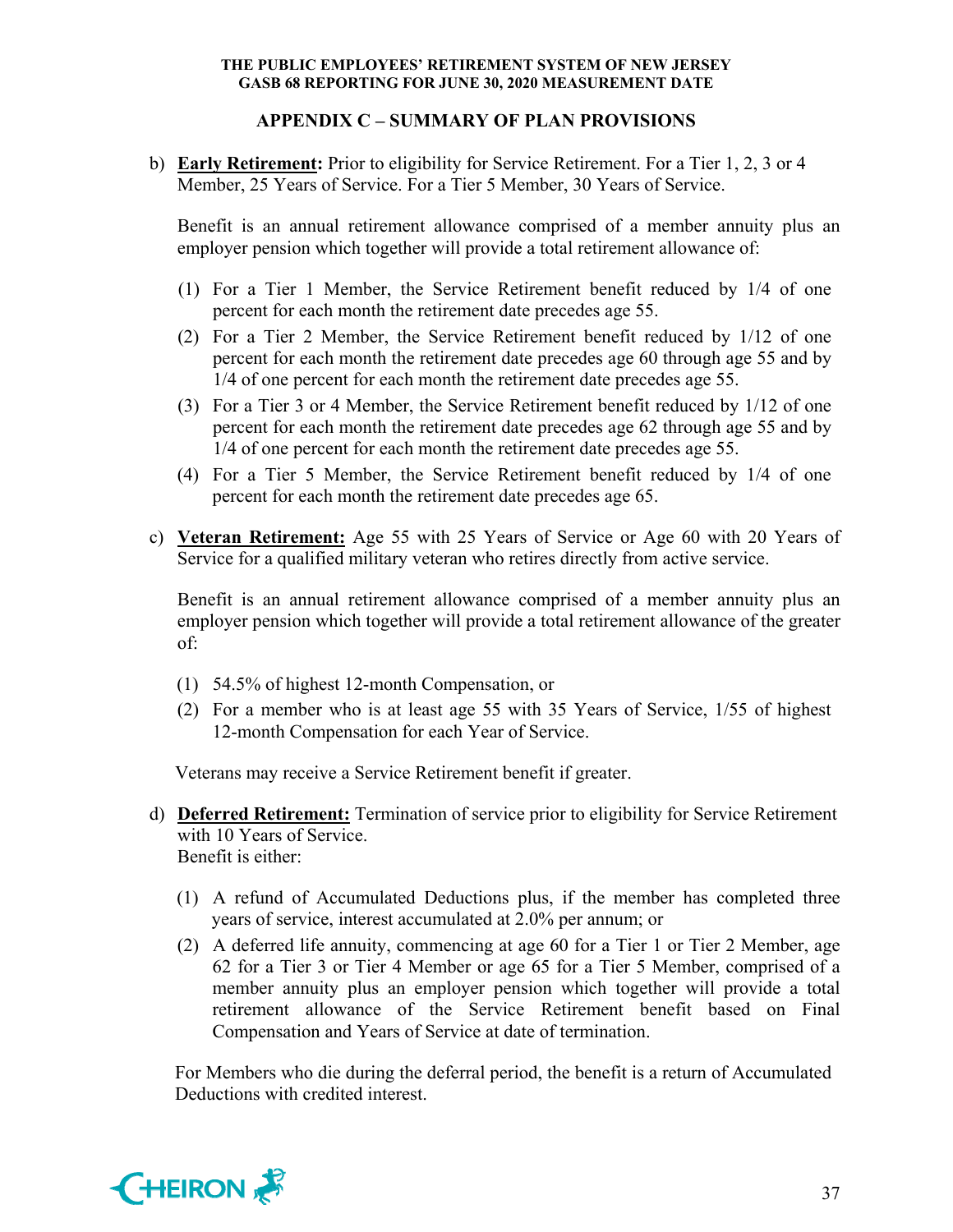## **APPENDIX C – SUMMARY OF PLAN PROVISIONS**

e) **Non-Vested Termination:** Termination of service prior to eligibility for Service Retirement and less than 10 Years of Service.

Benefit is a refund of Accumulated Deductions plus, if the member has completed three years of service, interest accumulated at 2.0% per annum.

## f) **Death Benefits**

- (1) Ordinary Death Before Retirement: Death of an active contributing Member. Benefit is equal to:
	- a. Lump sum payment equal to 150% of Final Year Compensation, also known as the non-contributory group life insurance benefit, plus
	- b. Accumulated Deductions with credited interest.
- (2) Accidental Death Before Retirement: Death of an active Member resulting from injuries received from an accident during performance of duty and not a result of willful negligence. Benefit is equal to:
	- a. Lump sum payment equal to 150% of Final Year Compensation, also known as the non-contributory group life insurance benefit, plus
	- b. Spouse life annuity of 50% of Final Year Compensation payable until spouse's death or remarriage. If there is no surviving spouse or upon death or remarriage, a total of 20% (35%, 50%) of Final Year Compensation payable to one (two, three or more) dependent child(ren). If there is no surviving spouse or dependent child(ren), 25% (40%) of Final Year Compensation to one (two) dependent parent(s). If there is no surviving spouse, dependent child(ren) or parent(s), the benefit is a refund of Accumulated Deductions with credited interest.
- (3) Death After Retirement: Death of a retired Member. Benefit is equal to:
	- a. Lump sum payment equal to 3/16 of Final Year Compensation for a Member retired under Service, Early, Veteran or Deferred Retirement with 10 Years of Service. For a Member receiving a Disability benefit, lump sum payment of 150% of Final Year Compensation if death occurs prior to age 60 and 3/16 of Final Compensation if death occurs after age 60. This benefit is also known as the non-contributory group life insurance benefit, plus
	- b. Any survivor benefit due under the Member's optional form of payment election. Previously granted COLAs also apply to life annuities.

Members are also eligible for a voluntary, employee-paid life insurance policy, known as the contributory group life insurance policy. This benefit is not paid through the System and is not considered for valuation purposes.

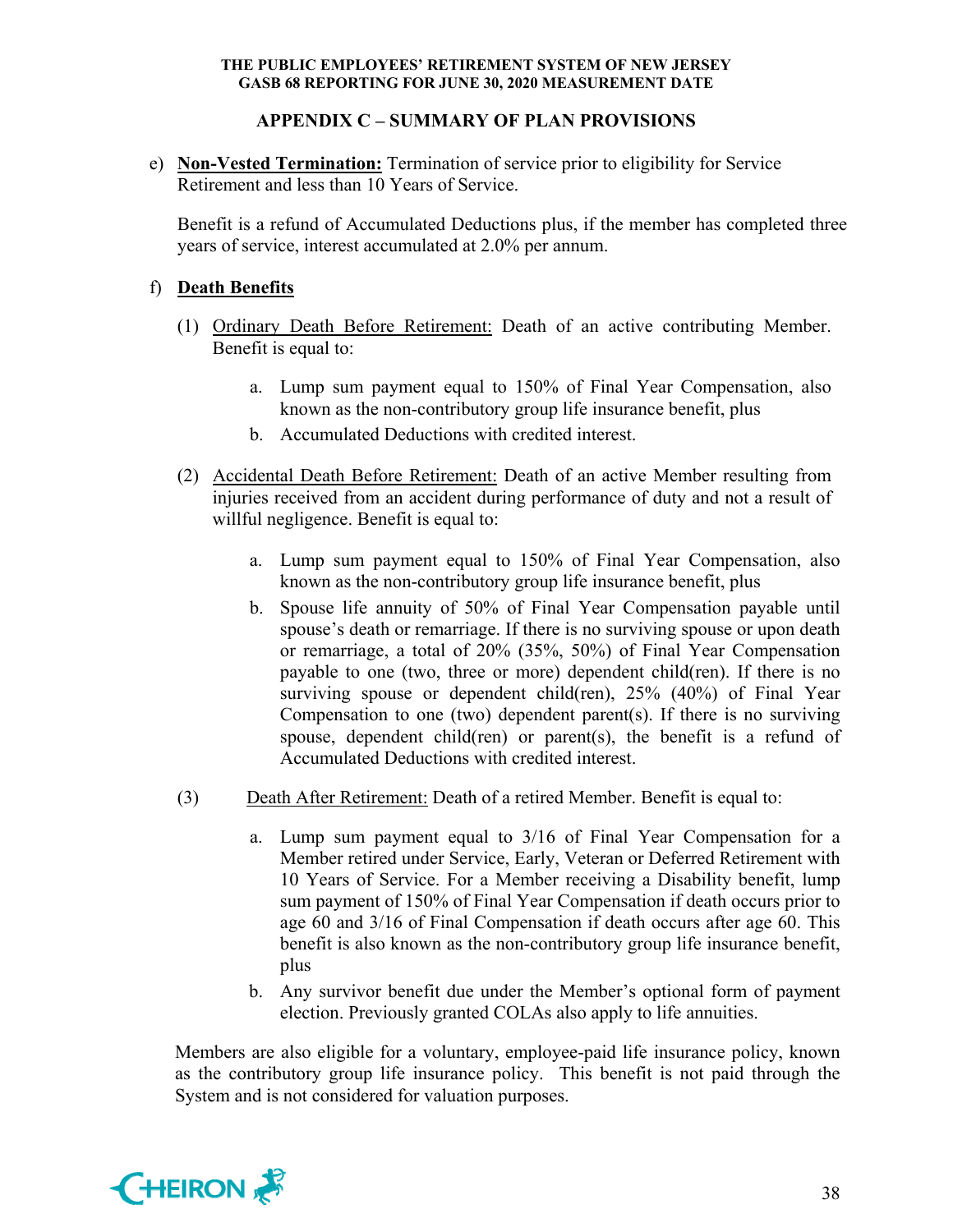## **APPENDIX C – SUMMARY OF PLAN PROVISIONS**

## g) **Disability Retirement**

(1) Ordinary Disability Retirement: 10 years of service and totally and permanently incapacitated from the performance of normal or assigned duties. Only available to Tier 1, 2 and 3 Members.

Benefit is an annual retirement allowance comprised of a member annuity plus an employer pension which together will provide a total retirement allowance of:

- a. 1.64% of Final Compensation for each Year of Service; or
- b. 43.6% of Final Compensation.
- (2) Accidental Disability Retirement: Total and permanent incapacitation as a direct result of a traumatic event occurring during and as a result of the performance of regular or assigned duties. Under certain conditions for law enforcement officers or emergency medical technicians, regular or assigned duties may include the World Trade Center (WTC) rescue, recovery, or cleanup operations between September 11, 2001 and October 11, 2001. For such members who participated in the WTC rescue, recovery, or cleanup operations, the total and permanent disability may occur after retirement on a service retirement or an ordinary disability retirement. Only available to Tier 1, 2 and 3 Members.

Benefit is an annual retirement allowance comprised of a member annuity plus an employer pension which together will provide a total retirement allowance of 72.7% of Compensation at the date of injury.

The pension portion of the benefit will be offset for any periodic Workers' Compensation benefits.

Tier 4 and Tier 5 Members are eligible for long-term disability coverage. This benefit is not paid through the System and is not considered for valuation purposes. Both Member and employer contributions to the System continue while on long-term disability, with the policy covering the Member portion. The long-term disability benefit equals 60% of Final Year Compensation and may be offset for other periodic benefits, such as Workers' Compensation, short-term disability or Social Security. The long-term disability benefit may continue through the earlier of age 70 or commencement of a retirement benefit under the System.

## **11. Benefits for Special Employee Groups**

Certain members qualify for enrollment into special employee groups. Such members receive the greater of the special benefits described below or the regular PERS benefit described above. For benefit types not explicitly mentioned, the regular PERS benefit applies.

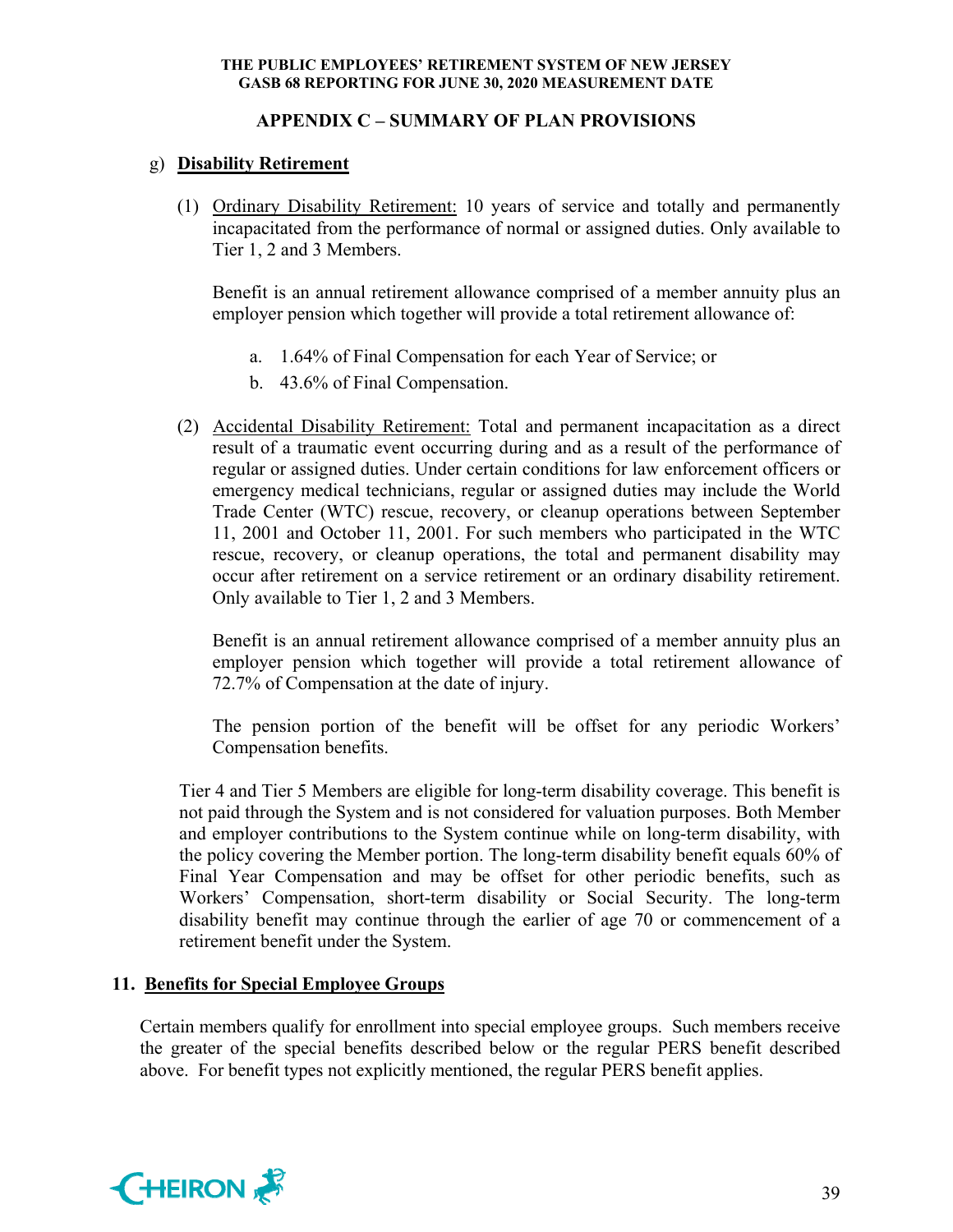## **APPENDIX C – SUMMARY OF PLAN PROVISIONS**

## a) **Law Enforcement Officers (LEOs):**

Members employed in eligible job titles as well as individuals who do not meet the age or medical requirements for entry into the Police and Firemen's Retirement System (PFRS).

## (1) Service and Special Retirement

Mandatory retirement at age 65. Veterans with less than 20 Years of Service at age 65 must retire upon attainment of 20 Years of Service or age 70, whichever is earlier. Voluntary retirement prior to those ages.

a. Service Retirement: Age 55 after 20 Years of LEO Service.

Benefit is an annual retirement allowance comprised of a member annuity plus an employer pension which together will provide a total retirement allowance of 2% of Final Compensation for each Year of LEO Service up to 25 years plus 1% of Final Compensation for each Year of LEO Service over 25 years.

The Member is also eligible for a regular PERS benefit based on any non-LEO service.

b. Special Retirement: 25 Years of LEO Service.

Benefit is the Service Retirement benefit plus 5% of Final Compensation with a maximum of 70% of Final Compensation.

(2) Ordinary Disability Retirement: 5 Years of LEO Service.

Benefit is the regular PERS Ordinary Disability benefit.

(3) Death Benefits:

Benefit is the regular PERS Death benefit except, upon Accidental Disability Retirement, the minimum lump sum payment is \$5,000.

## b) **Legislative Retirement System (LRS):**

Members of the State Legislature. Chapter 92, P.L. 2007 closed LRS to new members enrolled on or after July 1, 2007.

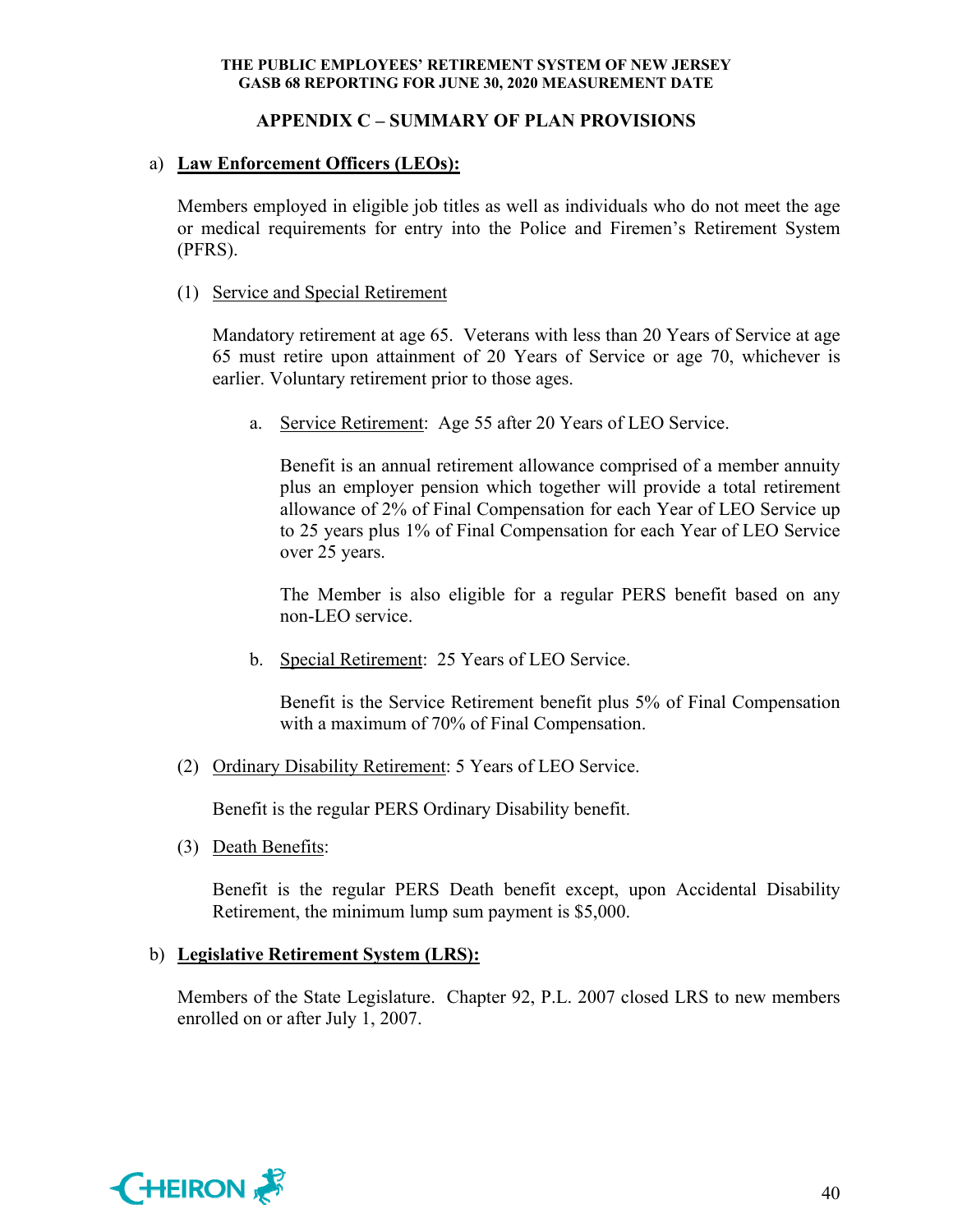## **APPENDIX C – SUMMARY OF PLAN PROVISIONS**

(1) Special Legislative Retirement: Age 60.

Benefit is an annual retirement allowance comprised of a member annuity plus an employer pension which together will provide a total retirement allowance of 3% of Final Compensation for each Year of Legislative Service with a maximum of two-thirds of Final Compensation.

The Member is also eligible for a regular PERS benefit based on any non-legislative service.

(2) Deferred Retirement: Termination of service prior to eligibility for Service or Special Legislative Retirement with 8 Years of Legislative Service.

Benefit is either:

- a. A refund of Accumulated Deductions plus, if the Member has completed three years of service, interest accumulated at 2.0% per annum; or
- b. A deferred life annuity, commencing at age 60, comprised of a member annuity plus an employer pension which together will provide a total retirement allowance of the Service or Special Legislative Retirement benefit based on Final Compensation and Years of Service at date of termination.

## c) **Prosecutors Part (Chapter 366, P.L. 2001):**

Covers prosecutors as well as members employed in certain other related job titles. Chapter 1. P.L. 2010 closed the Prosecutors Part to new members enrolled on or after May 22, 2010.

(1) Service and Special Retirement

Mandatory retirement at age 70. Voluntary retirement prior to that age.

In addition to the benefits described below, the member is eligible for a regular PERS benefit based on any non-Prosecutors Part service.

a. Service Retirement: For a Prosecutors Part Member enrolled as of January 7, 2002, age 55 or 20 Years of Prosecutors Part Service. For a Prosecutors Part Member enrolled after January 7, 2002, age 55.

Benefit is an annual retirement allowance comprised of a member annuity plus an employer pension which together will provide a total retirement allowance of the greater of:

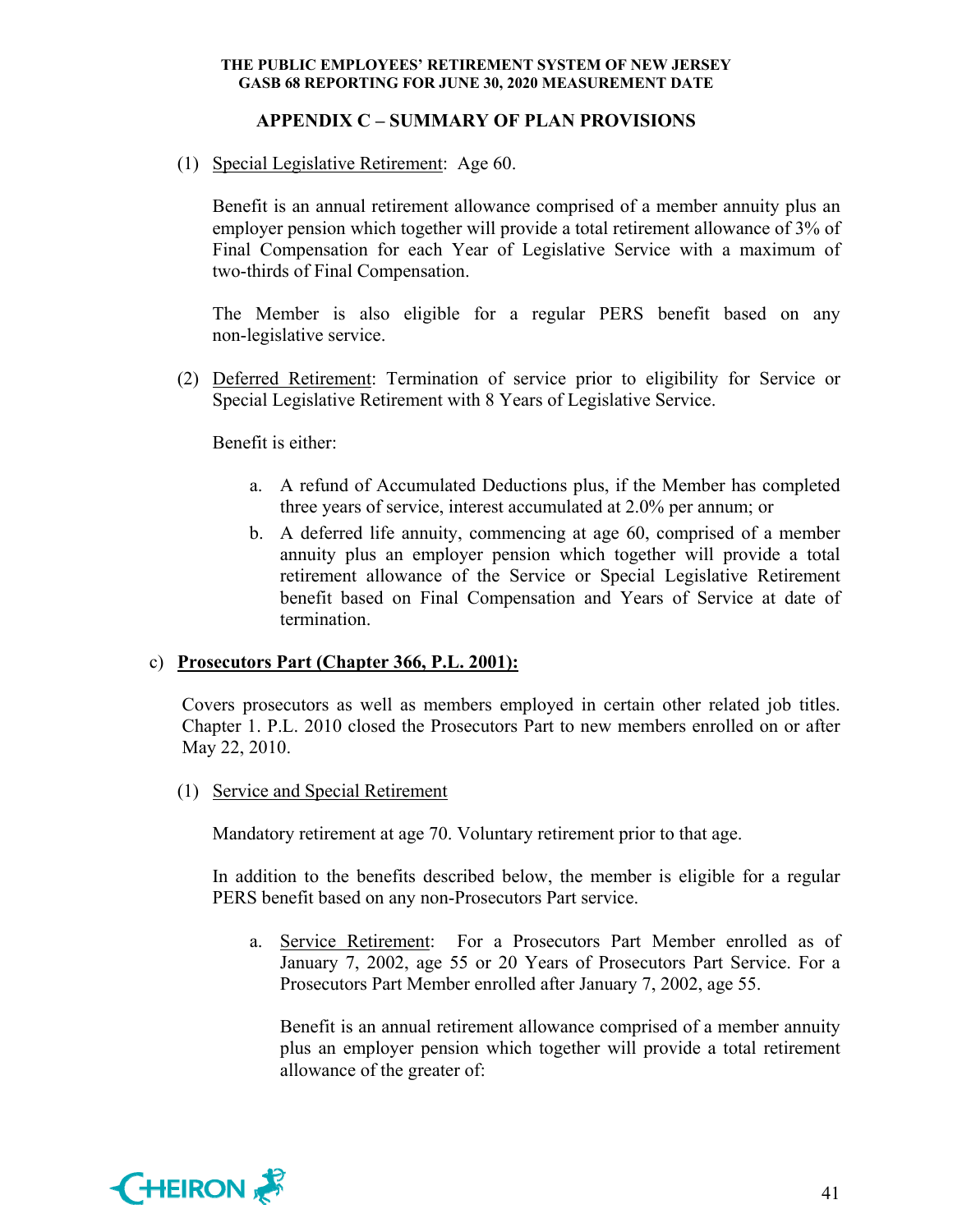## **APPENDIX C – SUMMARY OF PLAN PROVISIONS**

- i. 2% of Final Year Compensation for each Year of Prosecutors Part Service up to 30 years plus 1% of Final Year Compensation for each Year of Prosecutors Part Service over 30 years.
- ii. 50% of Final Year Compensation for Prosecutors Part Members with 20 or more Years of Prosecutors Part Service.
- iii. 1/60 of Final Year Compensation for each Year of Prosecutors Part Service.
- b. Special Retirement: 25 Years of Prosecutors Part Service.

Benefit is an annual retirement allowance comprised of a member annuity plus an employer pension which together will provide a total retirement allowance of 65% of Final Year Compensation plus 1% of Final Year Compensation for each Year of Prosecutors Part Service in excess of 25 years with a maximum of 70% of Final Compensation.

(2) Deferred Retirement: Termination of service prior to eligibility for Service or Special Retirement with 10 Years of Prosecutors Part Service.

Benefit is either:

- a. A refund of Accumulated Deductions plus, if the Member has completed three years of service, interest accumulated at 2.0% per annum; or
- b. A deferred life annuity, commencing at age 55, comprised of a member annuity plus an employer pension which together will provide a total retirement allowance of 2% of Final Year Compensation for each Year of Prosecutors Part Service.
- (3) Death Benefits:

Benefit is the regular PERS Death benefit except, upon Service, Special or Deferred Prosecutors Part Retirement with 10 Years of Prosecutors Part Service, the lump sum payment equals 50% of Final Year Compensation.

## d) **Workers Compensation Judges Part (WCJ) (Chapter 259, P.L. 2001):**

Member employed in an eligible job title by the Division of Workers' Compensation. Chapter 92, P.L. 2007 closed the Workers Compensation Judges Part to new members enrolled on or after July 1, 2007.

(1) Service Retirement:

Mandatory retirement age 70. Voluntary retirement prior to that age.

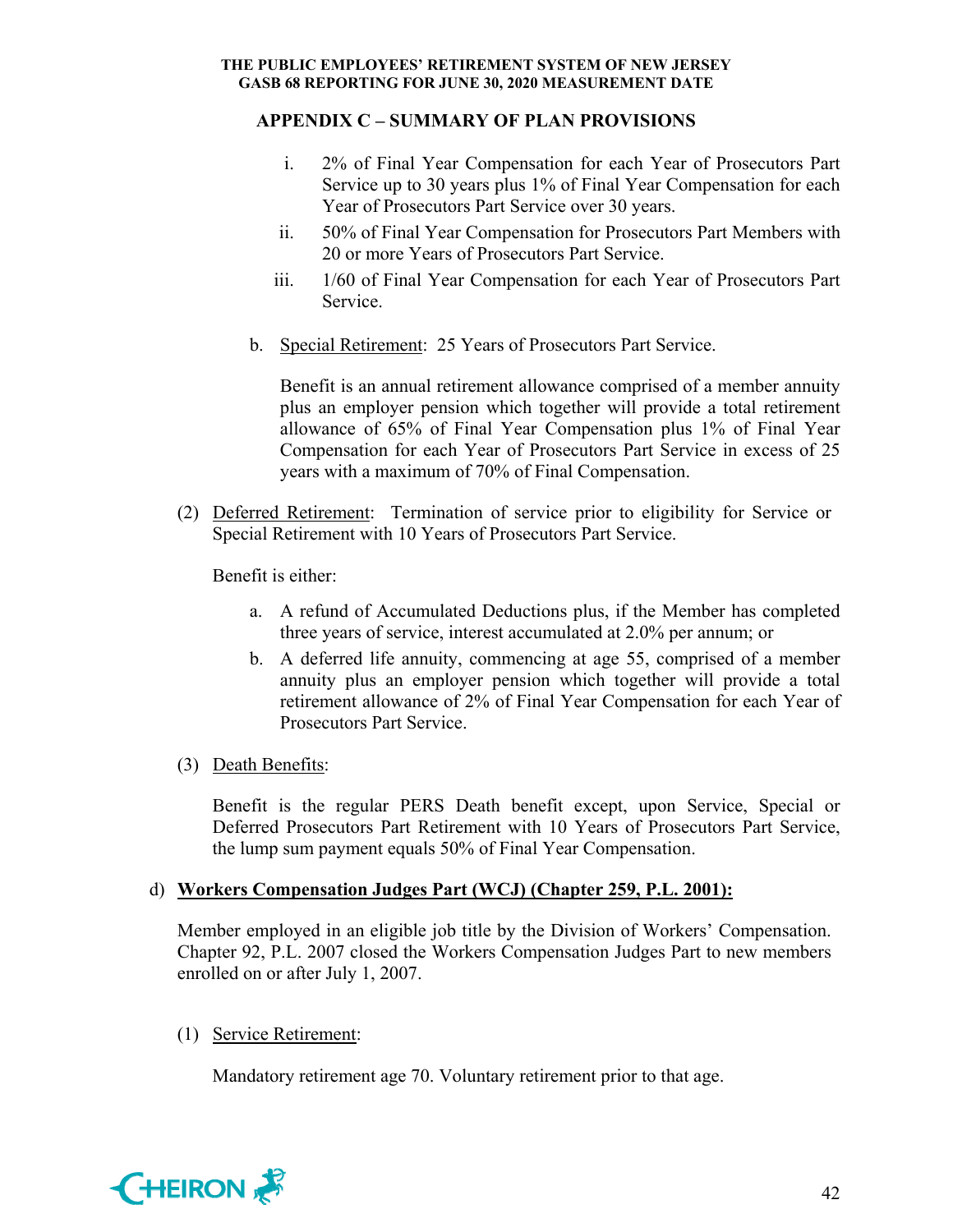## **APPENDIX C – SUMMARY OF PLAN PROVISIONS**

a. Age 70 and 10 Years of WCJ Service; or Age 65 and 15 Years of WCJ Service; or Age 60 and 20 Years of WCJ Service.

 Benefit is an annual retirement allowance comprised of a member annuity plus an employer pension which together will provide a total retirement allowance of 75% of contractual Compensation at the date of retirement.

b. Age 65, 5 consecutive Years of WCJ Service and 15 Years of Aggregate PERS Service; or

 Age 60, 5 consecutive Years of WCJ Service and 20 Years of Aggregate PERS Service.

 Benefit is an annual retirement allowance comprised of a member annuity plus an employer pension which together will provide a total retirement allowance of 50% of contractual Compensation at the date of retirement.

c. Age 60, 5 consecutive Years of WCJ Service and 15 Years of Aggregate PERS Service.

 Benefit is an annual retirement allowance comprised of a member annuity plus an employer pension which together will provide a total retirement allowance of 2% of contractual Compensation at the date of retirement for each Year of Aggregate PERS Service up to 25 years plus 1% of contractual Compensation at the date of retirement for each Year of Aggregate PERS Service over 25 years.

d. Age 60.

 Benefit is an annual retirement allowance comprised of a member annuity plus an employer pension which together will provide a total retirement allowance of 2% of contractual Compensation at the date of retirement for each Year of WCJ Service up to 25 years plus 1% of contractual Compensation at the date of retirement for each Year of Aggregate PERS Service over 25 years.

(2) Early Retirement: Prior to eligibility for Service Retirement and 5 consecutive Years of WCJ Service and 25 Years of Aggregate PERS Service.

Benefit is an annual retirement allowance comprised of a member annuity plus an employer pension which together will provide a total retirement allowance of 2% of contractual Compensation at the date of retirement for each Year of Aggregate PERS Service up to 25 years plus 1% of contractual Compensation at the date of retirement for each Year of Aggregate PERS Service over 25 years, actuarially reduced for commencement prior to age 60.

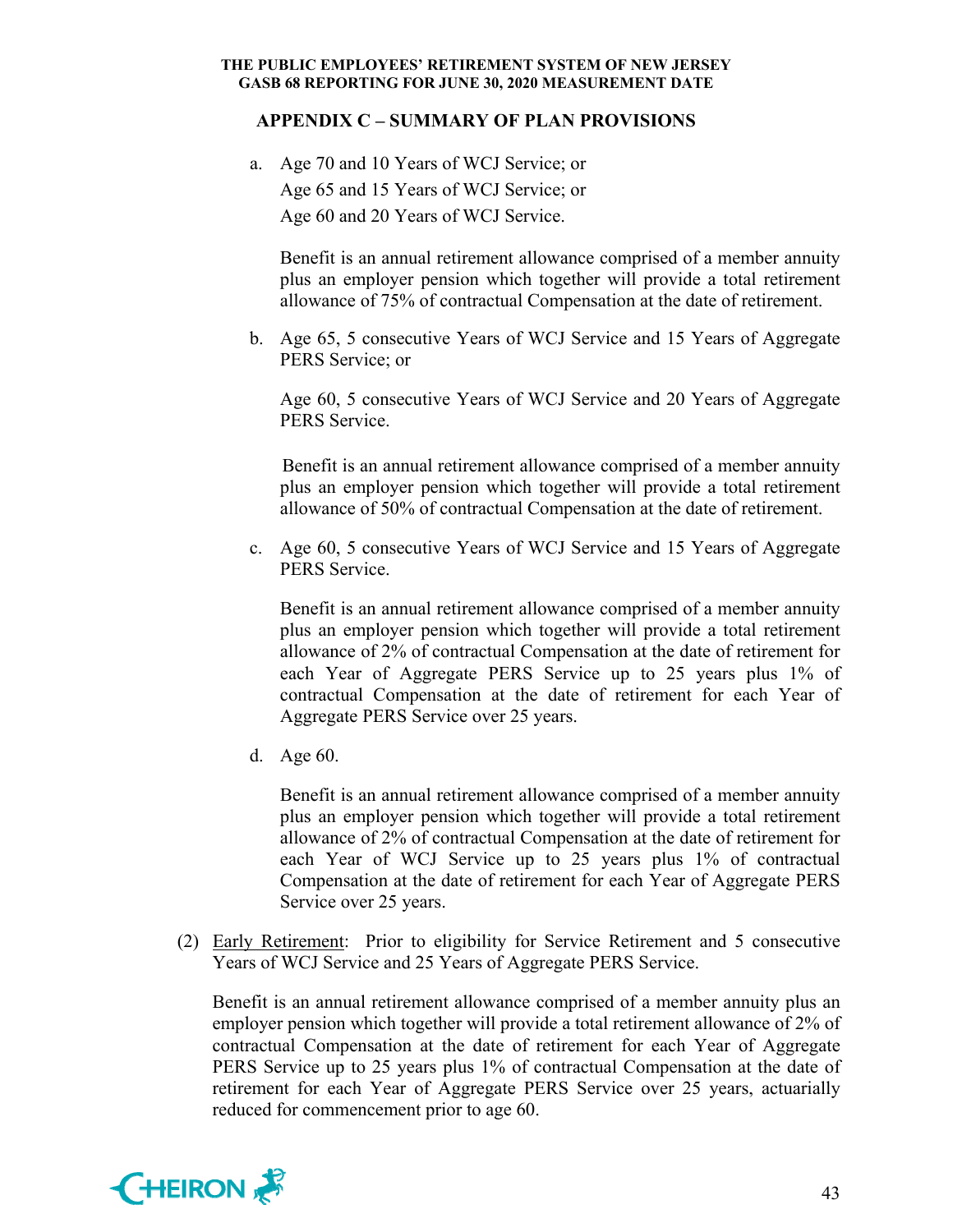## **APPENDIX C – SUMMARY OF PLAN PROVISIONS**

(3) Deferred Retirement: Termination of service prior to eligibility for Service Retirement with 5 consecutive Years of WCJ Service and 10 Years of Aggregate PERS Service.

Benefit is either:

- a. A refund of Accumulated Deductions plus, if the Member has completed three years of service, interest accumulated at 2.0% per annum; or
- b. A deferred life annuity, commencing at age 60, comprised of a member annuity plus an employer pension which together will provide a total retirement allowance of 2% of contractual Compensation at the date of retirement for each Year of Aggregate PERS Service up to 25 years plus 1% of contractual Compensation at the date of retirement for each Year of Aggregate PERS Service over 25 years.
- (4) Death Benefits
	- a. Before Retirement: Death of an active WCJ Member. Benefit is equal to:
		- i. Lump sum equal to 150% of contractual Compensation at the date of death, plus
		- ii. Spousal life annuity of 25% of contractual Compensation at the date of death payable until spouse's remarriage plus 10% (15%) to one (two or more) dependent child(ren). If there is no surviving spouse, or upon death or remarriage, a total of 15% (20%, 30%) of contractual Compensation at the date of death payable to one (two, three or more) dependent child(ren). If there is no surviving spouse or dependent child(ren), 20% (30%) of contractual Compensation at the date of death to one (two) dependent parent(s). If there is no surviving spouse, dependent child(ren) or parent(s), the benefit is a refund of Accumulated Deductions with interest.
	- b. After Retirement: Death of a retired WCJ Member. Benefit is equal to:
		- i. Lump sum equal to 25% of contractual Compensation at the date of death for a Member retired under Service or Early WCJ Retirement with 10 Years of Aggregate PERS Service. For a Member receiving a Disability benefit, lump sum payment of 150% of contractual Compensation at the date of death if death occurs prior to age 60 and 25% of contractual Compensation at the date of death if death occurs after age 60, plus
		- ii. Any survivor benefit due under the Member's optional form of payment election. Previously granted COLAs also apply to life annuities.

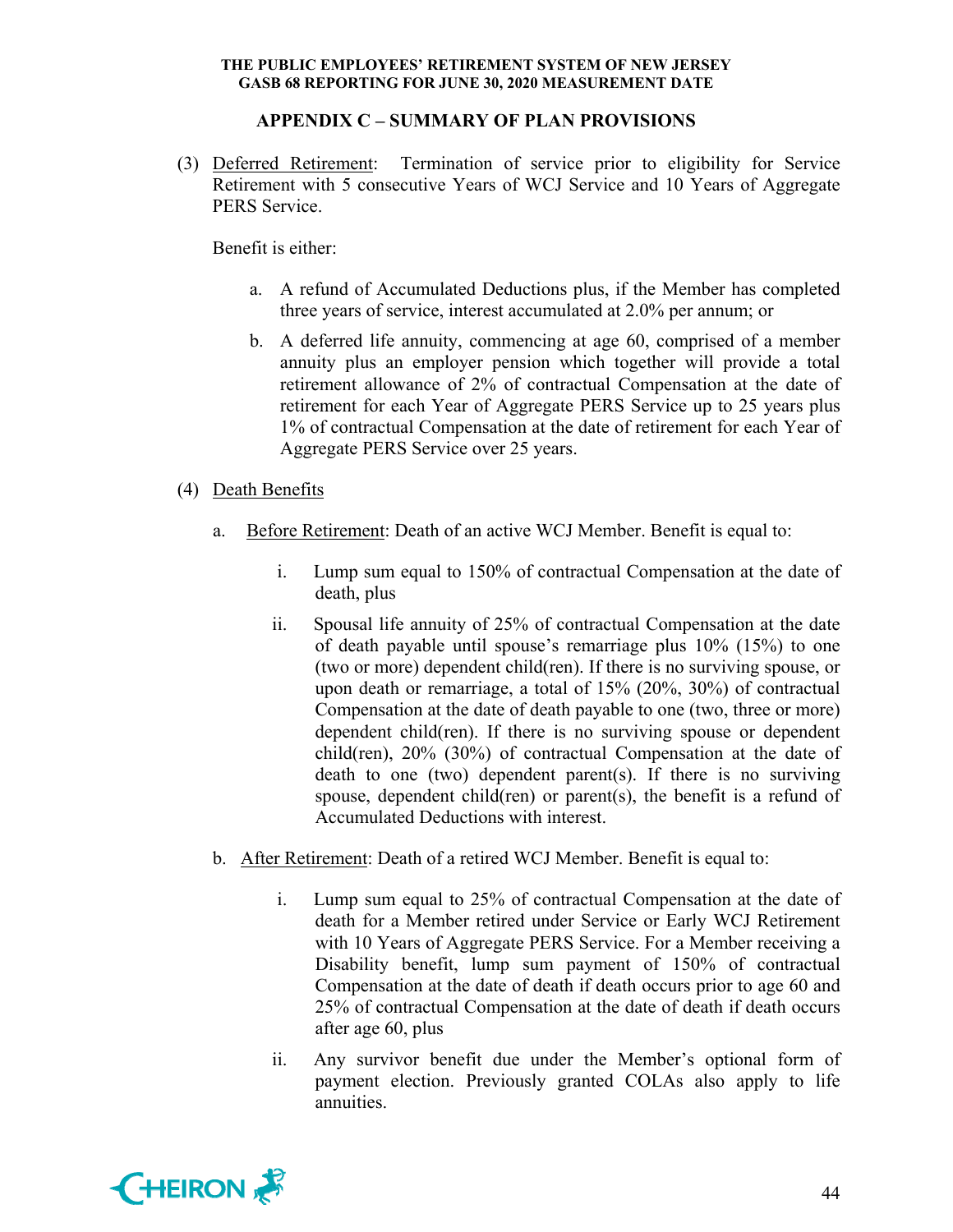## **APPENDIX C – SUMMARY OF PLAN PROVISIONS**

## **12. Optional Forms of Payment**

The member may elect the following forms of payment.

- a) Maximum Option: Single life annuity with a return of the balance of the Accumulated Deductions with credited interest.
- b) Option 1: Single life annuity with a return of the balance of the initial reserve.
- c) Option 2: 100% joint and survivor annuity.
- d) Option 3: 50% joint and survivor annuity.
- e) Option 4: Other percentage joint and survivor annuity.
- f) Option A: 100% pop-up joint and survivor annuity.
- g) Option B: 75% pop-up joint and survivor annuity.
- h) Option C: 50% pop-up joint and survivor annuity.
- i) Option D: 25% pop-up joint and survivor annuity.

## **13. Cost-of-Living Adjustments**

Also known as Pension Adjustments. Provided annually to retirees and survivors after 24 months of retirement prior to July 1, 2011. Chapter 78, P.L. 2011 eliminated future adjustments effective July 1, 2011. Adjustments may be reinstated in the future subject to certain conditions outlined in Chapter 78, P.L. 2011.

## **14. Changes in Plan Provisions Since Last Valuation**

Effective July 1, 2018, the DPB adopted a new policy regarding the crediting of interest on member contributions for the purpose of refund of Accumulated Deductions. Previously, after termination of employment but prior to retirement or death, interest was credited on member Accumulated Deductions at the valuation interest rate for the entire period. Effective July 1, 2018, interest is only credited at the valuation interest rate for the first two years of inactivity prior to retirement or death. Thereafter, no additional interest is credited.

Chapter 157, P.L. 2019 expanded the definition of regular or assigned duties for purposes of accidental disability retirement for PERS law enforcement officers or emergency medical technicians to include the World Trade Center (WTC) rescue, recovery, or cleanup operations between September 11, 2001 and October 11, 2011 under certain conditions. For such members who participated in the WTC rescue, recovery, or cleanup operations, the total and permanent disability may occur after retirement on a service retirement or an ordinary disability retirement.

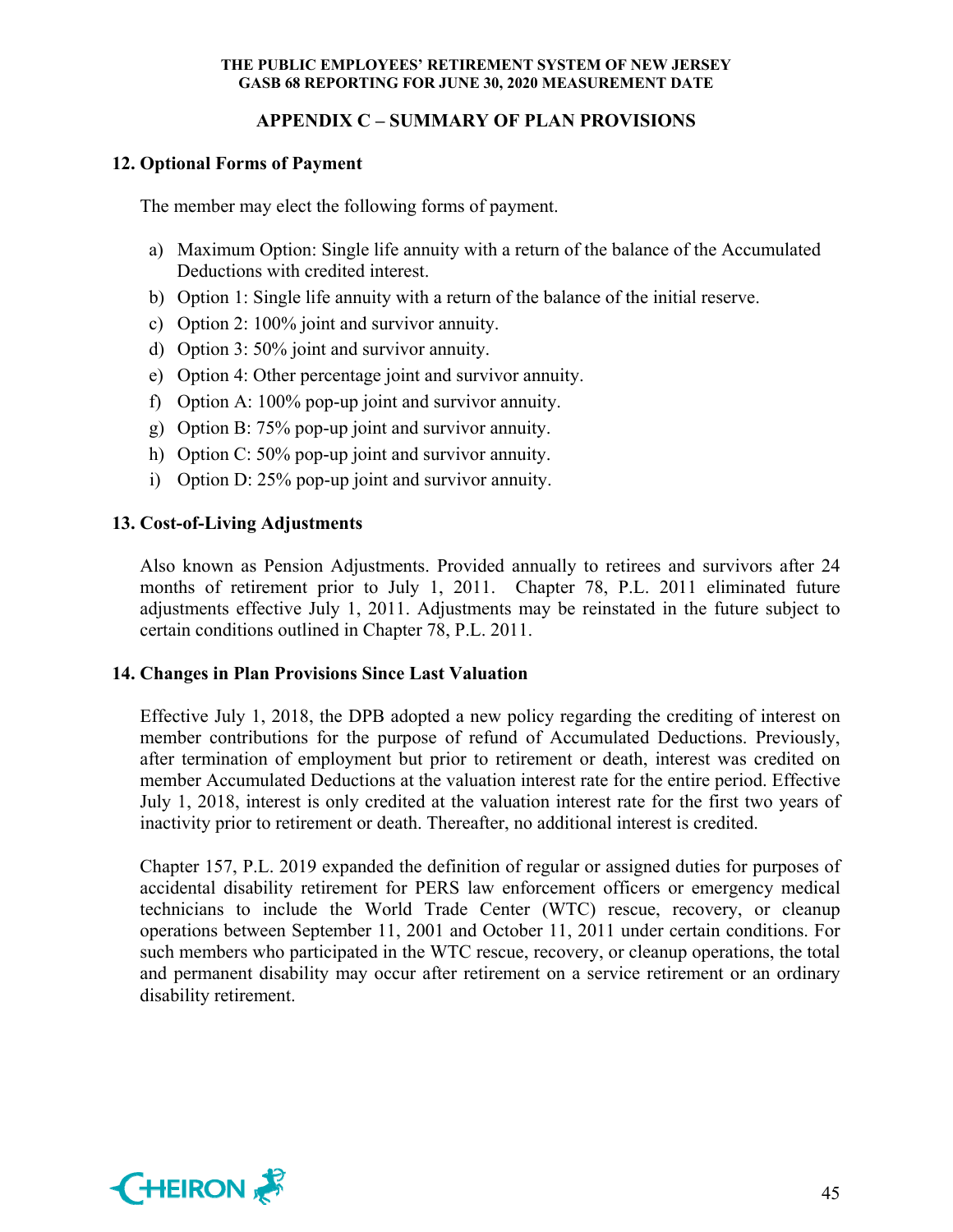## **APPENDIX D – DETERMINATION OF DISCOUNT RATE**

#### **Table 1 - Projection of the Pension Plan's Fiduciary Net Position**

(In Thousands) Projections Commence June 30, 2020

| Year                | Projected<br>Beginning<br><b>Fiduciary Net</b><br><b>Position</b> | Projected<br>Member<br><b>Contributions</b> | <b>Projected State</b><br><b>Contributions</b> | <b>Projected State-</b><br>paid Local<br><b>Contributions</b> | <b>Projected Local</b><br>Employer<br><b>Contributions</b> | Projected<br>Lottery<br><b>Contributions</b> | Projected<br>Benefit<br><b>Payments</b> | Projected<br>Administrative<br><b>Expenses</b> | Projected<br>Investment<br>Earnings | <b>Projected Ending</b><br><b>Fiduciary Net</b><br>Position<br>$(j) = (a) + (b) + (c) +$ |
|---------------------|-------------------------------------------------------------------|---------------------------------------------|------------------------------------------------|---------------------------------------------------------------|------------------------------------------------------------|----------------------------------------------|-----------------------------------------|------------------------------------------------|-------------------------------------|------------------------------------------------------------------------------------------|
|                     | (a)                                                               | (b)                                         | (c)                                            | (d)                                                           | (e)                                                        | (f)                                          | (g)                                     | (h)                                            | (i)                                 | $(d) + (e) + (f) - (g)$ .<br>$(h) + (i)$                                                 |
| 1                   | $\mathbf S$<br>27,900,480                                         | s<br>797,914                                | s<br>1.054.835                                 | $\mathbf S$<br>13,013                                         | $\mathbf S$<br>1.112.471                                   | Ś<br>228,362                                 | $\mathsf{s}$<br>4,606,180               | Ś<br>21,234                                    | Ś<br>1,875,991                      | Ś<br>28,355,652                                                                          |
| $\,2$               | 28,355,652                                                        | 758,577                                     | 1,097,008                                      | 37,819                                                        | 1,181,493                                                  | 231,038                                      | 4,766,677                               | 21,993                                         | 1,903,959                           | 28,776,876                                                                               |
| 3                   | 28,776,876                                                        | 721,074                                     | 1,275,456                                      | 48,645                                                        | 1,356,621                                                  | 233,729                                      | 4,918,064                               | 22,710                                         | 1,934,903                           | 29,406,530                                                                               |
| $\overline{4}$<br>5 | 29,406,530<br>29,964,081                                          | 684,777<br>649,333                          | 1,308,956<br>1,342,811                         | 48,095<br>47,476                                              | 1,389,409<br>1,419,270                                     | 236,565<br>239,449                           | 5,061,156<br>5,196,961                  | 23,391<br>24,038                               | 1,974,296<br>2,008,883              | 29,964,081<br>30,450,306                                                                 |
| 6                   | 30,450,306                                                        | 614,278                                     | 1,375,899                                      | 46,818                                                        | 1,446,032                                                  | 242,366                                      | 5,327,419                               | 24,659                                         | 2,038,602                           | 30,862,223                                                                               |
| 7                   | 30,862,223                                                        | 579,711                                     | 1,408,307                                      | 46,123                                                        | 1,460,440                                                  | 245,329                                      | 5,452,391                               | 25,255                                         | 2,063,099                           | 31,187,586                                                                               |
| 8                   | 31,187,586                                                        | 550,994                                     | 1,438,531                                      | 45,476                                                        | 1,477,200                                                  | 248,120                                      | 5,569,732                               | 25,816                                         | 2,081,981                           | 31,434,341                                                                               |
| 9                   | 31,434,341                                                        | 522,524                                     | 1,469,606                                      | 44,846                                                        | 1,493,096                                                  | 250,046                                      | 5,678,292                               | 26,333                                         | 2,095,652                           | 31,605,486                                                                               |
| 10                  | 31,605,486                                                        | 493,888                                     | 1,500,778                                      | 44,353                                                        | 1,508,067                                                  | 252,573                                      | 5,782,754                               | 26,827                                         | 2,104,176                           | 31,699,739                                                                               |
| 11                  | 31,699,739                                                        | 465,330                                     | 1,532,017                                      | 44,081                                                        | 1,521,631                                                  | 255,125                                      | 5,880,035                               | 27,284                                         | 2,107,553                           | 31,718,156                                                                               |
| 12                  | 31,718,156                                                        | 437,295                                     | 1,528,041                                      | 44,032                                                        | 1,514,063                                                  | 257,702                                      | 5,965,457                               | 27,683                                         | 2,104,784                           | 31,610,931                                                                               |
| 13                  | 31,610,931                                                        | 409,918                                     | 1,524,113                                      | 44,786                                                        | 1,506,126                                                  | 260,305                                      | 6,038,544                               | 28,021                                         | 2,093,686                           | 31,383,300                                                                               |
| 14                  | 31,383,300                                                        | 383,365                                     | 1,519,932                                      | 48,297                                                        | 1,496,881                                                  | 262,935                                      | 6,097,720                               | 28,289                                         | 2,074,712                           | 31,043,413                                                                               |
| 15                  | 31,043,413                                                        | 358,043                                     | 1,511,071                                      | 26,626                                                        | 1,488,388                                                  | 265,590                                      | 6,140,690                               | 28,477                                         | 2,047,724                           | 30,571,688                                                                               |
| 16                  | 30,571,688                                                        | 334,102                                     | 1,504,988                                      | 20,332                                                        | 1,481,214                                                  | 268,272                                      | 6,166,183                               | 28,579                                         | 2,012,651                           | 29,998,485                                                                               |
| 17                  | 29,998,485                                                        | 311,582                                     | 1,499,460                                      | 17,789                                                        | 1,474,654                                                  | 270,981                                      | 6,173,877                               | 28,596                                         | 1,971,263                           | 29,341,740                                                                               |
| 18                  | 29,341,740                                                        | 290,530                                     | 1,494,323                                      | 16,287                                                        | 1,468,627                                                  | 273,717                                      | 6,164,474                               | 28,530                                         | 1,924,714                           | 28,616,933                                                                               |
| 19                  | 28,616,933                                                        | 270,940                                     | 1,489,390                                      | 15,142                                                        | 1,463,500                                                  | 276,481                                      | 6,137,774                               | 28,384                                         | 1,874,079                           | 27,840,307                                                                               |
| 20                  | 27,840,307                                                        | 252,811                                     | 1,485,030                                      | 14,162                                                        | 1,458,709                                                  | 279,272                                      | 6,093,742                               | 28,159                                         | 1,820,492                           | 27,028,884                                                                               |
| 21                  | 27,028,884                                                        | 236,030                                     | 1,481,252                                      | 13,303                                                        | 1,454,498                                                  | 282,091                                      | 6,033,765                               | 27,859                                         | 1,765,095                           | 26,199,530                                                                               |
| 22<br>23            | 26,199,530<br>25,365,377                                          | 219,886<br>203,360                          | 1,477,952                                      | 12,538                                                        | 1,450,809                                                  | 284,938                                      | 5.961.681                               | 27,503<br>27,121                               | 1,708,908                           | 25,365,377<br>24,531,440                                                                 |
| 24                  | 24,531,440                                                        | 186,238                                     | 1,474,539<br>1,470,707                         | 11,854<br>11,251                                              | 1,447,132<br>1,442,691                                     | 287,814<br>290,718                           | 5,884,078<br>5,802,602                  | 26,721                                         | 1,652,562<br>1,596,323              | 23,700,045                                                                               |
| 25                  | 23,700,045                                                        | 169,044                                     | 1,466,533                                      | 10,720                                                        | 1,437,577                                                  | 293,652                                      | 5,714,493                               | 26,291                                         | 1,540,470                           | 22,877,258                                                                               |
| 26                  | 22,877,258                                                        | 151,925                                     | 1,465,521                                      | 10,250                                                        | 1,432,214                                                  | 296,614                                      | 5,620,755                               | 25,837                                         | 1,485,497                           | 22,072,687                                                                               |
| 27                  | 22,072,687                                                        | 134,654                                     | 1,464,584                                      | 9,840                                                         | 1,426,229                                                  | 299,607                                      | 5,522,774                               | 25,364                                         | 1,431,934                           | 21,291,397                                                                               |
| 28                  | 21,291,397                                                        | 116,984                                     | 1,583,191                                      | 9,487                                                         | 1,419,652                                                  | $\theta$                                     | 5,423,806                               | 24,886                                         | 1,372,694                           | 20,344,713                                                                               |
| 29                  | 20,344,713                                                        | 98,886                                      | 1,577,737                                      | 9,186                                                         | 1,412,224                                                  | $\theta$                                     | 5,324,107                               | 24,405                                         | 1,308,970                           | 19,403,204                                                                               |
| 30                  | 19,403,204                                                        | 81,956                                      | 1,571,585                                      | 8,935                                                         | 1,403,788                                                  | $\theta$                                     | 5,216,288                               | 23,889                                         | 1,245,895                           | 18,475,187                                                                               |
| 31                  | 18,475,187                                                        | 67,632                                      | 1,566,121                                      | 8,730                                                         | 1,396,018                                                  | $\theta$                                     | 5,093,255                               | 23,304                                         | 1,184,410                           | 17,581,539                                                                               |
| 32                  | 17,581,539                                                        | 55,443                                      | 1,561,393                                      | 8,566                                                         | 1,388,956                                                  | $\bf{0}$                                     | 4,865,114                               | 22,215                                         | 1,129,071                           | 16,837,639                                                                               |
| 33                  | 16,837,639                                                        | 45,007                                      | 1,557,185                                      | 8,436                                                         | 1,382,445                                                  | $\theta$                                     | 4,720,292                               | 21,535                                         | 1,081,416                           | 16,170,302                                                                               |
| 34                  | 16,170,302                                                        | 36,168                                      | 1,553,443                                      | 8,334                                                         | 1,376,383                                                  | $\theta$                                     | 4,566,590                               | 20,816                                         | 1,039,503                           | 15,596,728                                                                               |
| 35                  | 15,596,728                                                        | 28,758                                      | 1,550,123                                      | 8,256                                                         | 1,370,798                                                  | $\theta$                                     | 4,405,819                               | 20,067                                         | 1,004,466                           | 15,133,244                                                                               |
| 36                  | 15,133,244                                                        | 22,600                                      | 1,547,220                                      | 8,196                                                         | 1,365,701                                                  | $\theta$                                     | 4,238,650                               | 19,289                                         | 977,419                             | 14,796,441                                                                               |
| 37                  | 14,796,441                                                        | 17,559                                      | 1,544,655                                      | 8,151                                                         | 718,269                                                    | $\theta$                                     | 4,066,891                               | 18,491                                         | 948,489                             | 13,948,182                                                                               |
| 38                  | 13,948,182                                                        | 13,471                                      | 1,542,463                                      | 8,117                                                         | 117,430                                                    | $\theta$                                     | 3,891,716                               | 17,679                                         | 884,712                             | 12,604,981                                                                               |
| 39                  | 12,604,981                                                        | 10,230                                      | 1,540,562                                      | 8,092                                                         | 80,376                                                     | $\bf{0}$                                     | 3,714,055                               | 16,857                                         | 796,030                             | 11,309,359                                                                               |
| 40                  | 11,309,359                                                        | 7,703                                       | 1,538,938                                      | 8,073                                                         | 73,697                                                     | $\theta$                                     | 3,534,947                               | 16,029                                         | 711,278                             | 10,098,073                                                                               |
| 41                  | 10,098,073                                                        | 5,718                                       | 1,537,558                                      | 8,060                                                         | 69,013                                                     | $\theta$                                     | 3,356,227                               | 15,204                                         | 632,475                             | 8,979,468                                                                                |
| 42<br>43            | 8,979,468<br>7.959.911                                            | 4,202<br>3.034                              | 1,536,319<br>1.535.259                         | 8,051                                                         | 64,789                                                     | $\bf{0}$<br>$\theta$                         | 3,178,681<br>3,003,571                  | 14,385                                         | 560,147                             | 7,959,911                                                                                |
| 44                  | 7,044,743                                                         | 2,164                                       | 1,534,283                                      | 8,044<br>8,041                                                | 60,953<br>57,409                                           | $\Omega$                                     | 2,831,788                               | 13,578<br>12,788                               | 494,692<br>436,447                  | 7,044,743<br>6,238,511                                                                   |
| 45                  | 6,238,511                                                         | 1,506                                       | 1,533,412                                      | 8,039                                                         | 54,159                                                     | $\theta$                                     | 2,664,091                               | 12,017                                         | 385,701                             | 5,545,218                                                                                |
| 46                  | 5,545,218                                                         | 1,032                                       | 1,532,587                                      | 8,038                                                         | 51,130                                                     | $\theta$                                     | 2,500,705                               | 11,268                                         | 342,723                             | 4,968,755                                                                                |
| 47                  | 4,968,755                                                         | 681                                         | 1,531,822                                      | 8,037                                                         | 48,348                                                     | $\mathbf{0}$                                 | 2,342,176                               | 10,542                                         | 307,765                             | 4,512,690                                                                                |
| 48                  | 4,512,690                                                         | 431                                         | 1,531,085                                      | 8,037                                                         | 45,717                                                     | $\theta$                                     | 2,188,603                               | 9,839                                          | 281,070                             | 4,180,588                                                                                |
| 49                  | 4,180,588                                                         | 258                                         | 1,530,368                                      | 8,037                                                         | 43,278                                                     | $\boldsymbol{0}$                             | 2,040,095                               | 9,161                                          | 262,885                             | 3,976,159                                                                                |
| 50                  | 3,976,159                                                         | 146                                         | 1.529,656                                      | 8.037                                                         | 40.986                                                     | $\mathbf{0}$                                 | 1,896,703                               | 8,508                                          | 253,464                             | 3,903,235                                                                                |
| 51                  | 3,903,235                                                         | 75                                          | 1,528,947                                      | 8,037                                                         | 38,816                                                     | $\mathbf{0}$                                 | 1,758,514                               | 7,880                                          | 253,072                             | 3,965,787                                                                                |
| 52                  | 3,965,787                                                         | 35                                          | 1,528,225                                      | 8,037                                                         | 36,763                                                     | $\theta$                                     | 1,625,588                               | 7,277                                          | 261,984                             | 4,167,966                                                                                |
| 53                  | 4,167,966                                                         | 17                                          | 1,527,483                                      | 8,037                                                         | 34,815                                                     | $\mathbf{0}$                                 | 1,497,988                               | 6,699                                          | 280,487                             | 4,514,117                                                                                |
| 54                  | 4,514,117                                                         | 6                                           | 1,526,715                                      | 8,037                                                         | 32,952                                                     | $\mathbf{0}$                                 | 1,375,848                               | 6,147                                          | 308,881                             | 5,008,713                                                                                |
| 55                  | 5,008,713                                                         | $\mathbf{I}$                                | 1,525,922                                      | 8,037                                                         | 31,163                                                     | $\boldsymbol{0}$                             | 1,259,171                               | 5,621                                          | 347,477                             | 5,656,522                                                                                |
| 56                  | 5,656,522                                                         | $\theta$                                    | 1,525,104                                      | 8,037                                                         | 29,444                                                     | $\theta$                                     | 1,147,990                               | 5,120                                          | 396,609                             | 6,462,607                                                                                |
| 57                  | 6,462,607                                                         | $\Omega$                                    | 1,524,262                                      | 8,037                                                         | 27,781                                                     | $\boldsymbol{0}$                             | 1,042,340                               | 4,644                                          | 456,629                             | 7,432,332                                                                                |
| 58                  | 7.432.332                                                         | $\Omega$                                    | 927,000                                        | 8.037                                                         | 26.172                                                     | $\theta$                                     | 942.250                                 | 4.195                                          | 512,477                             | 7.959.574                                                                                |
| 59                  | 7,959,574                                                         | $\Omega$                                    | 262,011                                        | 8,037                                                         | 24,607                                                     | $\mathbf{0}$                                 | 847,740                                 | 3,771                                          | 535,407                             | 7,938,125                                                                                |
| 60                  | 7,938,125                                                         | $\Omega$                                    | 81,786                                         | 8,037                                                         | 23,080                                                     | $\Omega$                                     | 758,830                                 | 3,372                                          | 532,280                             | 7,821,106                                                                                |

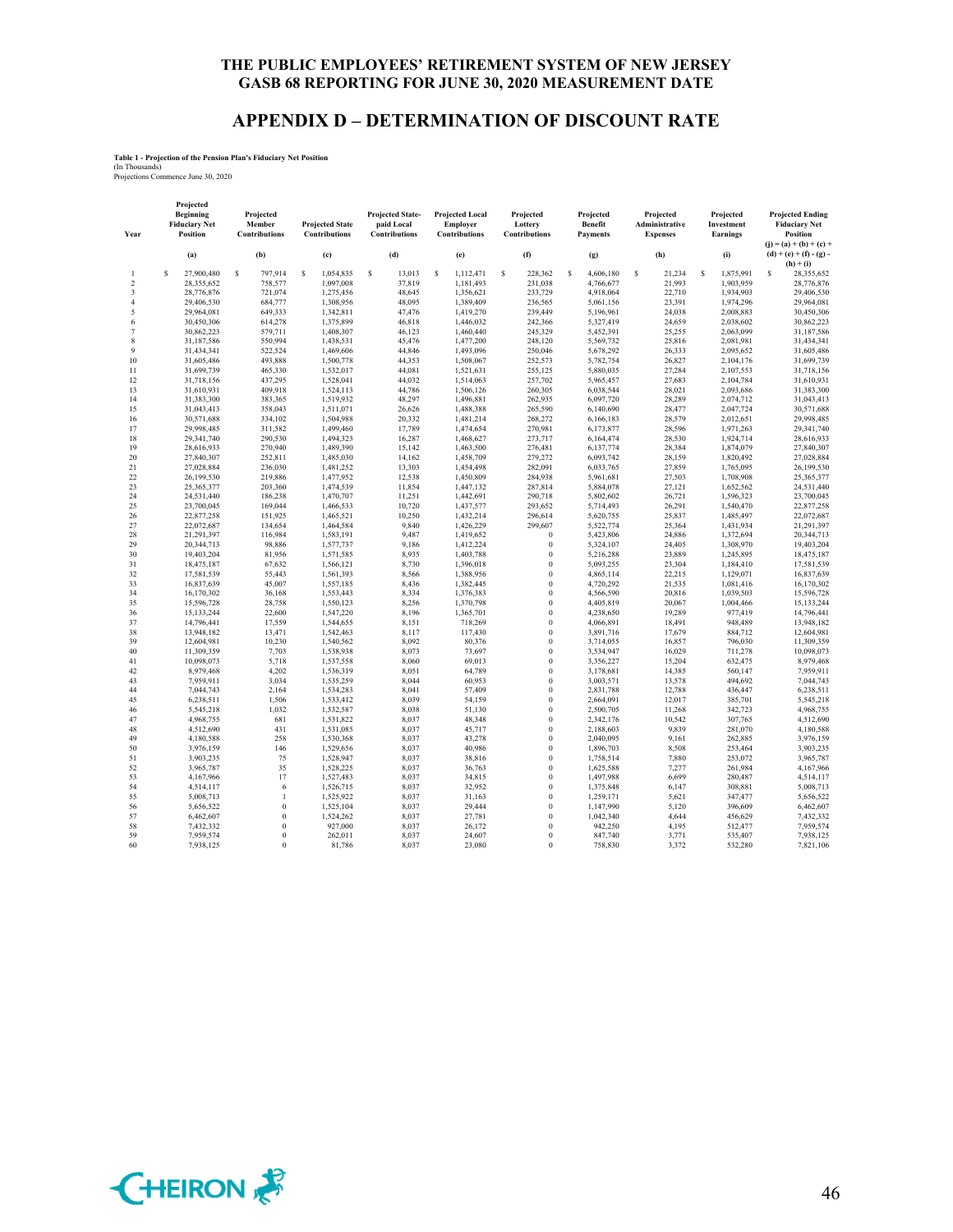## **APPENDIX D – DETERMINATION OF DISCOUNT RATE**

**Table 1 - Projection of the Pension Plan's Fiduciary Net Position**

(In Thousands) Projections Commence June 30, 2020

| Year | Projected<br>Beginning<br><b>Fiduciary Net</b><br><b>Position</b> | Projected<br>Member<br><b>Contributions</b> | <b>Projected State</b><br><b>Contributions</b> | <b>Projected State-</b><br>paid Local<br><b>Contributions</b> | <b>Projected Local</b><br>Employer<br><b>Contributions</b> | Projected<br>Lottery<br><b>Contributions</b> | Projected<br>Benefit<br><b>Payments</b>    | Projected<br>Administrative<br><b>Expenses</b> | Projected<br>Investment<br>Earnings | <b>Projected Ending</b><br><b>Fiduciary Net</b><br>Position |
|------|-------------------------------------------------------------------|---------------------------------------------|------------------------------------------------|---------------------------------------------------------------|------------------------------------------------------------|----------------------------------------------|--------------------------------------------|------------------------------------------------|-------------------------------------|-------------------------------------------------------------|
|      | (a)                                                               | (b)                                         | (c)                                            | (d)                                                           | (e)                                                        | (f)                                          | (g)                                        | (h)                                            | (i)                                 | $(i) = (a) + (b) + (c) +$<br>$(d) + (e) + (f) - (g)$        |
|      |                                                                   |                                             |                                                |                                                               |                                                            |                                              |                                            |                                                |                                     | $(h) + (i)$                                                 |
| 61   | s<br>7,821,106                                                    | s<br>$\theta$                               | \$<br>32,351                                   | s<br>8,037                                                    | \$<br>21,584                                               | \$<br>$\theta$                               | \$<br>675,559                              | s<br>3,000                                     | s<br>525,654                        | \$<br>7,730,174                                             |
| 62   | 7,730,174                                                         | $\theta$                                    | 18,204                                         | 8,037                                                         | 20,116                                                     | $\theta$                                     | 597,958                                    | 2,653                                          | 521,572                             | 7,697,491                                                   |
| 63   | 7,697,491                                                         | $\Omega$                                    | 13,583                                         | 8,037                                                         | 18,675                                                     | $\theta$                                     | 526,035                                    | 2,332                                          | 521,617                             | 7,731,038                                                   |
| 64   | 7,731,038                                                         | $\Omega$                                    | 11,544                                         | 8,037                                                         | 17,262                                                     | $\theta$                                     | 459,768                                    | 2,036                                          | 526,171                             | 7,832,248                                                   |
| 65   | 7,832,248                                                         | $\mathbf{0}$                                | 10,221                                         | 8,037                                                         | 15,880                                                     | $\mathbf{0}$                                 | 399,107                                    | 1,766                                          | 535,286                             | 8,000,799                                                   |
| 66   | 8,000,799                                                         | $\theta$                                    | 9,117                                          | 8,037                                                         | 14,531                                                     | $\theta$                                     | 343,955                                    | 1,520                                          | 548,931                             | 8,235,940                                                   |
| 67   | 8,235,940                                                         | $\Omega$                                    | 8,106                                          | 8,037                                                         | 13,222                                                     | $\theta$                                     | 294,170                                    | 1,299                                          | 567,056                             | 8,536,893                                                   |
| 68   | 8,536,893                                                         | $\theta$                                    | 7,160                                          | 8,037                                                         | 11,956                                                     | $\theta$                                     | 249,566                                    | 1,100                                          | 589,611                             | 8,902,990                                                   |
| 69   | 8,902,990                                                         | $\theta$                                    | 6,275                                          | 8,037                                                         | 10,742                                                     | $\theta$                                     | 209,915                                    | 924                                            | 616,558                             | 9,333,764                                                   |
| 70   | 9,333,764                                                         | $\theta$                                    | 5,453                                          | 8,037                                                         | 9,585                                                      | $\mathbf{0}$                                 | 174,952                                    | 769                                            | 647,873                             | 9,828,990                                                   |
| 71   | 9,828,990                                                         | $\theta$                                    | 4,694                                          | 8,037                                                         | 8,491                                                      | $\theta$                                     | 144,386                                    | 633                                            | 683,551                             | 10,388,744                                                  |
| 72   | 10,388,744                                                        | $\mathbf{0}$                                | 4,000                                          | 8,037                                                         | 7,464                                                      | $\mathbf{0}$                                 | 117,907                                    | 516                                            | 723,608                             | 11,013,430                                                  |
| 73   | 11,013,430                                                        | $\Omega$                                    | 3,371                                          | 8,037                                                         | 6,507                                                      | $\theta$                                     | 95,193                                     | 416                                            | 768,083                             | 11,703,819                                                  |
| 74   | 11,703,819                                                        | $\Omega$                                    | 2,805                                          | 8,037                                                         | 5,625                                                      | $\theta$                                     | 75,919                                     | 331                                            | 817,043                             | 12,461,077                                                  |
| 75   | 12,461,077                                                        | $\theta$                                    | 2,302                                          | 8,037                                                         | 4,818                                                      | $\mathbf{0}$                                 | 59,756                                     | 260                                            | 870,578                             | 13,286,797                                                  |
| 76   | 13,286,797                                                        | $\theta$                                    | 1,860                                          | 3,224                                                         | 4,088                                                      | $\theta$                                     | 46,375                                     | 201                                            | 928,689                             | 14,178,082                                                  |
| 77   | 14,178,082                                                        | $\theta$                                    | 1,479                                          | 759                                                           | 3,224                                                      | $\theta$                                     | 35,453                                     | 153                                            | 991,365                             | 15,139,302                                                  |
| 78   | 15,139,302                                                        | $\theta$                                    | 1,154                                          | 179                                                           | 2,530                                                      | $\theta$                                     | 26,673                                     | 115                                            | 1,058,916                           | 16,175,293                                                  |
| 79   | 16,175,293                                                        | $\mathbf{0}$                                | 883                                            | 42                                                            | 2,000                                                      | $\mathbf{0}$                                 | 19,732                                     | 85                                             | 1,131,654                           | 17,290,055                                                  |
| 80   | 17,290,055                                                        | $\theta$                                    | 662                                            | 10                                                            | 1,567                                                      | $\theta$                                     | 14,340                                     | 62                                             | 1,209,858                           | 18,487,750                                                  |
| 81   | 18,487,750                                                        | $\theta$                                    | 485                                            | 2                                                             | 1,209                                                      | $\theta$                                     | 10,231                                     | 44                                             | 1,293,826                           | 19,772,997                                                  |
| 82   | 19,772,997                                                        | $\theta$                                    | 347                                            | 1                                                             | 915                                                        | $\theta$                                     | 7,161                                      | 31                                             | 1.383.890                           | 21.150.957                                                  |
| 83   | 21,150,957                                                        | $\theta$                                    | 242                                            | $\theta$                                                      | 679                                                        | $\theta$                                     | 4,916                                      | 21                                             | 1,480,417                           | 22,627,358                                                  |
| 84   | 22,627,358                                                        | $\theta$                                    | 164                                            | $\theta$                                                      | 494                                                        | $\mathbf{0}$                                 | 3,311                                      | 14                                             | 1,583,815                           | 24,208,506                                                  |
| 85   | 24,208,506                                                        | $\theta$                                    | 108                                            | $\theta$                                                      | 351                                                        | $\theta$                                     | 2,188                                      | 9                                              | 1,694,529                           | 25,901,297                                                  |
| 86   | 25,901,297                                                        | $\theta$                                    | 69                                             | $\theta$                                                      | 244                                                        | $\theta$                                     | 1,422                                      | 6                                              | 1,813,048                           | 27,713,230                                                  |
| 87   | 27,713,230                                                        | $\Omega$                                    | 43                                             | $\theta$                                                      | 165                                                        | $\theta$                                     | 911                                        | $\overline{4}$                                 | 1,939,899                           | 29,652,423                                                  |
| 88   | 29,652,423                                                        | $\theta$                                    | 26                                             | $\theta$                                                      | 109                                                        | $\theta$                                     | 577                                        | $\,2$                                          | 2,075,652                           | 31,727,631                                                  |
| 89   | 31,727,631                                                        | $\mathbf{0}$                                | 16                                             | $\overline{0}$                                                | 71                                                         | $\overline{0}$                               | 364                                        | $\overline{c}$                                 | 2,220,923                           | 33,948,274                                                  |
| 90   | 33,948,274                                                        | $\theta$                                    | 9                                              | $\theta$                                                      | 44                                                         | $\theta$                                     | 231                                        | $\mathbf{1}$                                   | 2,376,372                           | 36,324,468                                                  |
| 91   | 36,324,468                                                        | $\Omega$                                    | 5                                              | $\theta$                                                      | 27                                                         | $\theta$                                     | 148                                        | $\mathbf{1}$                                   | 2,542,708                           | 38,867,061                                                  |
| 92   | 38,867,061                                                        | $\theta$                                    | 3                                              | $\theta$                                                      | 17                                                         | $\theta$                                     | 97                                         | $\theta$                                       | 2.720.691                           | 41,587,674                                                  |
| 93   | 41,587,674                                                        | $\Omega$                                    | $\overline{c}$                                 | $\theta$                                                      | 10                                                         | $\theta$                                     | 65                                         | $\theta$                                       | 2,911,135                           | 44,498,756                                                  |
| 94   | 44,498,756                                                        | $\theta$                                    | 1                                              | $\theta$                                                      | 6                                                          | $\theta$                                     | 45                                         | $\bf{0}$                                       | 3,114,912                           | 47,613,630                                                  |
| 95   | 47,613,630                                                        | $\theta$                                    | $\mathbf{I}$                                   | $\theta$                                                      | $\overline{4}$                                             | $\theta$                                     | 32                                         | $\theta$                                       | 3,332,953                           | 50,946,555                                                  |
| 96   | 50,946,555                                                        | $\mathbf{0}$                                | $\mathbf{0}$                                   | $\theta$                                                      | $\,2$                                                      | $\theta$                                     | 23                                         | $\bf{0}$                                       | 3,566,258                           | 54,512,793                                                  |
| 97   | 54,512,793                                                        | $\Omega$                                    | $\theta$                                       | $\Omega$                                                      | 1                                                          | $\Omega$                                     | 17                                         | $\theta$                                       | 3,815,895                           | 58,328,673                                                  |
| 98   | 58,328,673                                                        | $\Omega$<br>$\theta$                        | $\theta$<br>$\theta$                           | $\theta$<br>$\theta$                                          | 1                                                          | $\theta$<br>$\theta$                         | 12                                         | $\theta$                                       | 4,083,007                           | 62,411,669                                                  |
| 99   | 62,411,669                                                        |                                             |                                                |                                                               | 1                                                          |                                              | 9                                          | $\bf{0}$                                       | 4,368,817                           | 66,780,477                                                  |
| 100  | 66,780,477                                                        | $\theta$<br>$\theta$                        | $\theta$<br>$\theta$                           | $\theta$<br>$\theta$                                          | 1<br>$\theta$                                              | $\theta$<br>$\theta$                         | 6                                          | $\bf{0}$<br>$\theta$                           | 4,674,633                           | 71,455,105                                                  |
| 101  | 71,455,105                                                        |                                             |                                                |                                                               |                                                            |                                              | 5                                          |                                                | 5,001,857                           | 76,456,958                                                  |
| 102  | 76,456,958                                                        | $\theta$                                    | $\theta$                                       | $\theta$                                                      | $\theta$                                                   | $\theta$                                     | $\overline{\mathbf{3}}$                    | $\theta$                                       | 5,351,987                           | 81,808,942                                                  |
| 103  | 81,808,942                                                        | $\mathbf{0}$                                | $\mathbf{0}$<br>$\theta$                       | $\theta$                                                      | $\mathbf{0}$                                               | $\theta$                                     | $\overline{c}$<br>$\overline{\mathcal{L}}$ | $\bf{0}$<br>$\theta$                           | 5,726,626                           | 87,535,566                                                  |
| 104  | 87,535,566                                                        | $\Omega$                                    | $\theta$                                       | $\theta$                                                      | $\theta$                                                   | $\theta$                                     |                                            |                                                | 6,127,490                           | 93,663,054                                                  |
| 105  | 93,663,054                                                        | $\theta$                                    |                                                | $\theta$                                                      | $\theta$                                                   | $\theta$                                     | $\mathbf{I}$                               | $\theta$                                       | 6.556.414                           | 100,219,467                                                 |
| 106  | 100,219,467                                                       | $\mathbf{0}$                                | $\mathbf{0}$                                   | $\theta$                                                      | $\mathbf{0}$                                               | $\mathbf{0}$                                 | 1                                          | $\bf{0}$                                       | 7,015,363                           | 107,234,829                                                 |
| 107  | 107,234,829                                                       | $\Omega$                                    | $\theta$                                       | $\theta$                                                      | $\theta$                                                   | $\theta$                                     | $\theta$                                   | $\theta$                                       | 7,506,438                           | 114,741,267                                                 |
| 108  | 114,741,267                                                       | $\theta$                                    | $\theta$                                       | $\theta$                                                      | $\theta$                                                   | $\theta$                                     | $\theta$                                   | $\theta$                                       | 8,031,889                           | 122,773,155                                                 |
| 109  | 122,773,155                                                       | $\theta$                                    | $\theta$                                       | $\theta$                                                      | $\theta$                                                   | $\theta$                                     | $\theta$                                   | $\theta$                                       | 8,594,121                           | 131,367,276                                                 |
| 110  | 131,367,276                                                       | $\theta$                                    | $\theta$                                       | $\theta$                                                      | $\theta$                                                   | $\theta$                                     | $\theta$                                   | $\theta$                                       | 9,195,709                           | 140,562,985                                                 |
| 111  | 140,562,985                                                       | $\theta$                                    | $\theta$                                       | $\theta$                                                      | $\theta$                                                   | $\theta$                                     | $\theta$                                   | $\theta$                                       | 9,839,409                           | 150,402,394                                                 |
| 112  | 150,402,394                                                       | $\theta$                                    | $\theta$                                       | $\theta$                                                      | $\theta$                                                   | $\theta$                                     | $\theta$                                   | $\theta$                                       | 10,528,168                          | 160,930,562                                                 |
| 113  | 160,930,562                                                       | $\mathbf{0}$                                | $\overline{0}$                                 | $\theta$                                                      | $\overline{0}$                                             | $\overline{0}$                               | $\overline{0}$                             | $\bf{0}$                                       | 11,265,139                          | 172,195,701                                                 |
| 114  | 172,195,701                                                       | $\Omega$                                    | $\Omega$                                       | $\Omega$                                                      | $\Omega$                                                   | $\Omega$                                     | $\Omega$                                   | $\theta$                                       | 12,053,699                          | 184,249,400                                                 |
| 115  | 184,249,400                                                       | $\Omega$                                    | $\theta$                                       | $\theta$                                                      | $\Omega$                                                   | $\Omega$                                     | $\theta$                                   | $\theta$                                       | 12,897,458                          | 197,146,858                                                 |

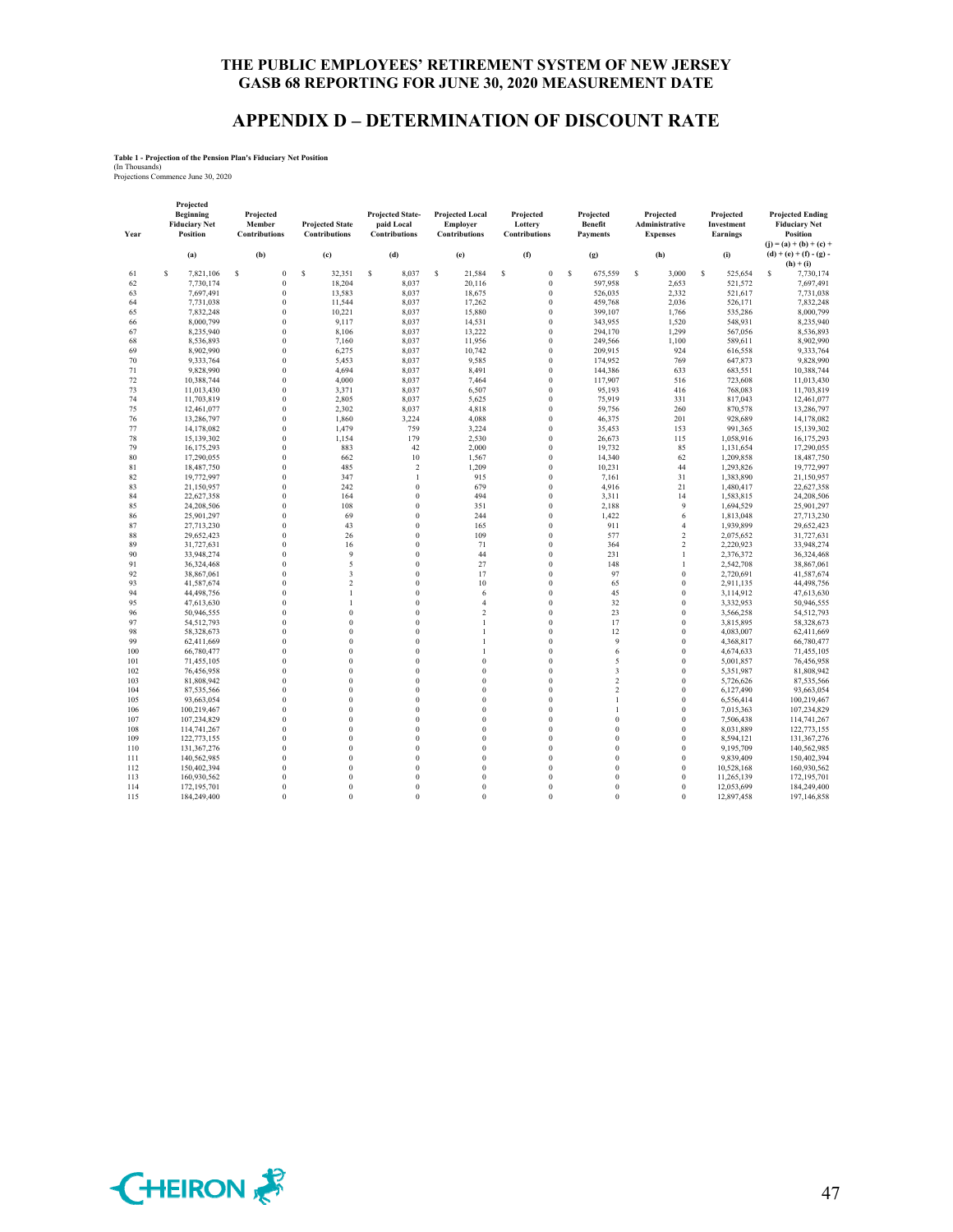## **APPENDIX D – DETERMINATION OF DISCOUNT RATE**

**"Unfunded"** 

**Table 2 - Actuarial Present Values of Projected Benefit Payments**

(In Thousands)

Projections Commence June 30, 2020<br>
\* From Table 1 - Projection of the Pension Plan's Fiduciary Net Position, column (a)<br>
\*\* From Table 1 - Projection of the Pension Plan's Fiduciary Net Position, column (g)<br>
\*\* From Table

| Year           | Projected<br><b>Beginning</b><br><b>Fiduciary Net</b><br>Position* | <b>Projected Benefit</b><br><b>Payments</b> for<br>current Plan<br>participants** | "Funded" Portion of<br><b>Benefit Payments</b> | "Unfunded"<br>Portion of<br>Benefit<br><b>Payments</b> | <b>Present Value of</b><br>"Funded" Benefit<br><b>Payments</b> | <b>Present Value of</b><br>"Unfunded" Benefit<br><b>Payments</b> | Present Value of<br><b>Benefit Payments</b><br><b>Using the Single</b><br><b>Discount Rate</b> |
|----------------|--------------------------------------------------------------------|-----------------------------------------------------------------------------------|------------------------------------------------|--------------------------------------------------------|----------------------------------------------------------------|------------------------------------------------------------------|------------------------------------------------------------------------------------------------|
| (a)            | (b)                                                                | (c)                                                                               | $(d) = (c)$ if $(b) \ge (c)$                   | $(e) = (c) - (d)$                                      | $(f) = (d)$<br>$(1+7.00\%)$ <sup>^</sup> [(a) - .5]            | $(g) = (e) /$<br>$(1+2.21\%)$ <sup>^</sup> [(a) - .5]            | $(h) = (c) /$<br>$(1+7.00\%)$ <sup>^</sup> [(a) - .5]                                          |
| 1              | S<br>27,900,480                                                    | S<br>4,606,180                                                                    | \$<br>4,606,180                                | \$<br>$\boldsymbol{0}$                                 | $\mathbf S$<br>4,452,963                                       | $\mathbf S$<br>$\mathbf{0}$                                      | $\mathbf S$<br>4,452,963                                                                       |
| $\overline{c}$ | 28,355,652                                                         | 4,766,677                                                                         | 4,766,677                                      | $\boldsymbol{0}$                                       | 4,306,655                                                      | $\boldsymbol{0}$                                                 | 4,306,655                                                                                      |
| 3              | 28,776,876                                                         | 4,918,064                                                                         | 4,918,064                                      | $\boldsymbol{0}$                                       | 4,152,740                                                      | $\boldsymbol{0}$                                                 | 4,152,740                                                                                      |
| 4              | 29,406,530                                                         | 5,061,156                                                                         | 5,061,156                                      | $\boldsymbol{0}$                                       | 3,993,985                                                      | $\boldsymbol{0}$                                                 | 3,993,985                                                                                      |
| 5              | 29,964,081                                                         | 5,196,961                                                                         | 5,196,961                                      | $\boldsymbol{0}$                                       | 3,832,855                                                      | $\boldsymbol{0}$                                                 | 3,832,855                                                                                      |
| 6              | 30,450,306                                                         | 5,327,419                                                                         | 5,327,419                                      | $\boldsymbol{0}$                                       | 3,672,029                                                      | $\boldsymbol{0}$                                                 | 3,672,029                                                                                      |
| 7              | 30,862,223                                                         | 5,452,391                                                                         | 5,452,391                                      | $\boldsymbol{0}$                                       | 3,512,307                                                      | $\mathbf{0}$                                                     | 3,512,307                                                                                      |
| 8              | 31,187,586                                                         | 5,569,732                                                                         | 5,569,732                                      | $\mathbf{0}$                                           | 3,353,173                                                      | $\mathbf{0}$                                                     | 3,353,173                                                                                      |
| 9              | 31,434,341                                                         | 5,678,292                                                                         | 5,678,292                                      | $\mathbf{0}$                                           | 3,194,888                                                      | $\mathbf{0}$                                                     | 3,194,888                                                                                      |
| 10             | 31,605,486                                                         | 5,782,754                                                                         | 5,782,754                                      | $\boldsymbol{0}$                                       | 3,040,807                                                      | $\boldsymbol{0}$                                                 | 3,040,807                                                                                      |
| 11             | 31,699,739                                                         | 5,880,035                                                                         | 5,880,035                                      | $\boldsymbol{0}$                                       | 2,889,683                                                      | $\boldsymbol{0}$                                                 | 2,889,683                                                                                      |
| 12             | 31,718,156                                                         | 5,965,457                                                                         | 5,965,457                                      | $\boldsymbol{0}$                                       | 2,739,872                                                      | $\boldsymbol{0}$                                                 | 2,739,872                                                                                      |
| 13             | 31,610,931                                                         | 6,038,544                                                                         | 6,038,544                                      | $\mathbf{0}$                                           | 2,592,000                                                      | $\mathbf{0}$                                                     | 2,592,000                                                                                      |
| 14             | 31,383,300                                                         | 6,097,720                                                                         | 6,097,720                                      | $\boldsymbol{0}$                                       | 2,446,169                                                      | $\mathbf{0}$                                                     | 2,446,169                                                                                      |
| 15             | 31,043,413                                                         | 6,140,690                                                                         | 6,140,690                                      | $\boldsymbol{0}$                                       | 2,302,250                                                      | $\boldsymbol{0}$                                                 | 2,302,250                                                                                      |
| 16             | 30,571,688                                                         | 6,166,183                                                                         | 6,166,183                                      | $\boldsymbol{0}$                                       | 2,160,568                                                      | $\boldsymbol{0}$                                                 | 2,160,568                                                                                      |
| 17             | 29,998,485                                                         | 6,173,877                                                                         | 6,173,877                                      | $\mathbf{0}$                                           | 2,021,742                                                      | $\mathbf{0}$                                                     | 2,021,742                                                                                      |
| 18             | 29,341,740                                                         | 6,164,474                                                                         | 6,164,474                                      | $\mathbf{0}$                                           | 1,886,600                                                      | $\mathbf{0}$                                                     | 1,886,600                                                                                      |
| 19             | 28,616,933                                                         | 6,137,774                                                                         | 6,137,774                                      | $\boldsymbol{0}$                                       | 1,755,541                                                      | $\mathbf{0}$                                                     | 1,755,541                                                                                      |
| 20             | 27,840,307                                                         | 6,093,742                                                                         | 6,093,742                                      | $\boldsymbol{0}$                                       | 1,628,922                                                      | $\boldsymbol{0}$                                                 | 1,628,922                                                                                      |
| 21             | 27,028,884                                                         | 6,033,765                                                                         | 6,033,765                                      | $\boldsymbol{0}$                                       | 1,507,374                                                      | $\boldsymbol{0}$                                                 | 1,507,374                                                                                      |
| 22             | 26,199,530                                                         | 5,961,681                                                                         | 5,961,681                                      | $\boldsymbol{0}$                                       | 1,391,930                                                      | $\boldsymbol{0}$                                                 | 1,391,930                                                                                      |
| 23             | 25,365,377                                                         | 5,884,078                                                                         | 5,884,078                                      | $\boldsymbol{0}$                                       | 1,283,936                                                      | $\mathbf{0}$                                                     | 1,283,936                                                                                      |
| 24             | 24,531,440                                                         | 5,802,602                                                                         | 5,802,602                                      | $\mathbf{0}$                                           | 1,183,325                                                      | $\mathbf{0}$                                                     | 1,183,325                                                                                      |
| 25             | 23,700,045                                                         | 5,714,493                                                                         | 5,714,493                                      | $\boldsymbol{0}$                                       | 1,089,118                                                      | $\boldsymbol{0}$                                                 | 1,089,118                                                                                      |
| 26             | 22,877,258                                                         | 5,620,755                                                                         | 5,620,755                                      | $\boldsymbol{0}$                                       | 1,001,171                                                      | $\mathbf{0}$                                                     | 1,001,171                                                                                      |
| 27             | 22,072,687                                                         | 5,522,774                                                                         | 5,522,774                                      | $\boldsymbol{0}$                                       | 919,363                                                        | $\boldsymbol{0}$                                                 | 919,363                                                                                        |
| 28             | 21,291,397                                                         | 5,423,806                                                                         | 5,423,806                                      | $\mathbf{0}$                                           | 843,821                                                        | $\mathbf{0}$                                                     | 843,821                                                                                        |
| 29             | 20,344,713                                                         | 5,324,107                                                                         | 5,324,107                                      | $\mathbf{0}$                                           | 774,121                                                        | $\mathbf{0}$                                                     | 774,121                                                                                        |
| 30             | 19,403,204                                                         | 5,216,288                                                                         | 5,216,288                                      | $\boldsymbol{0}$                                       | 708,827                                                        | $\boldsymbol{0}$                                                 | 708,827                                                                                        |
| 31             | 18,475,187                                                         | 5,093,255                                                                         | 5,093,255                                      | $\mathbf{0}$                                           | 646,830                                                        | $\mathbf{0}$                                                     | 646,830                                                                                        |
| 32             | 17,581,539                                                         | 4,865,114                                                                         | 4,865,114                                      | $\boldsymbol{0}$                                       | 577,436                                                        | $\boldsymbol{0}$                                                 | 577,436                                                                                        |
| 33             | 16,837,639                                                         | 4,720,292                                                                         | 4,720,292                                      | $\boldsymbol{0}$                                       | 523,596                                                        | $\boldsymbol{0}$                                                 | 523,596                                                                                        |
| 34             | 16,170,302                                                         | 4,566,590                                                                         | 4,566,590                                      | $\boldsymbol{0}$                                       | 473,408                                                        | $\mathbf{0}$                                                     | 473,408                                                                                        |
| 35             | 15,596,728                                                         | 4,405,819                                                                         | 4,405,819                                      | $\mathbf{0}$                                           | 426,861                                                        | $\mathbf{0}$                                                     | 426,861                                                                                        |
| 36             | 15,133,244                                                         | 4,238,650                                                                         | 4,238,650                                      | $\boldsymbol{0}$                                       | 383,799                                                        | $\mathbf{0}$                                                     | 383,799                                                                                        |
| 37             | 14,796,441                                                         | 4,066,891                                                                         | 4,066,891                                      | $\boldsymbol{0}$                                       | 344,155                                                        | $\boldsymbol{0}$                                                 | 344,155                                                                                        |
| 38             | 13,948,182                                                         | 3,891,716                                                                         | 3,891,716                                      | $\boldsymbol{0}$                                       | 307,786                                                        | $\boldsymbol{0}$                                                 | 307,786                                                                                        |
| 39<br>40       | 12,604,981<br>11,309,359                                           | 3,714,055                                                                         | 3,714,055                                      | $\mathbf{0}$<br>$\mathbf{0}$                           | 274,519                                                        | $\mathbf{0}$<br>$\mathbf{0}$                                     | 274,519                                                                                        |
|                |                                                                    | 3,534,947                                                                         | 3,534,947                                      | $\boldsymbol{0}$                                       | 244,188                                                        | $\boldsymbol{0}$                                                 | 244,188                                                                                        |
| 41<br>42       | 10,098,073<br>8,979,468                                            | 3,356,227<br>3,178,681                                                            | 3,356,227<br>3,178,681                         | $\boldsymbol{0}$                                       | 216,675<br>191,787                                             | $\boldsymbol{0}$                                                 | 216,675<br>191,787                                                                             |
| 43             | 7,959,911                                                          | 3,003,571                                                                         | 3,003,571                                      | $\boldsymbol{0}$                                       | 169,366                                                        | $\boldsymbol{0}$                                                 | 169,366                                                                                        |
| 44             | 7,044,743                                                          | 2,831,788                                                                         | 2,831,788                                      | $\boldsymbol{0}$                                       | 149,234                                                        | $\boldsymbol{0}$                                                 | 149,234                                                                                        |
| 45             | 6,238,511                                                          | 2,664,091                                                                         | 2,664,091                                      | $\mathbf{0}$                                           | 131,211                                                        | $\mathbf{0}$                                                     | 131,211                                                                                        |
| 46             | 5,545,218                                                          | 2,500,705                                                                         | 2,500,705                                      | $\boldsymbol{0}$                                       | 115,107                                                        | $\mathbf{0}$                                                     | 115,107                                                                                        |
| 47             | 4,968,755                                                          | 2,342,176                                                                         | 2,342,176                                      | $\boldsymbol{0}$                                       | 100,757                                                        | $\boldsymbol{0}$                                                 | 100,757                                                                                        |
| 48             | 4,512,690                                                          | 2,188,603                                                                         | 2,188,603                                      | $\boldsymbol{0}$                                       | 87,991                                                         | $\boldsymbol{0}$                                                 | 87,991                                                                                         |
| 49             | 4,180,588                                                          | 2,040,095                                                                         | 2,040,095                                      | $\boldsymbol{0}$                                       | 76,654                                                         | $\boldsymbol{0}$                                                 | 76,654                                                                                         |
| 50             | 3,976,159                                                          | 1,896,703                                                                         | 1,896,703                                      | $\boldsymbol{0}$                                       | 66,604                                                         | $\mathbf{0}$                                                     | 66,604                                                                                         |
| 51             | 3,903,235                                                          | 1,758,514                                                                         | 1,758,514                                      | $\mathbf{0}$                                           | 57,712                                                         | $\mathbf{0}$                                                     | 57,712                                                                                         |
| 52             | 3,965,787                                                          | 1,625,588                                                                         | 1,625,588                                      | $\boldsymbol{0}$                                       | 49,859                                                         | $\boldsymbol{0}$                                                 | 49,859                                                                                         |
| 53             | 4,167,966                                                          | 1,497,988                                                                         | 1,497,988                                      | $\boldsymbol{0}$                                       | 42,940                                                         | $\boldsymbol{0}$                                                 | 42,940                                                                                         |
| 54             | 4,514,117                                                          | 1,375,848                                                                         | 1,375,848                                      | $\boldsymbol{0}$                                       | 36,859                                                         | $\boldsymbol{0}$                                                 | 36,859                                                                                         |
| 55             | 5,008,713                                                          | 1,259,171                                                                         | 1,259,171                                      | $\mathbf{0}$                                           | 31,526                                                         | $\mathbf{0}$                                                     | 31,526                                                                                         |
| 56             | 5,656,522                                                          | 1,147,990                                                                         | 1,147,990                                      | $\mathbf{0}$                                           | 26,862                                                         | $\mathbf{0}$                                                     | 26,862                                                                                         |
| 57             | 6,462,607                                                          | 1,042,340                                                                         | 1,042,340                                      | $\boldsymbol{0}$                                       | 22,794                                                         | $\boldsymbol{0}$                                                 | 22,794                                                                                         |
| 58             | 7,432,332                                                          | 942,250                                                                           | 942,250                                        | $\mathbf{0}$                                           | 19,257                                                         | $\mathbf{0}$                                                     | 19,257                                                                                         |
| 59             | 7,959,574                                                          | 847,740                                                                           | 847,740                                        | $\boldsymbol{0}$                                       | 16,192                                                         | $\boldsymbol{0}$                                                 | 16,192                                                                                         |
| 60             | 7,938,125                                                          | 758,830                                                                           | 758,830                                        | $\Omega$                                               | 13,546                                                         | $\Omega$                                                         | 13,546                                                                                         |

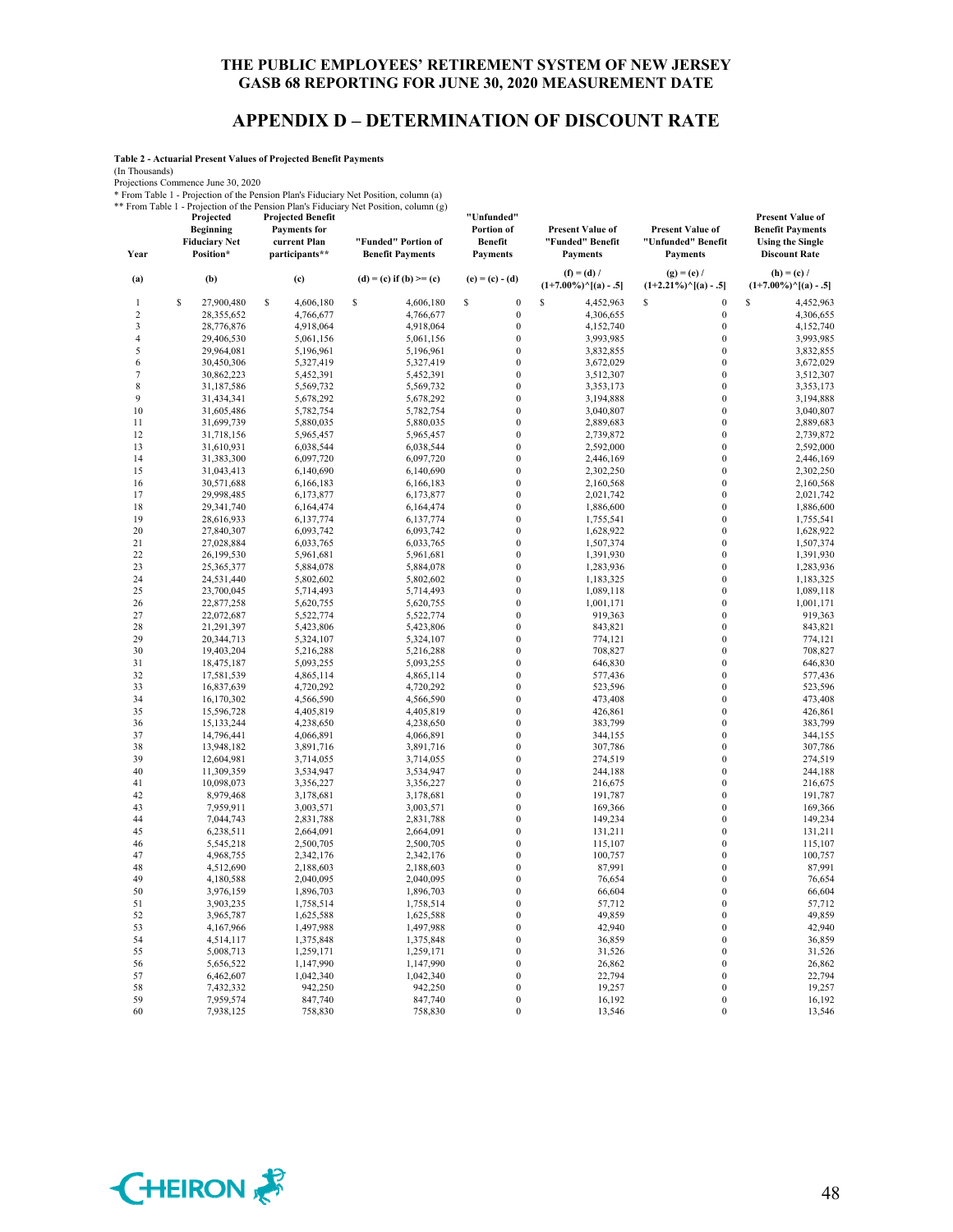## **APPENDIX D – DETERMINATION OF DISCOUNT RATE**

**Table 2 - Actuarial Present Values of Projected Benefit Payments**

(In Thousands)

| Year     | Projected<br><b>Beginning</b><br><b>Fiduciary Net</b><br>Position* | <b>Projected Benefit</b><br><b>Payments</b> for<br>current Plan<br>participants** | * From Table 1 - Projection of the Pension Plan's Fiduciary Net Position, column (a)<br>** From Table 1 - Projection of the Pension Plan's Fiduciary Net Position, column (g)<br>"Funded" Portion of<br><b>Benefit Payments</b> | "Unfunded"<br>Portion of<br><b>Benefit</b><br>Payments | Present Value of<br>"Funded" Benefit<br>Payments      | <b>Present Value of</b><br>"Unfunded" Benefit<br><b>Payments</b> | <b>Present Value of</b><br><b>Benefit Payments</b><br><b>Using the Single</b><br><b>Discount Rate</b> |
|----------|--------------------------------------------------------------------|-----------------------------------------------------------------------------------|---------------------------------------------------------------------------------------------------------------------------------------------------------------------------------------------------------------------------------|--------------------------------------------------------|-------------------------------------------------------|------------------------------------------------------------------|-------------------------------------------------------------------------------------------------------|
| (a)      | (b)                                                                | (c)                                                                               | $(d) = (c)$ if $(b) >= (c)$                                                                                                                                                                                                     | $(e) = (c) - (d)$                                      | $(f) = (d) /$<br>$(1+7.00\%)$ <sup>^</sup> [(a) - .5] | $(g) = (e) /$<br>$(1+2.21\%)$ <sup>^</sup> [(a) - .5]            | $(h) = (c) /$<br>$(1+7.00\%)$ <sup>^</sup> [(a) - .5]                                                 |
| 61       | \$<br>7,821,106                                                    | \$<br>675,559                                                                     | $\mathbb S$<br>675,559                                                                                                                                                                                                          | \$<br>$\boldsymbol{0}$                                 | $\mathbb S$<br>11,271                                 | \$<br>$\mathbf{0}$                                               | \$<br>11,271                                                                                          |
| 62       | 7,730,174                                                          | 597,958                                                                           | 597,958                                                                                                                                                                                                                         | $\boldsymbol{0}$                                       | 9,323                                                 | $\boldsymbol{0}$                                                 | 9,323                                                                                                 |
| 63       | 7,697,491                                                          | 526,035                                                                           | 526,035                                                                                                                                                                                                                         | $\boldsymbol{0}$                                       | 7,665                                                 | $\boldsymbol{0}$                                                 | 7,665                                                                                                 |
| 64       | 7,731,038                                                          | 459,768                                                                           | 459,768                                                                                                                                                                                                                         | $\boldsymbol{0}$                                       | 6,261                                                 | $\mathbf{0}$                                                     | 6,261                                                                                                 |
| 65       | 7,832,248                                                          | 399,107                                                                           | 399,107                                                                                                                                                                                                                         | $\boldsymbol{0}$                                       | 5,080                                                 | $\boldsymbol{0}$                                                 | 5,080                                                                                                 |
| 66       | 8,000,799                                                          | 343,955                                                                           | 343,955                                                                                                                                                                                                                         | $\overline{0}$                                         | 4,091                                                 | $\boldsymbol{0}$                                                 | 4,091                                                                                                 |
| 67       | 8,235,940                                                          | 294,170                                                                           | 294,170                                                                                                                                                                                                                         | $\boldsymbol{0}$                                       | 3,270                                                 | $\boldsymbol{0}$                                                 | 3,270                                                                                                 |
| 68       | 8,536,893                                                          | 249,566                                                                           | 249,566                                                                                                                                                                                                                         | $\boldsymbol{0}$                                       | 2,593                                                 | $\mathbf{0}$                                                     | 2,593                                                                                                 |
| 69       | 8,902,990                                                          | 209,915                                                                           | 209,915                                                                                                                                                                                                                         | $\boldsymbol{0}$                                       | 2,038                                                 | $\boldsymbol{0}$                                                 | 2,038                                                                                                 |
| 70       | 9,333,764                                                          | 174,952                                                                           | 174,952                                                                                                                                                                                                                         | $\overline{0}$                                         | 1,588                                                 | $\boldsymbol{0}$                                                 | 1,588                                                                                                 |
| 71       | 9,828,990                                                          | 144,386                                                                           | 144,386                                                                                                                                                                                                                         | $\overline{0}$                                         | 1,225                                                 | $\mathbf{0}$                                                     | 1,225                                                                                                 |
| 72       | 10,388,744                                                         | 117,907                                                                           | 117,907                                                                                                                                                                                                                         | $\overline{0}$                                         | 935                                                   | $\mathbf{0}$                                                     | 935                                                                                                   |
| 73       | 11,013,430                                                         | 95,193                                                                            | 95,193                                                                                                                                                                                                                          | $\overline{0}$                                         | 705                                                   | $\boldsymbol{0}$                                                 | 705                                                                                                   |
| 74       | 11,703,819                                                         | 75,919                                                                            | 75,919                                                                                                                                                                                                                          | $\overline{0}$                                         | 526                                                   | $\boldsymbol{0}$                                                 | 526                                                                                                   |
| 75       | 12,461,077                                                         | 59,756                                                                            | 59,756                                                                                                                                                                                                                          | $\boldsymbol{0}$                                       | 387                                                   | $\boldsymbol{0}$                                                 | 387                                                                                                   |
| 76       | 13,286,797                                                         | 46,375                                                                            | 46,375                                                                                                                                                                                                                          | $\overline{0}$                                         | 280                                                   | $\mathbf{0}$                                                     | 280                                                                                                   |
| 77       | 14,178,082                                                         | 35,453                                                                            | 35,453                                                                                                                                                                                                                          | $\boldsymbol{0}$                                       | 200                                                   | $\boldsymbol{0}$                                                 | 200                                                                                                   |
| 78       | 15,139,302                                                         | 26,673                                                                            | 26,673                                                                                                                                                                                                                          | $\overline{0}$                                         | 141                                                   | $\mathbf{0}$                                                     | 141                                                                                                   |
| 79       | 16,175,293                                                         | 19,732                                                                            | 19,732                                                                                                                                                                                                                          | $\overline{0}$                                         | 97                                                    | $\boldsymbol{0}$                                                 | 97                                                                                                    |
| 80       | 17,290,055                                                         | 14,340                                                                            | 14,340                                                                                                                                                                                                                          | $\boldsymbol{0}$                                       | 66                                                    | $\mathbf{0}$                                                     | 66                                                                                                    |
| 81       | 18,487,750                                                         | 10,231                                                                            | 10,231                                                                                                                                                                                                                          | $\boldsymbol{0}$                                       | 44                                                    | $\mathbf{0}$                                                     | 44                                                                                                    |
| 82       | 19,772,997                                                         | 7,161                                                                             | 7,161                                                                                                                                                                                                                           | $\boldsymbol{0}$                                       | 29                                                    | $\mathbf{0}$                                                     | 29                                                                                                    |
| 83       | 21,150,957                                                         | 4,916                                                                             | 4,916                                                                                                                                                                                                                           | $\boldsymbol{0}$                                       | 19                                                    | $\mathbf{0}$                                                     | 19                                                                                                    |
| 84       | 22,627,358                                                         | 3,311                                                                             | 3,311                                                                                                                                                                                                                           | $\boldsymbol{0}$                                       | 12                                                    | $\mathbf{0}$                                                     | 12                                                                                                    |
| 85       | 24,208,506                                                         | 2,188                                                                             | 2,188                                                                                                                                                                                                                           | $\overline{0}$                                         | $\tau$                                                | $\boldsymbol{0}$                                                 | $\tau$                                                                                                |
| 86       | 25,901,297                                                         | 1,422                                                                             | 1,422                                                                                                                                                                                                                           | $\overline{0}$                                         | $\overline{4}$                                        | $\mathbf{0}$                                                     | $\overline{4}$                                                                                        |
| 87       | 27,713,230                                                         | 911                                                                               | 911                                                                                                                                                                                                                             | $\boldsymbol{0}$                                       | $\overline{\mathbf{3}}$                               | $\mathbf{0}$                                                     | 3                                                                                                     |
| 88       | 29,652,423                                                         | 577                                                                               | 577                                                                                                                                                                                                                             | $\overline{0}$<br>$\boldsymbol{0}$                     | $\overline{2}$                                        | $\mathbf{0}$<br>$\boldsymbol{0}$                                 | $\,2$<br>$\mathbf{1}$                                                                                 |
| 89<br>90 | 31,727,631                                                         | 364<br>231                                                                        | 364<br>231                                                                                                                                                                                                                      | $\boldsymbol{0}$                                       | 1<br>$\mathbf{1}$                                     | $\mathbf{0}$                                                     | $\mathbf{1}$                                                                                          |
| 91       | 33,948,274<br>36,324,468                                           | 148                                                                               | 148                                                                                                                                                                                                                             | $\mathbf{0}$                                           | $\boldsymbol{0}$                                      | $\mathbf{0}$                                                     | $\boldsymbol{0}$                                                                                      |
| 92       | 38,867,061                                                         | 97                                                                                | 97                                                                                                                                                                                                                              | $\boldsymbol{0}$                                       | $\boldsymbol{0}$                                      | $\boldsymbol{0}$                                                 | $\boldsymbol{0}$                                                                                      |
| 93       | 41,587,674                                                         | 65                                                                                | 65                                                                                                                                                                                                                              | $\boldsymbol{0}$                                       | $\boldsymbol{0}$                                      | $\mathbf{0}$                                                     | $\boldsymbol{0}$                                                                                      |
| 94       | 44,498,756                                                         | 45                                                                                | 45                                                                                                                                                                                                                              | $\boldsymbol{0}$                                       | $\boldsymbol{0}$                                      | $\boldsymbol{0}$                                                 | $\boldsymbol{0}$                                                                                      |
| 95       | 47,613,630                                                         | 32                                                                                | 32                                                                                                                                                                                                                              | $\overline{0}$                                         | $\mathbf{0}$                                          | $\mathbf{0}$                                                     | $\boldsymbol{0}$                                                                                      |
| 96       | 50,946,555                                                         | 23                                                                                | 23                                                                                                                                                                                                                              | $\overline{0}$                                         | $\boldsymbol{0}$                                      | $\boldsymbol{0}$                                                 | $\boldsymbol{0}$                                                                                      |
| 97       | 54,512,793                                                         | 17                                                                                | 17                                                                                                                                                                                                                              | $\boldsymbol{0}$                                       | $\boldsymbol{0}$                                      | $\mathbf{0}$                                                     | $\boldsymbol{0}$                                                                                      |
| 98       | 58,328,673                                                         | 12                                                                                | 12                                                                                                                                                                                                                              | $\overline{0}$                                         | $\boldsymbol{0}$                                      | $\boldsymbol{0}$                                                 | $\boldsymbol{0}$                                                                                      |
| 99       | 62,411,669                                                         | 9                                                                                 | 9                                                                                                                                                                                                                               | $\overline{0}$                                         | $\mathbf{0}$                                          | $\mathbf{0}$                                                     | $\boldsymbol{0}$                                                                                      |
| 100      | 66,780,477                                                         | 6                                                                                 | 6                                                                                                                                                                                                                               | $\boldsymbol{0}$                                       | $\boldsymbol{0}$                                      | $\boldsymbol{0}$                                                 | $\boldsymbol{0}$                                                                                      |
| 101      | 71,455,105                                                         | 5                                                                                 | 5                                                                                                                                                                                                                               | $\overline{0}$                                         | $\mathbf{0}$                                          | $\mathbf{0}$                                                     | $\mathbf{0}$                                                                                          |
| 102      | 76,456,958                                                         | $\overline{\mathbf{3}}$                                                           | 3                                                                                                                                                                                                                               | $\boldsymbol{0}$                                       | $\mathbf{0}$                                          | $\mathbf{0}$                                                     | $\mathbf{0}$                                                                                          |
| 103      | 81,808,942                                                         | $\overline{2}$                                                                    | $\sqrt{2}$                                                                                                                                                                                                                      | $\overline{0}$                                         | $\mathbf{0}$                                          | $\mathbf{0}$                                                     | $\boldsymbol{0}$                                                                                      |
| 104      | 87,535,566                                                         | $\overline{2}$                                                                    | $\overline{c}$                                                                                                                                                                                                                  | $\boldsymbol{0}$                                       | $\boldsymbol{0}$                                      | $\boldsymbol{0}$                                                 | $\boldsymbol{0}$                                                                                      |
| 105      | 93,663,054                                                         | $\mathbf{1}$                                                                      | $\mathbf{1}$                                                                                                                                                                                                                    | $\boldsymbol{0}$                                       | $\mathbf{0}$                                          | $\mathbf{0}$                                                     | $\boldsymbol{0}$                                                                                      |
| 106      | 100,219,467                                                        | $\mathbf{1}$                                                                      | 1                                                                                                                                                                                                                               | $\mathbf{0}$                                           | $\mathbf{0}$                                          | $\mathbf{0}$                                                     | $\mathbf{0}$                                                                                          |
| 107      | 107,234,829                                                        | $\boldsymbol{0}$                                                                  | $\boldsymbol{0}$                                                                                                                                                                                                                | $\boldsymbol{0}$                                       | $\boldsymbol{0}$                                      | $\boldsymbol{0}$                                                 | $\boldsymbol{0}$                                                                                      |
| 108      | 114,741,267                                                        | $\mathbf{0}$                                                                      | $\boldsymbol{0}$                                                                                                                                                                                                                | $\overline{0}$                                         | $\mathbf{0}$                                          | $\mathbf{0}$                                                     | $\boldsymbol{0}$                                                                                      |
| 109      | 122,773,155                                                        | $\mathbf{0}$                                                                      | $\boldsymbol{0}$                                                                                                                                                                                                                | $\boldsymbol{0}$                                       | $\boldsymbol{0}$                                      | $\mathbf{0}$                                                     | $\boldsymbol{0}$                                                                                      |
| 110      | 131,367,276                                                        | $\mathbf{0}$                                                                      | $\boldsymbol{0}$                                                                                                                                                                                                                | $\boldsymbol{0}$                                       | $\mathbf{0}$                                          | $\mathbf{0}$                                                     | $\mathbf{0}$                                                                                          |
| 111      | 140,562,985                                                        | $\mathbf{0}$                                                                      | $\boldsymbol{0}$                                                                                                                                                                                                                | $\overline{0}$                                         | $\boldsymbol{0}$                                      | $\boldsymbol{0}$                                                 | $\boldsymbol{0}$                                                                                      |
| 112      | 150,402,394                                                        | $\mathbf{0}$                                                                      | $\boldsymbol{0}$                                                                                                                                                                                                                | $\boldsymbol{0}$                                       | $\bf{0}$                                              | $\mathbf{0}$                                                     | $\boldsymbol{0}$                                                                                      |
| 113      | 160,930,562                                                        | $\boldsymbol{0}$                                                                  | $\boldsymbol{0}$                                                                                                                                                                                                                | $\overline{0}$                                         | $\mathbf{0}$                                          | $\mathbf{0}$                                                     | $\boldsymbol{0}$                                                                                      |
| 114      | 172,195,701                                                        | $\boldsymbol{0}$                                                                  | $\boldsymbol{0}$                                                                                                                                                                                                                | $\boldsymbol{0}$                                       | $\mathbf{0}$                                          | $\mathbf{0}$                                                     | $\mathbf{0}$                                                                                          |
| 115      | 184,249,400                                                        | $\mathbf{0}$                                                                      | $\boldsymbol{0}$                                                                                                                                                                                                                | $\boldsymbol{0}$                                       | $\bf{0}$                                              | $\boldsymbol{0}$                                                 | $\boldsymbol{0}$                                                                                      |
|          |                                                                    |                                                                                   |                                                                                                                                                                                                                                 |                                                        | 76,522,112<br>S                                       | \$<br>$\pmb{0}$                                                  | 76,522,112<br>s                                                                                       |

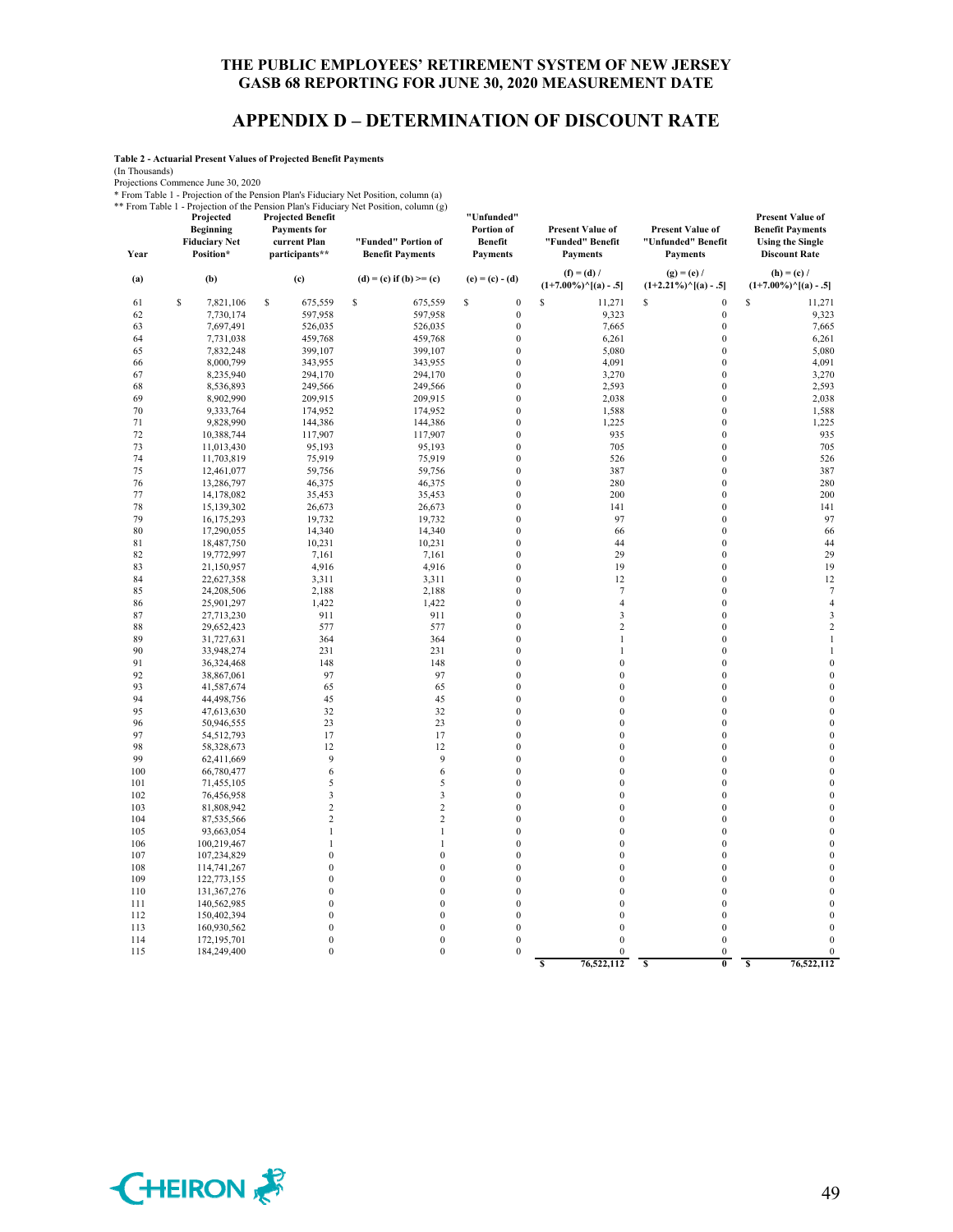## **APPENDIX E – GLOSSARY OF TERMS**

## **1. Actuarially Determined Contribution**

A target or recommended contribution for the reporting period, determined in conformity with Actuarial Standards of Practice based on the most recent measurement available when the contribution for the reporting period was adopted.

#### **2. Actuarial Valuation Date**

The date as of which an actuarial valuation is performed. This date may be up to 24 months prior to the measurement date and up to 30 months prior to the employer's reporting date.

#### **3. Deferred Inflow of Resources**

An acquisition of net assets by a government employer that is applicable to a future reporting period. In the context of GASB 68, these are experience gains on the Total Pension Liability, assumption changes reducing the Total Pension Liability, or investment gains that are recognized in future reporting periods.

## **4. Deferred Outflow of Resources**

A consumption of net assets by a government employer that is applicable to a future reporting period. In the context of GASB 68, these are experience losses on the Total Pension Liability, assumption changes increasing the Total Pension Liability, or investment losses that are recognized in future reporting periods.

## **5. Entry Age Actuarial Cost Method**

The actuarial cost method required for GASB 68 calculations. Under this method, the actuarial present value of the projected benefits of each individual included in an actuarial valuation is allocated on a level basis over the earnings of the individual between entry age and assumed exit ages. The portion of this actuarial present value allocated to a valuation year is called the Service Cost. The portion of this actuarial present value not provided for at a valuation date by the actuarial present value of future service costs is called the Total Pension Liability.

#### **6. Measurement Date**

The date as of which the Total Pension Liability and Plan Fiduciary Net Position are measured. The Total Pension Liability may be projected from the Actuarial Valuation Date to the Measurement Date. The Measurement Date must be the same as the Reporting Date for the plan.